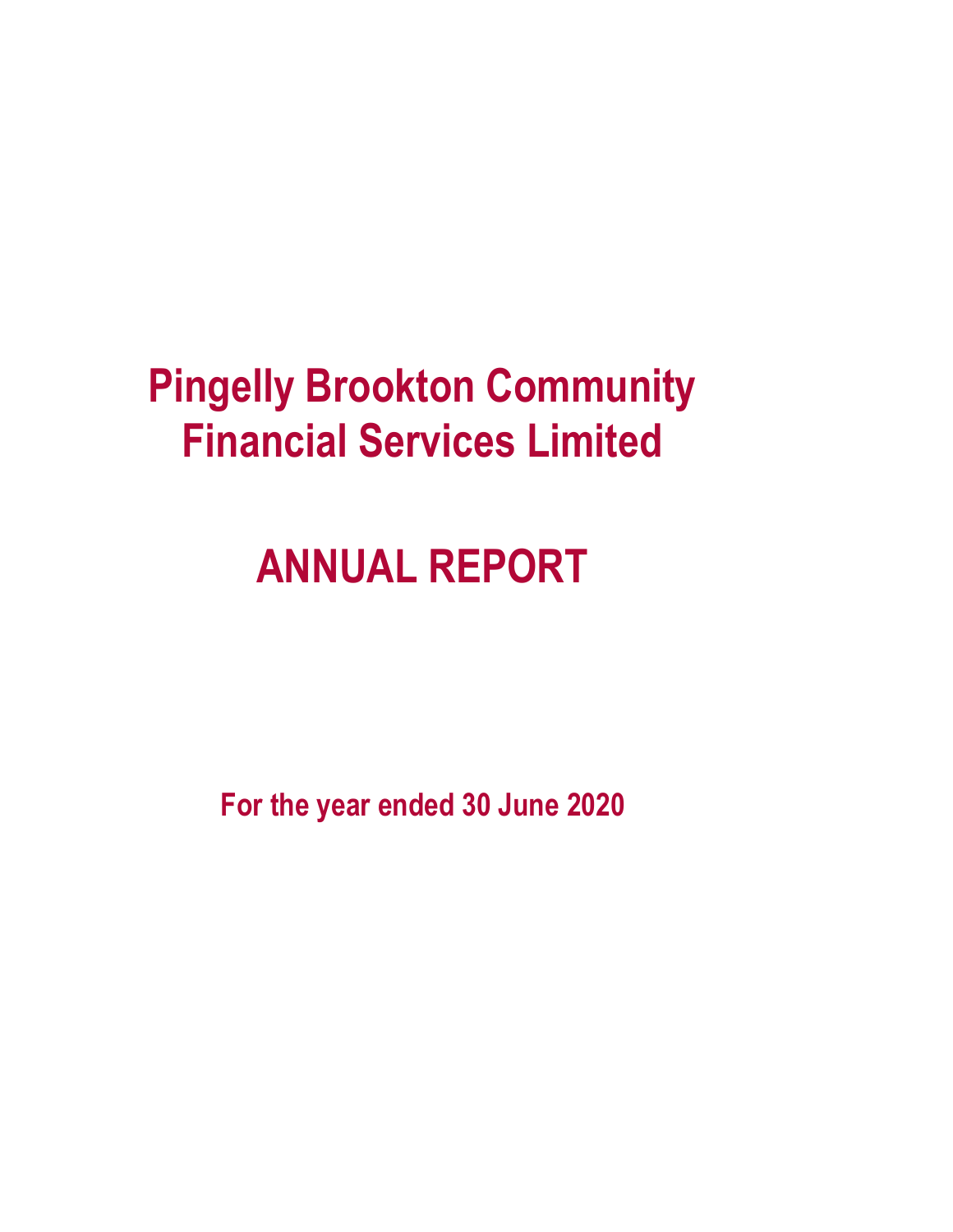# **CHAIRMAN'S REPORT 2020**

For the year ending  $30<sup>th</sup>$  June 2020

I have pleasure in presenting to shareholders the yearly report on operations of Community Bank Pingelly Brookton for this our eighteenth Annual General Meeting.

Firstly I would like to congratulate our manager Peter and his staff for their continued high level of service to our customers and the communities that they all live in. Our staff is regularly mentioned within Bendigo at state level awards for their willingness to go the extra mile to help clients with their banking business.

Our financial report shows that we are again in a sound position. The Board approved a dividend of ten cents that was paid in November 2019 and I would like to advise shareholders that a dividend of five cents fully franked has been agreed on by the board for the new financial year. The Board has decided to pay dividends on a yearly basis rather than across two financial years as previous. The Board has appointed Advanced Share Registry to administer our Share Registry and I would encourage shareholders to update your details with them to make sure dividends are received correctly.

The second half of this financial year has seen a lot of uncertainty with the Covid-19 virus impacting our lives and creating obstacles and opportunities for some of our clients. The year ahead I hope will provide an antidote and stability going forward.

The Banking Industry has seen significant changes in recent times. The way we do business is constantly changing and we need to adapt to the needs of our clients. There will be changes ahead to the way banking is delivered and the Board will be looking to maximise benefits for shareholders, clients, staff and our two communities

In closing I would like to thank our shareholders and customers for their ongoing support and remind them to continue recommending our Community Bank to their family and friends. By doing so you are helping our branches to continue to grow and return an increasing amount of profit to our Pingelly and Brookton communities. "Bank with us and everyone benefits"

**EVAN HODGES CHAIRMAN PINGELLY BROOKTON COMMUNITY FINANCIAL SERVICES LIMITED**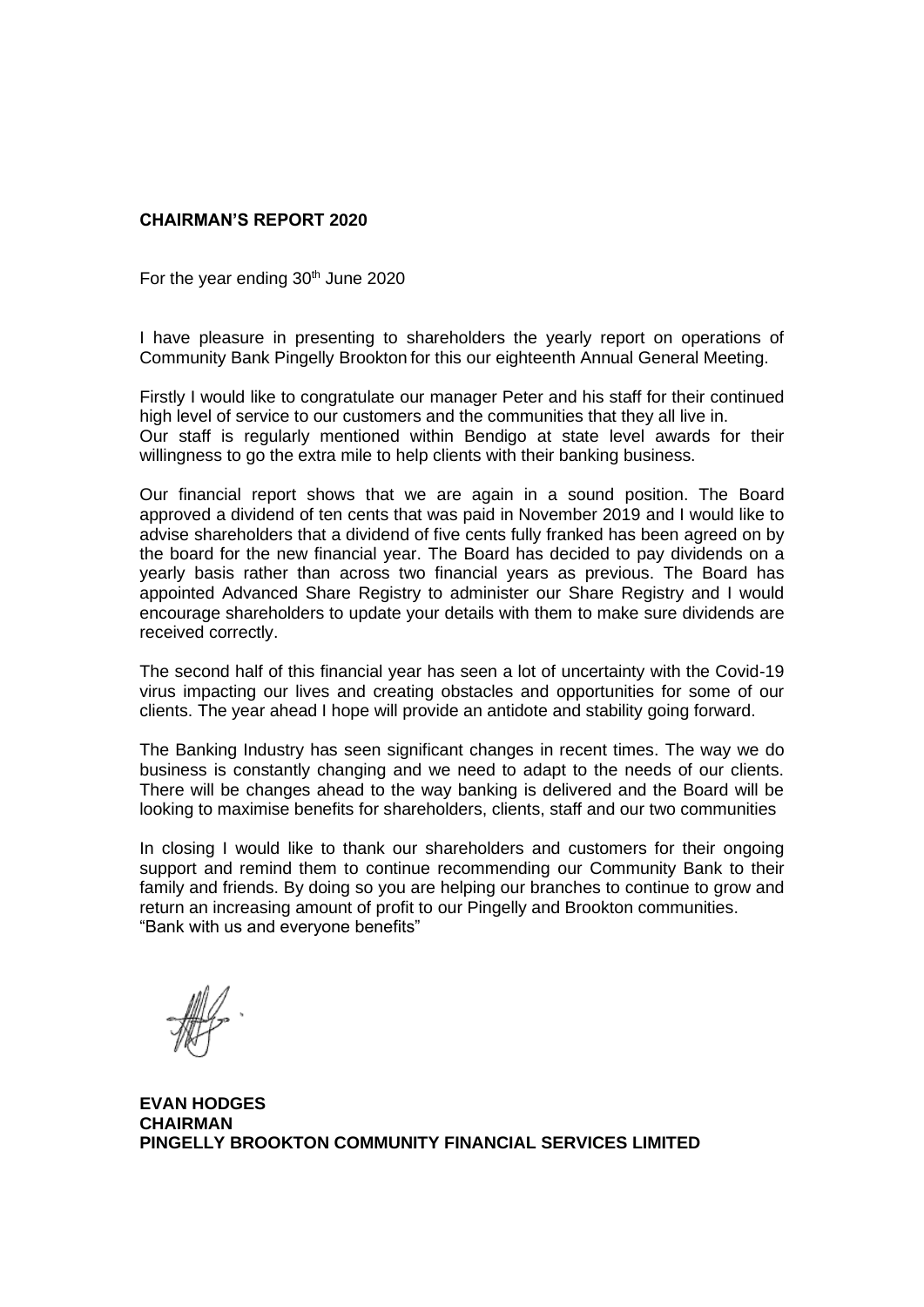# Managers Report

# **Pingelly Brookton Community Financial Services Ltd:**

The 2019 / 2020 financial year is now over and it has again been a positive year for our combined Community Bank branches. Results achieved are as follows:

Our combined branch footings which includes other business held, have grown from \$127.642 million as at 30/6/2019 to \$134.507 million as at 30/6 /2020. This was against a budgeted figure of \$131.811 million.

A break down of these results shows:

- Deposits have increased from \$71.914 million to \$82.203 million.
- Loans have decreased from \$26.180 million to \$24.688 million.
- Other business decreased from \$29.548 million to \$27.617 million.

We have budgeted to increase our combined loan / deposit book from \$134.507 million to \$139.264 million by the end of this financial year. This target will be difficult to achieve over a 12 month period, but we have identified several opportunities which should enable us to achieve this result.

During the financial year, our combined Community Bank branches contributed a further \$12,730 in sponsorships back into our local communities. This brings our total sponsorships to \$435,214 and dividends paid to \$376,616 making a grand total of \$811,830 over the past eighteen years. However, we need your help to enable us to continue to do this. We seek your referrals and introductions to business acquaintances and the community groups in which you are involved with. Every new customer and new account allows us to keep contributing more back into our local community.

Our combined branch staff levels changed slightly during the financial year when Customer Service Officer, Samantha Evenis decided not to return from maternity leave and officially resigned. We had recruited Chloe Drage on a twelve month contract to fill the void while Sam was on maternity leave, however Chloe's appointment was then made permanent.

We value each and every one of our customers who entrust us with their banking. We are a real alternative to the major banks and we're capitalising on that goodwill and uncertainty within the overall banking sector. The move to digital banking is exciting and Bendigo and Adelaide Bank has committed to making this a priority. We're already ahead when it comes to our online offerings. For those customers who don't want to step into a traditional bank, that's great news and we're looking forward to advances in this area by Bendigo and Adelaide Bank.

I would like to take this opportunity to thank my branch team and my Board members who have assisted me in achieving what was considered very pleasing results in a challenging financial climate. We all look

forward to the challenges another year will now present.

**Peter Keoh Branch Manager (5th November 2020)**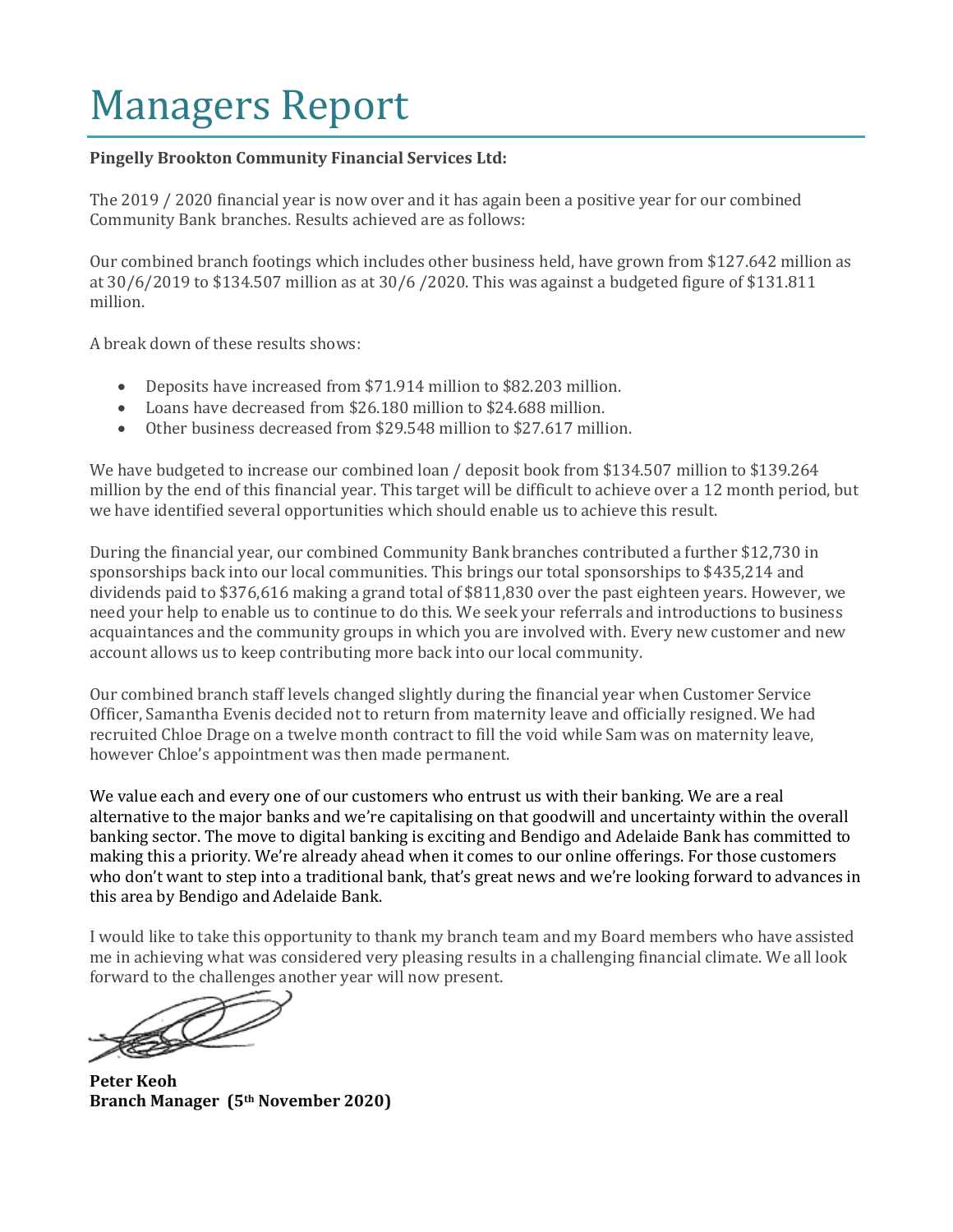**Pingelly Brookton Community Financial Services Limited ABN: 69 098 525 252**

**Financial Report**

**For the year ended 30 June 2020**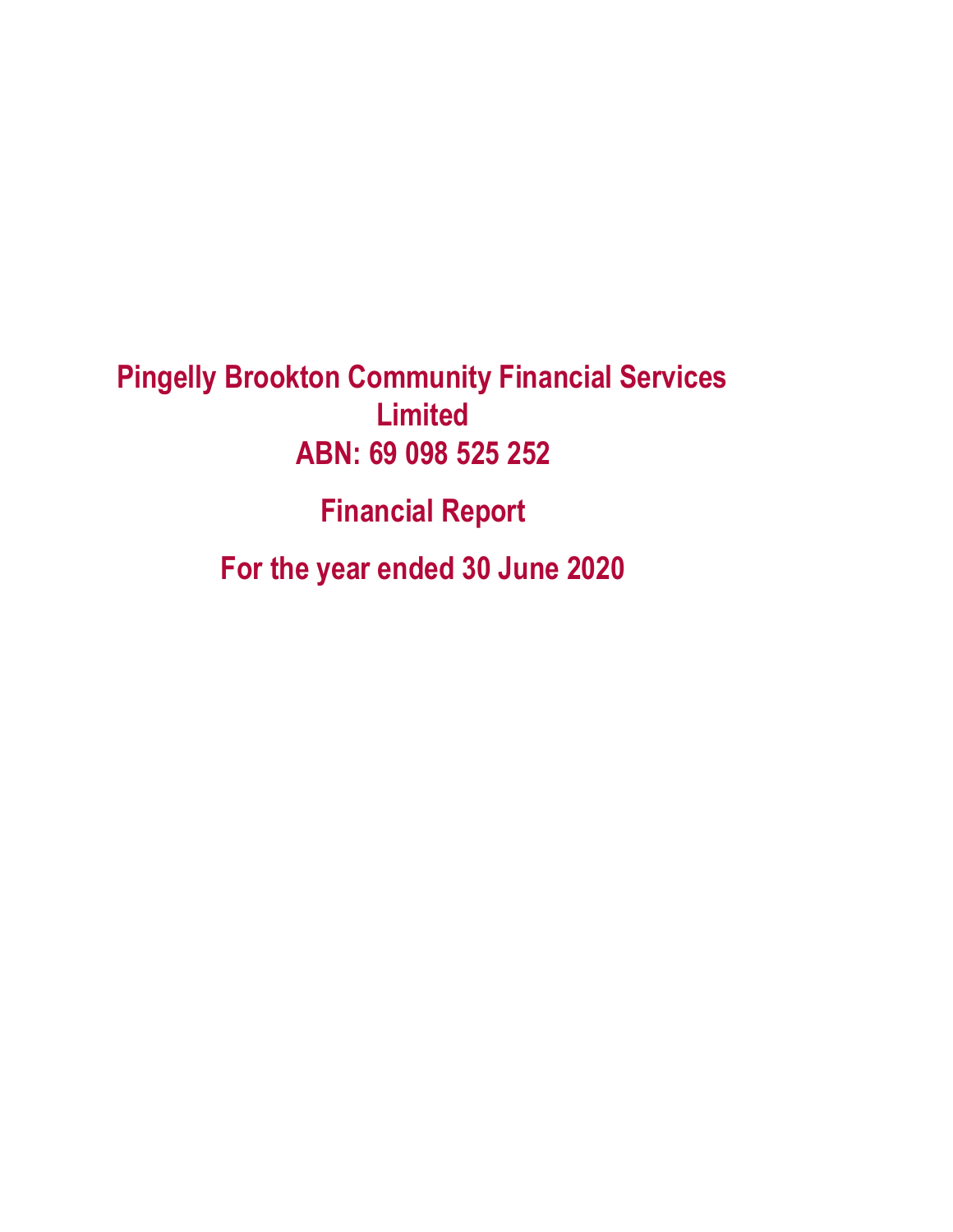# **Pingelly Brookton Community Financial Services Limited ABN 69 098 525 252 Table of Contents**

# **TABLE OF CONTENTS**

| Item                                                       | Page |
|------------------------------------------------------------|------|
| Directors' Report                                          |      |
| Auditors' Independence Declaration                         | 6    |
| Statement of Profit or Loss and Other Comprehensive Income | 7    |
| <b>Statement of Financial Position</b>                     | 8    |
| Statement of Changes in Equity                             | 9    |
| <b>Statement of Cash Flows</b>                             | 10   |
| Notes to the Financial Statements                          | 11   |
| Directors' Declaration                                     | 41   |
| Independent Auditor's Report                               | 42   |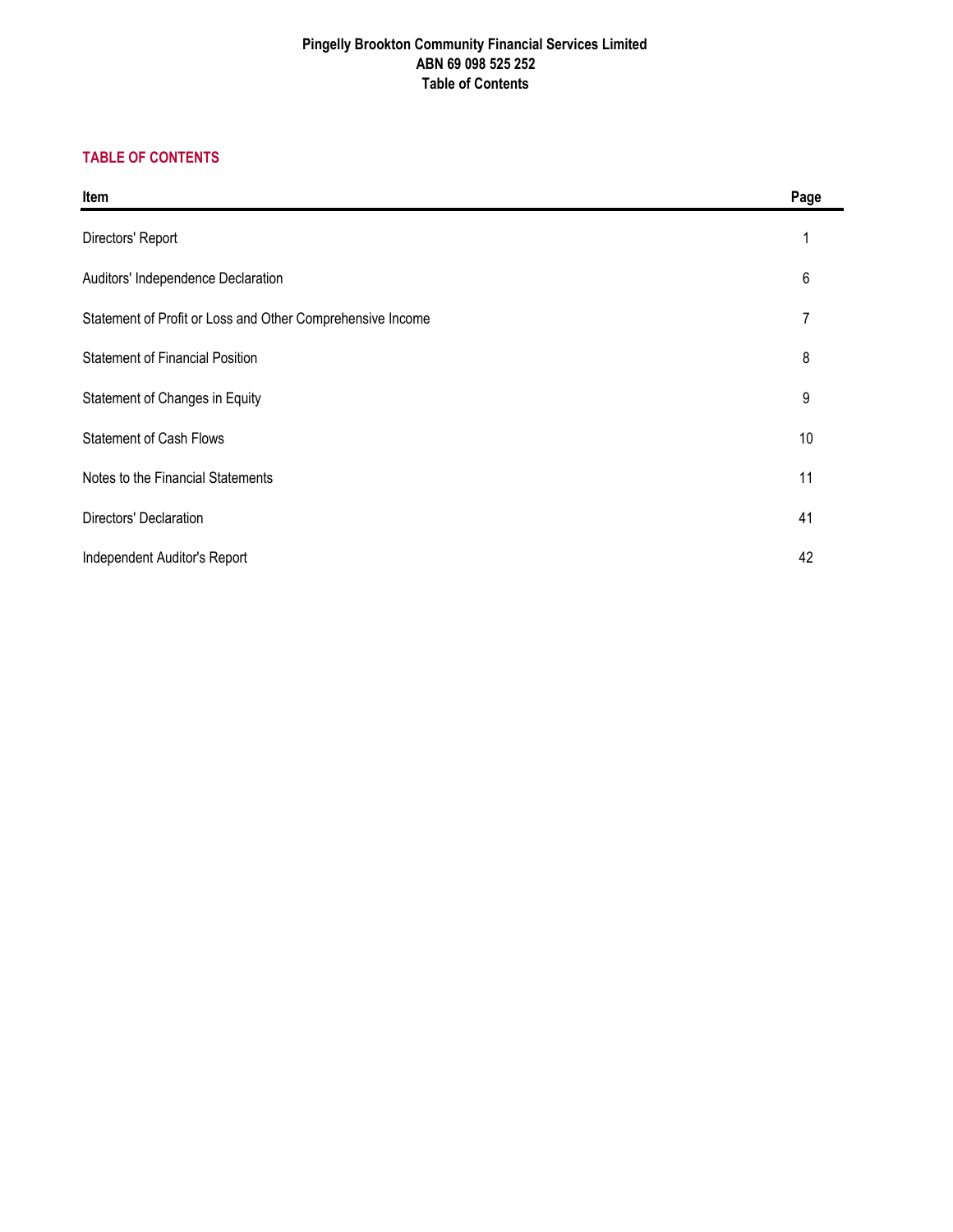The Directors present their report of the company for the financial year ended 30 June 2020.

## **Directors**

The following persons were Directors of Pingelly Brookton Community Financial Services Limited during or since the end of the financial year up to the date of this report:

| <b>Directors</b>      | <b>Details</b>                                                                                                                                                                                                                                                                                                                                                                                                                                                                                                                                                                                                                                                                                                                                                                                                                                          |
|-----------------------|---------------------------------------------------------------------------------------------------------------------------------------------------------------------------------------------------------------------------------------------------------------------------------------------------------------------------------------------------------------------------------------------------------------------------------------------------------------------------------------------------------------------------------------------------------------------------------------------------------------------------------------------------------------------------------------------------------------------------------------------------------------------------------------------------------------------------------------------------------|
| Evan Hodges           | Chairperson<br>Has been a director for the past 18 years                                                                                                                                                                                                                                                                                                                                                                                                                                                                                                                                                                                                                                                                                                                                                                                                |
| Leslie Eyre           | Vice Chariperson<br>Has been a director for the past 18 years                                                                                                                                                                                                                                                                                                                                                                                                                                                                                                                                                                                                                                                                                                                                                                                           |
| Colin Mills           | Secretary<br>Has been a director for the past 18 years.<br>Has been in farming for 54 years, working in Local Government for 16 years (9 years in senior<br>positions) and also involved in many sporting and service positions.                                                                                                                                                                                                                                                                                                                                                                                                                                                                                                                                                                                                                        |
| <b>Bruce Sewell</b>   | Treasurer<br><b>B.Bus CPA</b><br>Has been a director for the past 11 years.<br>Certified Practising Accountant/ Registered Tax Agent and has been involved in public practice since<br>1995. He also manages and runs his family farm and has served on various boards and committees<br>over the past 25 years.                                                                                                                                                                                                                                                                                                                                                                                                                                                                                                                                        |
| Victor Lee            | Has been a director for the past 18 years                                                                                                                                                                                                                                                                                                                                                                                                                                                                                                                                                                                                                                                                                                                                                                                                               |
| <b>Gregory Carter</b> | Has been a director for the past 13 years.<br>Background in Local Government working in Senior Management positions for 24 years. Then small<br>business owner operator for 10 years. Currently workings with large fuel company scheduling<br>deliveries.                                                                                                                                                                                                                                                                                                                                                                                                                                                                                                                                                                                              |
| Lee Steel             | Has been a director for the past 4 years and is currently the manager of the Pingelly Community<br>Resource centre Inc and also part time business admin contractor. Lee is currently the chairperson<br>of Linkwest (peak body for Neighbourhood and Community Resource Centres) and a board member<br>of the WA Mental Health Commission Advisory Board. Lee has resided in Pingelly for over 30 years,<br>enjoys volunteering to assist community, including 9 years as a shire councillor.                                                                                                                                                                                                                                                                                                                                                          |
| Dannielle Keatley     | Has been a director since November 2018.<br>Mother of one and togther with my husband, run a livestock and wool agency in Brookton. I also run<br>a small business with my Mum. I have been involved in many groups within Brookton, being<br>Playgroup and Arts and Crafts, but currently St Johns Ambulance and Bendigo Bank. I love being<br>proactive in our community, and only being in town since 2017, has made it very easy to live here. I<br>love the concepts that Bendigo offers to our towns, the financial support goes a long way for the<br>groups, organisations and people of Brookton and Pingelly. I am hoping to become more involved<br>with the social media side of the Branches 'day-to-day' runnings as being the youngest board<br>memeber, i feel a stronger presence on social media is becoming more and more important. |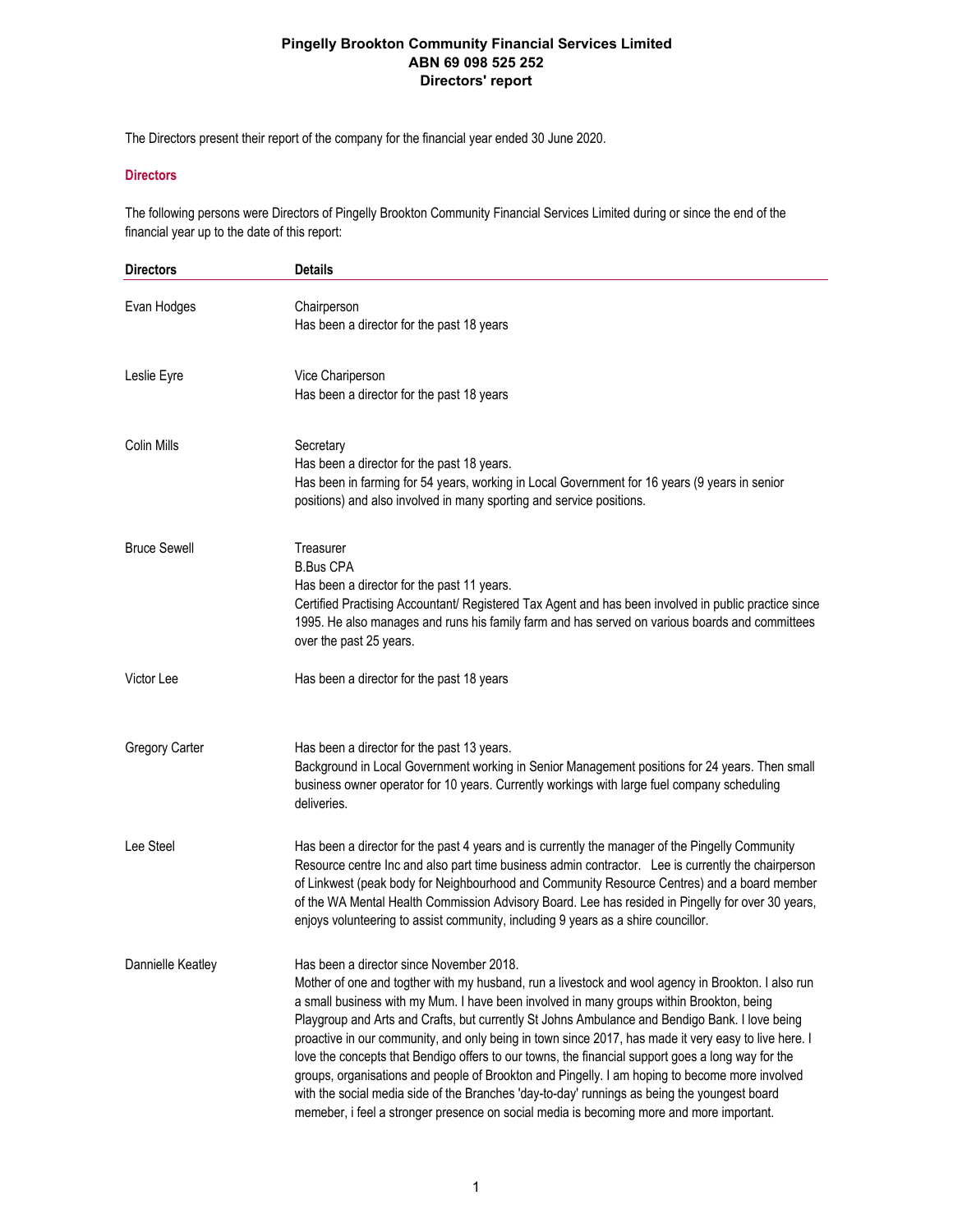Directors were in office for this entire year unless otherwise stated.

No Directors have material interests in contracts or proposed contracts with the company.

#### **Directors' meetings**

Attendances by each Director during the year were as follows:

|                       |    | <b>Board meetings</b> |  |
|-----------------------|----|-----------------------|--|
| <b>Director</b>       | Α  | R                     |  |
| Evan Hodges           | 11 | 10                    |  |
| Leslie Eyre           | 11 | g                     |  |
| <b>Colin Mills</b>    | 11 | 9                     |  |
| <b>Bruce Sewell</b>   | 11 |                       |  |
| Victor Lee            | 11 | 8                     |  |
| <b>Gregory Carter</b> | 11 | g                     |  |
| Lee Steel             | 11 | 10                    |  |
| Dannielle Keatley     | 11 | 6                     |  |

*A - The number of meetings eligible to attend.*

*B - The number of meetings attended.*

*N/A - not a member of that committee.*

#### **Company Secretary**

Colin Mills has been the Company Secretary of Pingelly Brookton Community Financial Service Limited for 18 years . Being in the role since 2002 he has developed and gained all the knowledge and experience necessary to performance the function of Secretary for the Company.

#### **Principal activities**

The principal activities of the company during the course of the financial year were providing Community Bank branch services under management rights to operate a franchised branch of Bendigo and Adelaide Bank Limited.

There has been no significant changes in the nature of these activities during the year.

#### **Review of operations**

The profit of the company for the financial year after provision for income tax was \$131,600 (2019 profit: \$119,223), which is a 10.4% increase as compared with the previous year.

The increased profit is due to receiving ATO COVID-19 Cashflow Boost as well as a reduction in the amount of sponsorships and donations the Company was able to provide.

#### **New Accounting Standards Implemented**

The Company has implemented a new accounting standard that is applicable for the current reporting period.

AASB 16: *Leases* has been applied retrospectively using the modified cumulative approach, with the cumulative effect of initially applying the standard recognised as an adjustment to the opening balance of retained earnings at 1 July 2019. Therefore, the comparative information has not been restated and continues to be reported under AASB 117: *Leases* .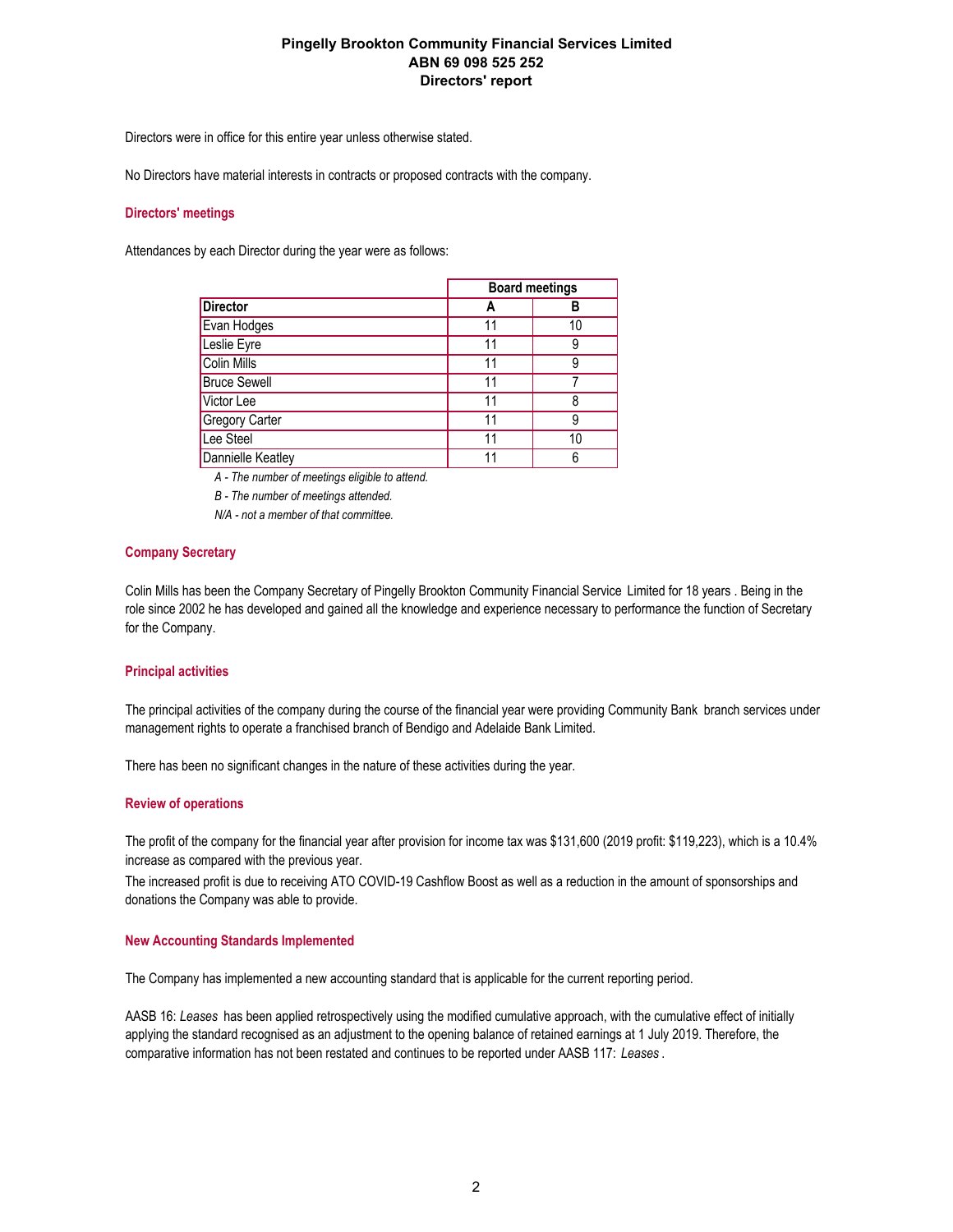#### **COVID-19 Impact on Operations**

The spread of COVID-19 has severely impacted many local economies around the globe. In many countries, businesses are being forced to cease or limit operations for long or indefinite periods of time. Measures taken to contain the spread of the virus, including travel bans, quarantines, social distancing, and closures of non-essential services have triggered significant disruptions to businesses worldwide, resulting in an economic slowdown. Global stock markets have also experienced great volatility and a significant weakening. Governments and central banks have responded with monetary interventions to stabilise economic conditions.

The Company has determined that these events have not required any specific adjustments within the financial report. The duration and impact of the COVID-19 pandemic, as well as the effectiveness of government and central bank responses, remains unclear at this time. It is not possible to reliably estimate the duration and severity of these consequences, as well as any impact on the financial position and results of the Company for future periods.

### **Dividends**

A fully franked final dividend of 10 cents per share was declared and paid during the year for the year ended 30 June 2019. No dividend has been declared or paid for the year ended 30 June 2020 as yet.

#### **Options**

No options over issued shares were granted during or since the end of the financial year and there were no options outstanding as at the date of this report.

#### **Significant changes in the state of affairs**

No significant changes in the company's state of affairs occurred during the financial year.

#### **Events subsequent to the end of the reporting period**

No matters or circumstances have arisen since the end of the financial year that significantly affect or may significantly affect the operations of the company, the results of those operations or the state of affairs of the company, in future financial years.

#### **Likely developments**

The company will continue its policy of providing banking services to the community.

### **Environmental regulations**

The company is not subject to any significant environmental regulation.

### **Indemnifying Officers or Auditor**

The company has agreed to indemnify each Officer (Director, Secretary or employee) out of assets of the company to the relevant extent against any liability incurred by that person arising out of the discharge of their duties, except where the liability arises out of conduct involving dishonesty, negligence, breach of duty or the lack of good faith. The company also has Officers Insurance for the benefit of Officers of the company against any liability occurred by the Officer, which includes the Officer's liability for legal costs, in or arising out of the conduct of the business of the company or in or arising out of the discharge of the Officer's duties.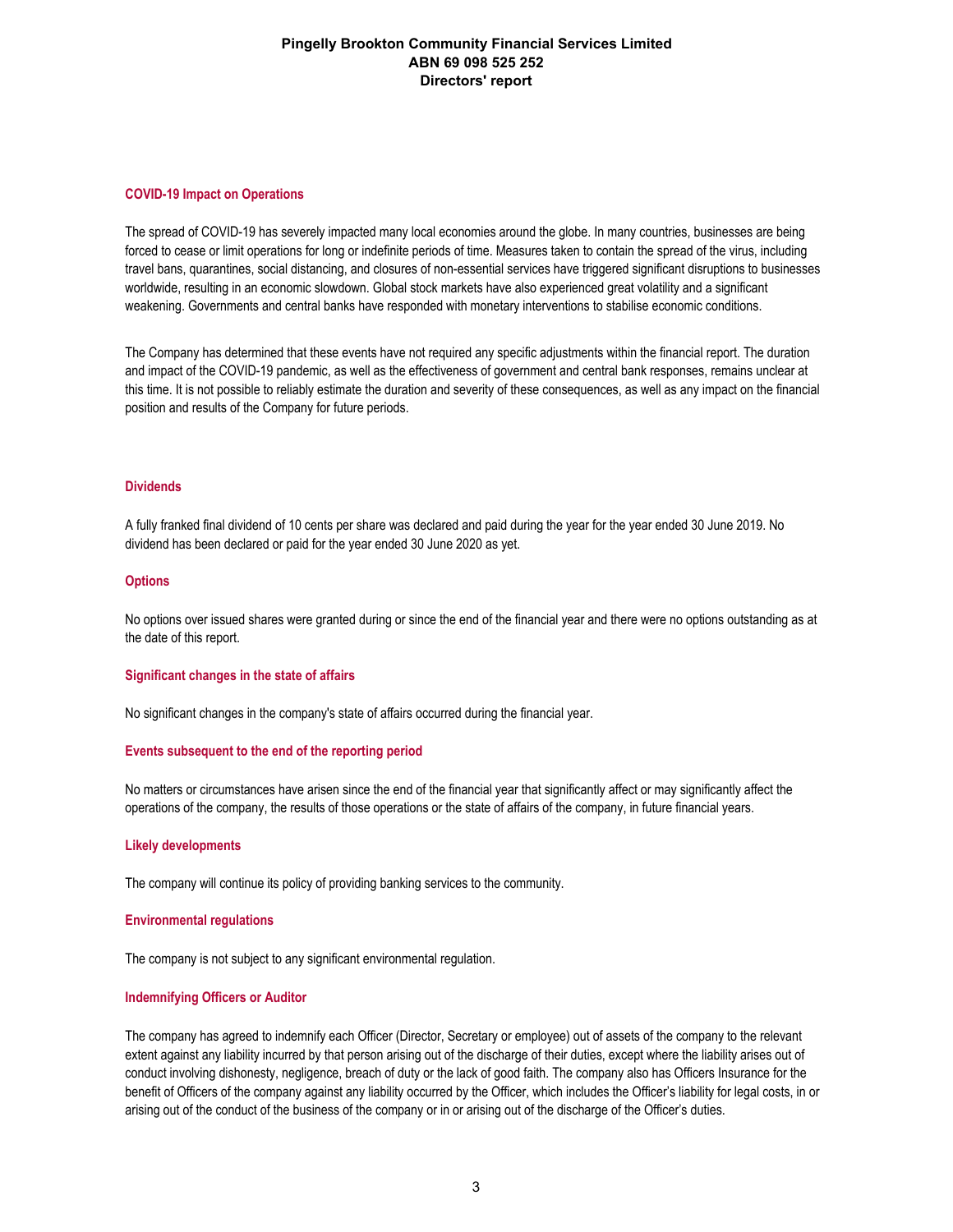Disclosure of the nature of the liability and the amount of the premium is prohibited by the confidentiality clause of the contract of insurance. The company has not provided any insurance for an Auditor of the company.

#### **Proceedings on behalf of company**

No person has applied for leave of court to bring proceedings on behalf of the company or intervene in any proceedings to which the company is a party for the purpose of taking responsibility on behalf of the company for all or any part of those proceedings. The company was not a party to any such proceedings during the year.

### **Auditor independence declaration**

A copy of the Auditor's independence declaration as required under section 307C of the *Corporations Act 2001* is set at page 5 of this financial report. No Officer of the company is or has been a partner of the Auditor of the company.

Signed in accordance with a resolution of the Board of Directors at Pingelly on 22 September 2020.

HILL-

**Evan Hodges** Chairperson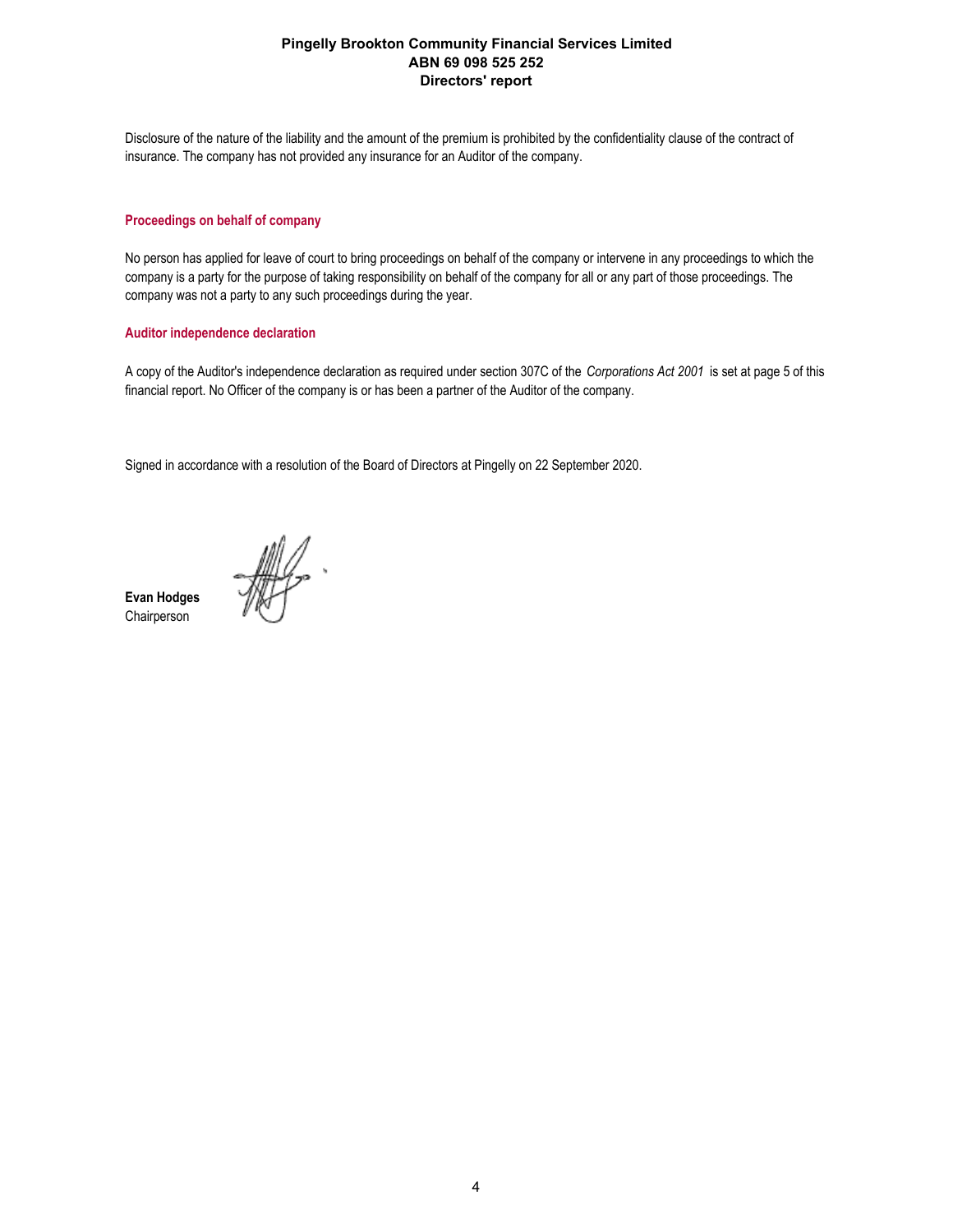

41A Breen Street Bendigo, Victoria PO Box 448, Bendigo, VIC, 3552

> Ph: (03) 4435 3550 admin@rsdaudit.com.au www.rsdaudit.com.au

# **Auditors Independence Declaration under section 307C of the** *Corporations Act 2001* **to the Directors of Pingelly and Brookton Community Financial Services Limited**

In accordance with Section 307C of the *Corporations Act 2001,* I declare that, to the best of my knowledge and belief, during the year ended 30 June 2020 there have been no contraventions of:

- (i) The auditor independence requirements of the *Corporations Act 2001* in relation to the audit; and
- (ii) Any applicable code of professional conduct in relation to the audit.

**RSD Audit**

1. 1. Debota

**P. P. Delahunty Partner** 41A Breen Street Bendigo VIC 3550

**Dated**: 23 September 2020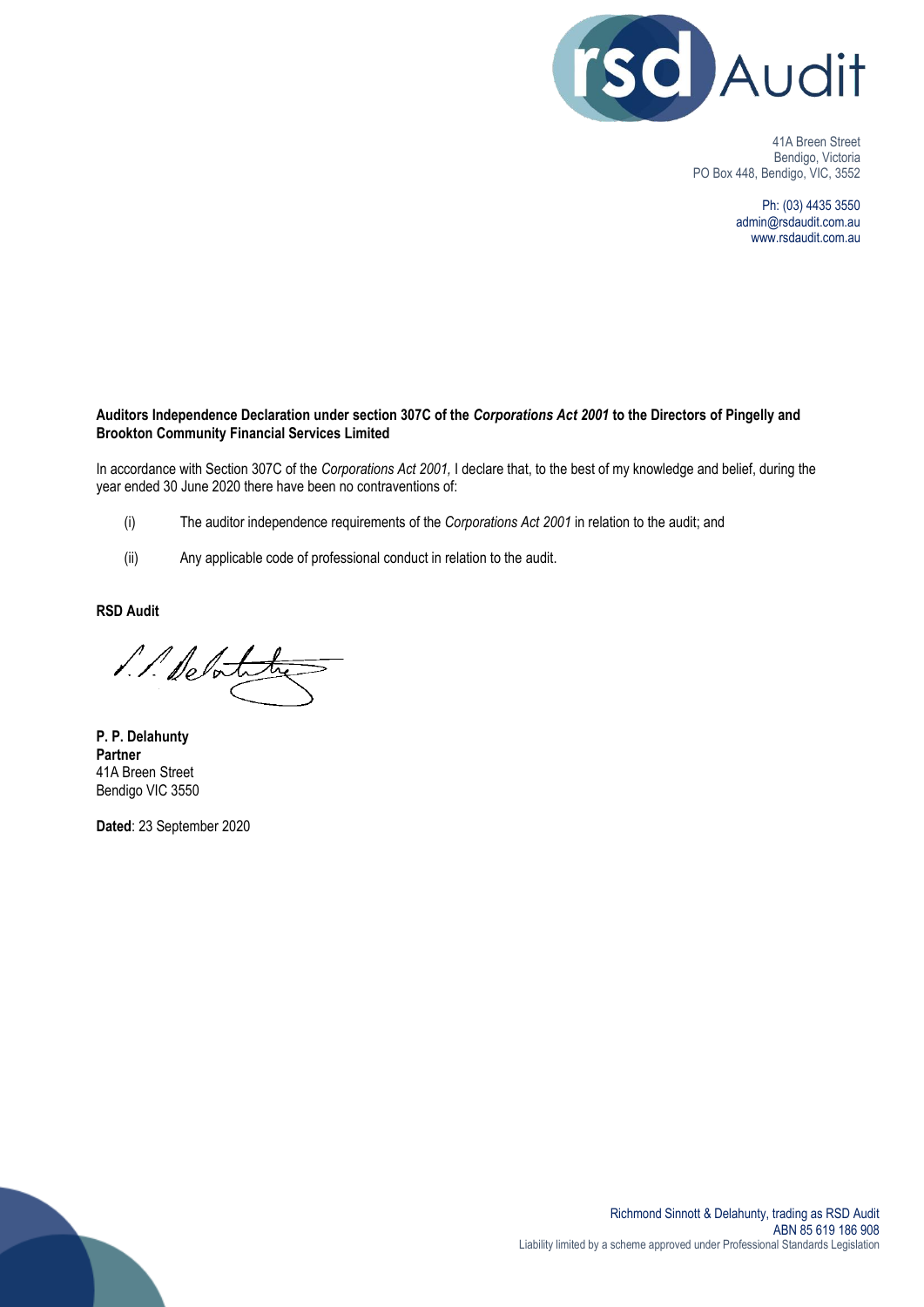# **Pingelly Brookton Community Financial Services Limited ABN 69 098 525 252 Statement of Profit or Loss and Other Comprehensive Income for the year ended 30 June 2020**

|                                                                                                                                                                         | <b>Note</b>    | 2020<br>\$ | 2019<br>\$ |
|-------------------------------------------------------------------------------------------------------------------------------------------------------------------------|----------------|------------|------------|
|                                                                                                                                                                         |                |            |            |
| Revenue                                                                                                                                                                 | $\overline{2}$ | 894,114    | 880,145    |
| <b>Expenses</b>                                                                                                                                                         |                |            |            |
| Employee benefits expense                                                                                                                                               | 3              | (461, 538) | (437, 125) |
| Depreciation and amortisation                                                                                                                                           | 3              | (44, 821)  | (35, 814)  |
| Finance costs                                                                                                                                                           | 3              | (12)       | (13)       |
| Bad and doubtful debts expense                                                                                                                                          | 3              | (602)      | (535)      |
| Administration and general costs                                                                                                                                        |                | (43, 879)  | (41, 380)  |
| Occupancy expenses                                                                                                                                                      |                | (30, 454)  | (39, 706)  |
| IT expenses                                                                                                                                                             |                | (31, 480)  | (33, 152)  |
| Professional Charges                                                                                                                                                    |                | (39, 858)  | (29, 910)  |
| Other expenses                                                                                                                                                          |                | (31, 152)  | (29, 780)  |
|                                                                                                                                                                         |                | (683, 796) | (647, 415) |
| Operating profit before charitable donations and sponsorship                                                                                                            |                | 210,318    | 232,730    |
| Charitable donations and sponsorship                                                                                                                                    |                | (13,031)   | (69,063)   |
| Profit before income tax                                                                                                                                                |                | 197,287    | 163,667    |
| Income tax expense                                                                                                                                                      | 4              | (65, 687)  | (44, 444)  |
| Profit for the year after income tax                                                                                                                                    |                | 131,600    | 119,223    |
| Other comprehensive income                                                                                                                                              |                |            |            |
| Total comprehensive income for the year                                                                                                                                 |                | 131,600    | 119,223    |
| Profit attributable to members of the company                                                                                                                           |                | 131,600    | 119,223    |
| Total comprehensive income attributable to members of the company                                                                                                       |                | 131,600    | 119,223    |
| Earnings per share for profit from continuing operations attributable to<br>the ordinary equity holders of the company (cents per share):<br>- basic earnings per share | 19             | 22.71      | 20.58      |
|                                                                                                                                                                         |                |            |            |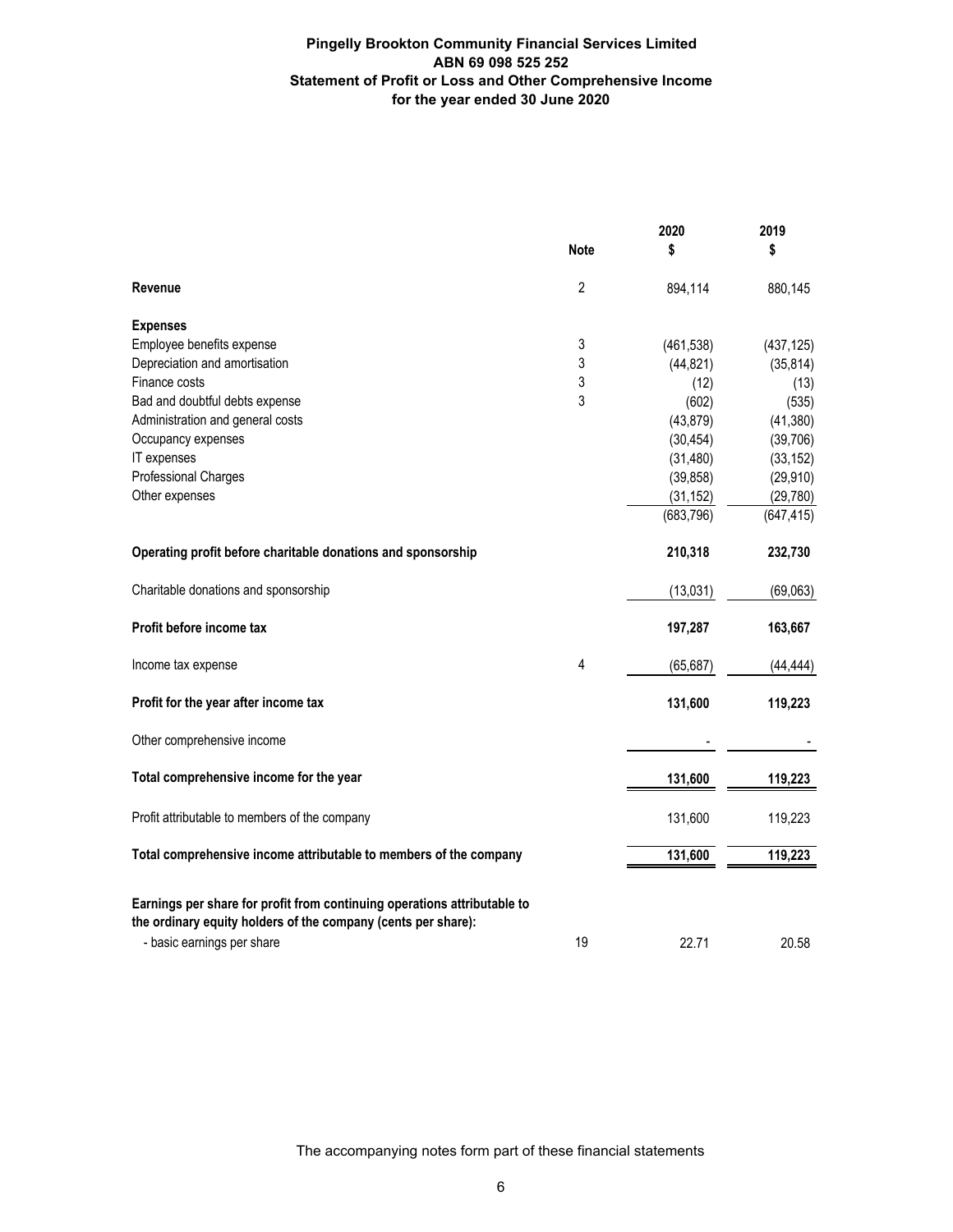# **Pingelly Brookton Community Financial Services Limited ABN 69 098 525 252 Statement of Financial Position As at 30 June 2020**

|                                      |                | 2020      | 2019    |
|--------------------------------------|----------------|-----------|---------|
|                                      | <b>Note</b>    | \$        | \$      |
| <b>Assets</b>                        |                |           |         |
| <b>Current assets</b>                |                |           |         |
| Cash and cash equivalents            | 5              | 152,892   | 192,759 |
| Trade and other receivables          | 6              | 65,462    | 60,899  |
| <b>Financial assets</b>              | $\overline{7}$ | 250,913   | 100,000 |
| <b>Total current assets</b>          |                | 469,267   | 353,658 |
| <b>Non-current assets</b>            |                |           |         |
| Property, plant and equipment        | 9              | 457,507   | 457,721 |
| Right of use assets                  | 9              | 77,055    |         |
| Intangible assets                    | 10             | 21,955    | 33,147  |
| Deferred tax assets                  | 4              | 17,524    | 13,330  |
| <b>Total non-current assets</b>      |                | 574,041   | 504,198 |
| <b>Total assets</b>                  |                | 1,043,308 | 857,856 |
| <b>Liabilities</b>                   |                |           |         |
| <b>Current liabilities</b>           |                |           |         |
| Trade and other payables             | 12             | 47,362    | 44,586  |
| Current tax liability                | 4              | 47,700    | 14,154  |
| Borrowings                           | 13             | 315       | 183     |
| Leases                               | 14             | 10,273    |         |
| Provisions                           | 15             | 55,123    | 47,763  |
| <b>Total current liabilities</b>     |                | 160,773   | 106,686 |
| <b>Non-current liabilities</b>       |                |           |         |
| Trade and other payables             | 12             |           | 11,192  |
| Leases                               | 14             | 67,789    |         |
| Provisions                           | 15             | 1,817     | 708     |
| <b>Total non-current liabilities</b> |                | 69,606    | 11,900  |
| <b>Total liabilities</b>             |                | 230,379   | 118,586 |
| <b>Net assets</b>                    |                | 812,929   | 739,270 |
| <b>Equity</b>                        |                |           |         |
| Issued capital                       | 16             | 579,410   | 579,410 |
| Retained earnings                    | 17             | 233,519   | 159,860 |
| <b>Total equity</b>                  |                | 812,929   | 739,270 |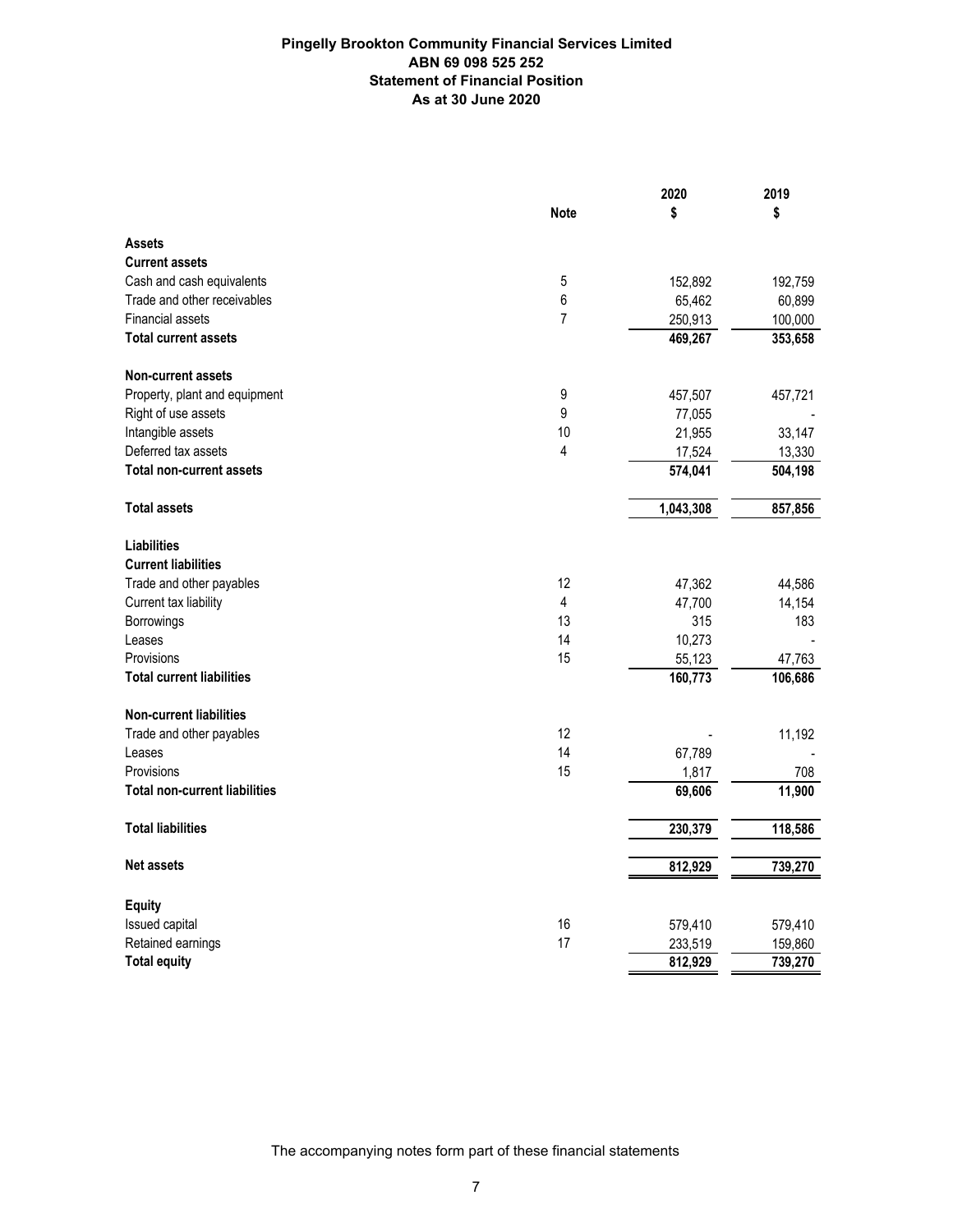# **Pingelly Brookton Community Financial Services Limited ABN 69 098 525 252 Statement of Changes in Equity for the year ended 30 June 2020**

|                                                                                                     | <b>Note</b> | <b>Issued</b><br>capital<br>5 | <b>Retained</b><br>earnings<br>\$ | <b>Total equity</b><br>\$ |
|-----------------------------------------------------------------------------------------------------|-------------|-------------------------------|-----------------------------------|---------------------------|
| Balance at 1 July 2019                                                                              |             | 579,410                       | 159,860                           | 739,270                   |
| Comprehensive income for the year<br>Profit for the year<br>Other comprehensive income for the year |             |                               | 131,600<br>131,600                | 131,600<br>131,600        |
| Transactions with owners in their capacity<br>as owners                                             |             |                               |                                   |                           |
| Dividends paid or provided                                                                          | 18          |                               | (57, 941)                         | (57, 941)                 |
| Balance at 30 June 2020                                                                             |             | 579,410                       | 233,519                           | 812,929                   |
| Balance at 1 July 2018                                                                              |             | 579,410                       | 40,637                            | 620,047                   |
| Comprehensive income for the year<br>Profit for the year                                            |             |                               | 119,223                           | 119,223                   |
| Balance at 30 June 2019                                                                             |             | 579,410                       | 159,860                           | 739,270                   |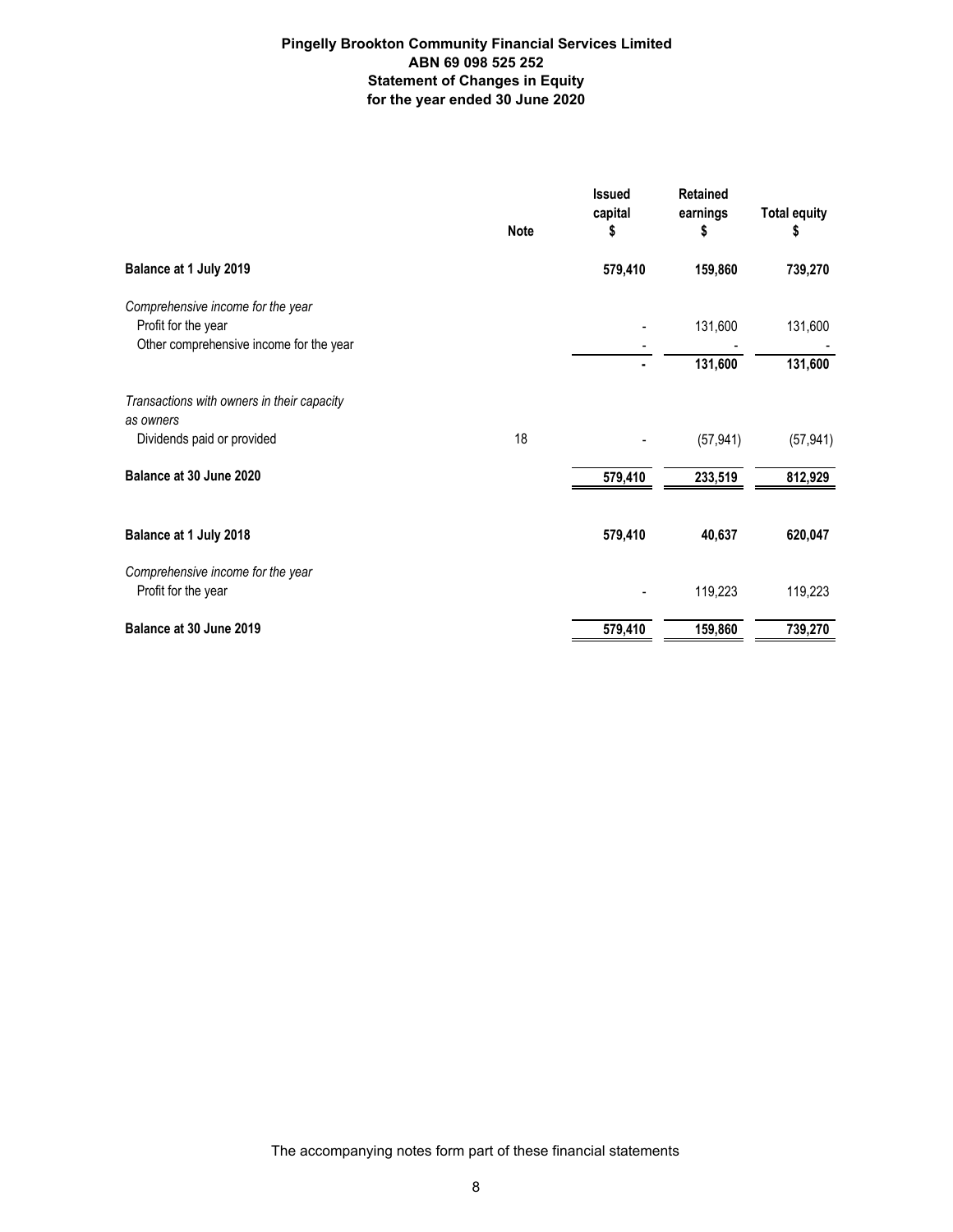# **Pingelly Brookton Community Financial Services Limited ABN 69 098 525 252 Statement of Cash Flows For the year ended 30 June 2020**

|                                                          | <b>Note</b>     | 2020<br>S  | 2019<br>\$ |
|----------------------------------------------------------|-----------------|------------|------------|
| Cash flows from operating activities                     |                 |            |            |
| Receipts from customers                                  |                 | 972,391    | 965,891    |
| Payments to suppliers and employees                      |                 | (726, 740) | (760, 021) |
| Interest paid                                            |                 | (12)       | (13)       |
| Interest received                                        |                 | 2,878      |            |
| Income tax paid                                          |                 | (36, 335)  | (31, 864)  |
| Net cash flows provided by operating activities          | 20 <sub>b</sub> | 212,182    | 173,993    |
| Cash flows from investing activities                     |                 |            |            |
| Proceeds from sale of property, plant and equipment      |                 | 16,454     |            |
| Purchase of property, plant and equipment                |                 | (38, 588)  | (8,306)    |
| Purchase of investments                                  |                 | (150, 913) | (100,000)  |
| Purchase of intangible assets                            |                 | (11, 192)  | (11, 192)  |
| Net cash flows used in investing activities              |                 | (184, 239) | (119, 498) |
| Cash flows from financing activities                     |                 |            |            |
| Proceeds from borrowings                                 |                 | 132        | 127        |
| Repayment of lease liabilities                           |                 | (10,001)   |            |
| Dividends paid                                           |                 | (57, 941)  |            |
| Net cash flows from/(used in) financing activities       |                 | (67, 810)  | 127        |
| Net increase/(decrease) in cash held                     |                 | (39, 867)  | 54,622     |
| Cash and cash equivalents at beginning of financial year |                 | 192,759    | 138,137    |
| Cash and cash equivalents at end of financial year       | 20a             | 152,892    | 192,759    |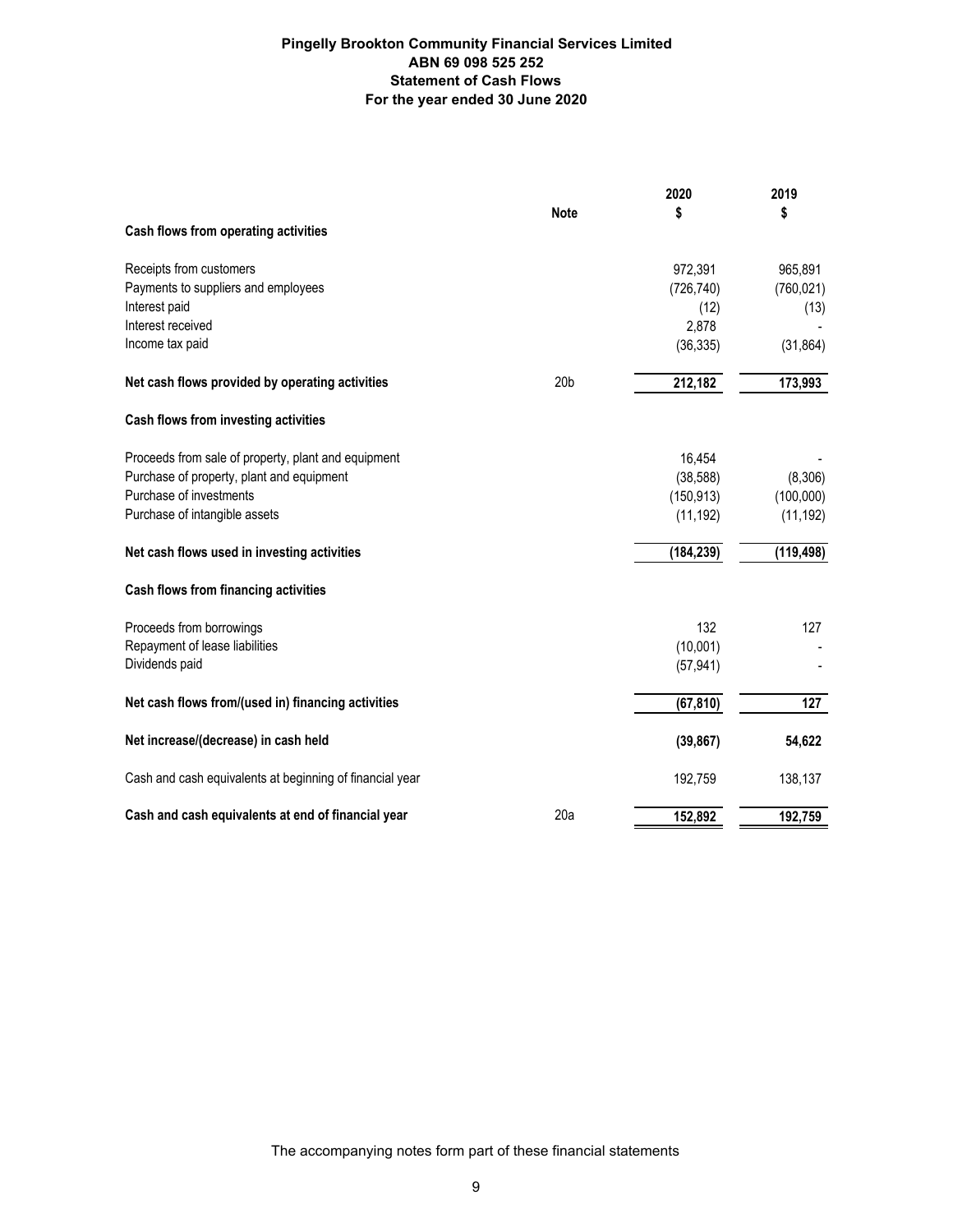These financial statements and notes represent those of Pingelly Brookton Community Financial Services Limited (the Company) as an individual entity.

Pingelly Brookton Community Financial Services Limited is a company limited by shares, incorporated and domiciled in Australia.

The financial statements were authorised for issue by the Directors on 22 September 2020.

## **1. Summary of significant accounting policies**

## **(a) Basis of preparation**

These general purpose financial statements have been prepared in accordance with the *Corporations Act 2001,* Australian Accounting Standards and Interpretations of the Australian Accounting Standards Board and International Financial Reporting Standards as issued by the International Accounting Standards Board. The Company is a for-profit entity for financial reporting purposes under Australian Accounting Standards. Material accounting policies adopted in the preparation of these financial statements are presented below and have been consistently applied unless stated otherwise.

The financial statements, except for cash flow information, have been prepared on an accruals basis and are based on historical costs, modified, were applicable, by the measurement at fair value of selected non current assets, financial assets and financial liabilities. The amounts presented in the financial statements have been rounded to the nearest dollar.

# *Economic dependency*

The Company has entered into a franchise agreement with Bendigo and Adelaide Bank Limited that governs the management of the Community Bank branches at Pingelly and Brookton.

The branches operate as a franchise of Bendigo and Adelaide Bank Limited, using the name "Bendigo Bank", the logo, and systems of operation of Bendigo and Adelaide Bank Limited. The Company manages the Community Bank branches on behalf of Bendigo and Adelaide Bank Limited, however all transactions with customers conducted through the Community Bank branches are effectively conducted between the customers and Bendigo and Adelaide Bank Limited.

All deposits are made with Bendigo and Adelaide Bank Limited, and all personal and investment products are products of Bendigo and Adelaide Bank Limited, with the company facilitating the provision of those products. All loans, leases or hire purchase transactions, issues of new credit or debit cards, temporary or bridging finance and any other transaction that involves creating a new debt, or increasing or changing the terms of an existing debt owed to Bendigo and Adelaide Bank Limited, must be approved by Bendigo and Adelaide Bank Limited. All credit transactions are made with Bendigo and Adelaide Bank Limited, and all credit products are products of Bendigo and Adelaide Bank Limited.

Bendigo and Adelaide Bank Limited provides significant assistance in establishing and maintaining the Community Bank branches franchise operations. It also continues to provide ongoing management and operational support, and other assistance and guidance in relation to all aspects of the franchise operation, including advice in relation to:

- Advice and assistance in relation to the design, layout and fit out of the Community Bank branches;
- Training for the Branch Managers and other employees in banking, management systems and interface protocol;
- Methods and procedures for the sale of products and provision of services;
- Security and cash logistic controls;
- Calculation of company revenue and payment of many operating and administrative expenses;
- The formulation and implementation of advertising and promotional programs; and
- Sale techniques and proper customer relations.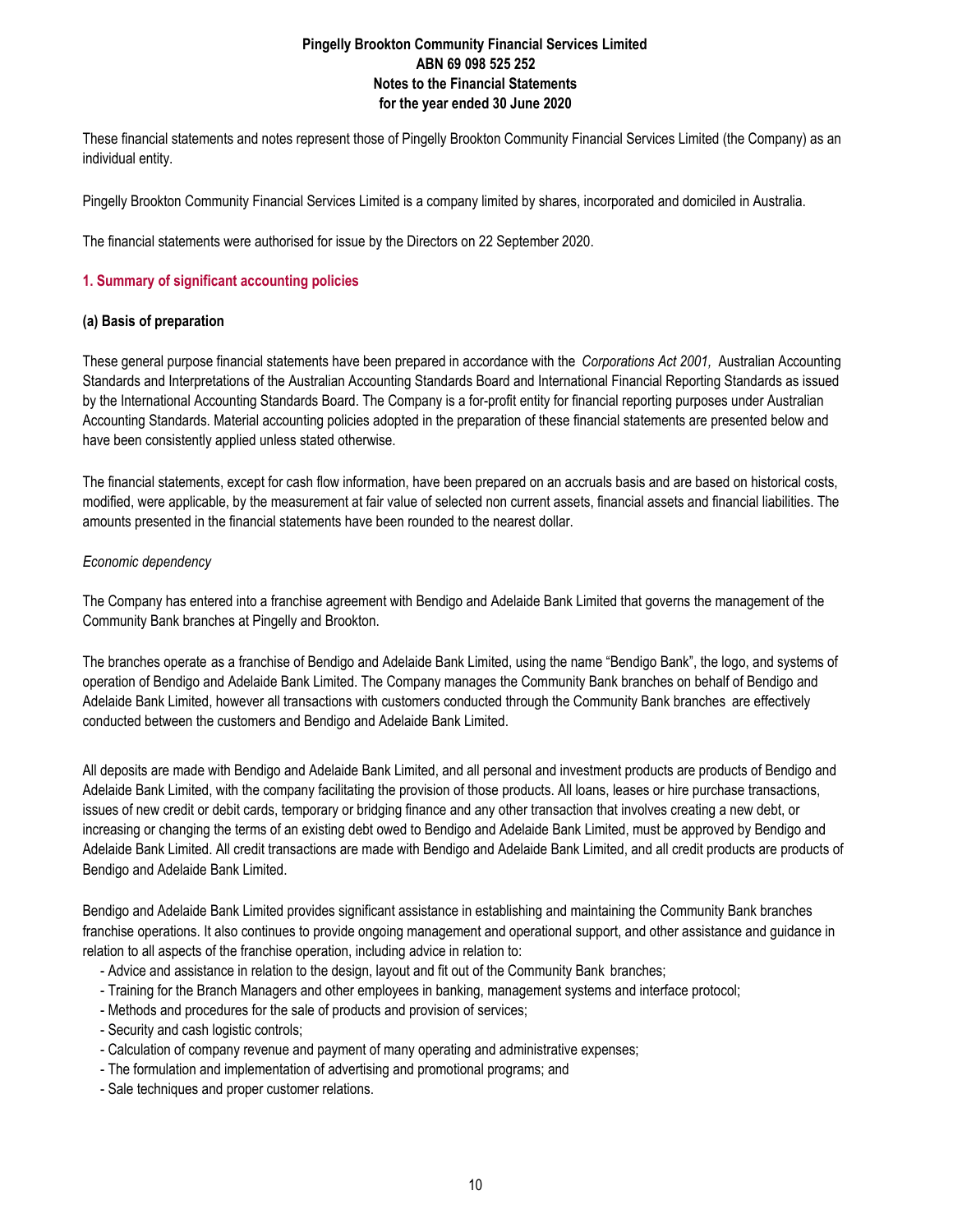# **1. Summary of significant accounting policies (continued)**

# **(b) Impairment of assets**

At the end of each reporting period, the Company assesses whether there is any indication that an asset may be impaired. The assessment will include the consideration of external and internal sources of information. If such an indication exists, an impairment test is carried out on the asset by comparing the recoverable amount of the asset, being the higher of the asset's fair value less cost to sell and value in use, to the asset's carrying amount. Any excess of the asset's carrying amount over its recoverable amount is recognised immediately in profit or loss, unless the asset is carried at a revalued amount in accordance with another Standard. Any impairment loss of a revalued asset is treated as a revaluation decrease in accordance with that other Standard. All assets are subsequently reassessed for indications that an impairment loss previously recognised may no longer exist. An impairment loss is reversed if the asset's recoverable amount exceeds its carrying amount.

# **(c) Goods and services tax (GST)**

Revenues, expenses and assets are recognised net of the amount of GST, except where the amount of GST incurred is not recoverable from the Australian Taxation Office (ATO).

Receivables and payables are stated inclusive of the amount of GST receivable or payable. The net amount of GST recoverable from, or payable to, the ATO is included with other receivables or payables in the statement of financial position.

Cash flows are presented on a gross basis. The GST components of cash flows arising from investing or financing activities which are recoverable from, or payable to, the ATO are presented as operating cash flows included in receipts from customers or payments to suppliers.

# **(d) Comparative figures**

When required by Accounting Standards comparative figures have been adjusted to conform to changes in presentation for the current financial year.

# **(e) Critical accounting estimates and judgements**

The Directors evaluate estimates and judgements incorporated into the financial statements based on historical knowledge and best available current information. Estimates assume a reasonable expectation of future events and are based on current trends and economic data, obtained both externally and within the Company. Estimates and judgements are reviewed on an ongoing basis. Revision to accounting estimates are recognised in the period in which the estimates are revised and in any future periods affected. The estimates and judgements that have a significant risk of causing material adjustments to the carrying values of assets and liabilities are as follows:

# *Estimation of useful lives of assets*

The company determines the estimated useful lives and related depreciation and amortisation charges for its property, plant and equipment and intangible assets. The depreciation and amortisation charge will increase where useful lives are less than previously estimated lives.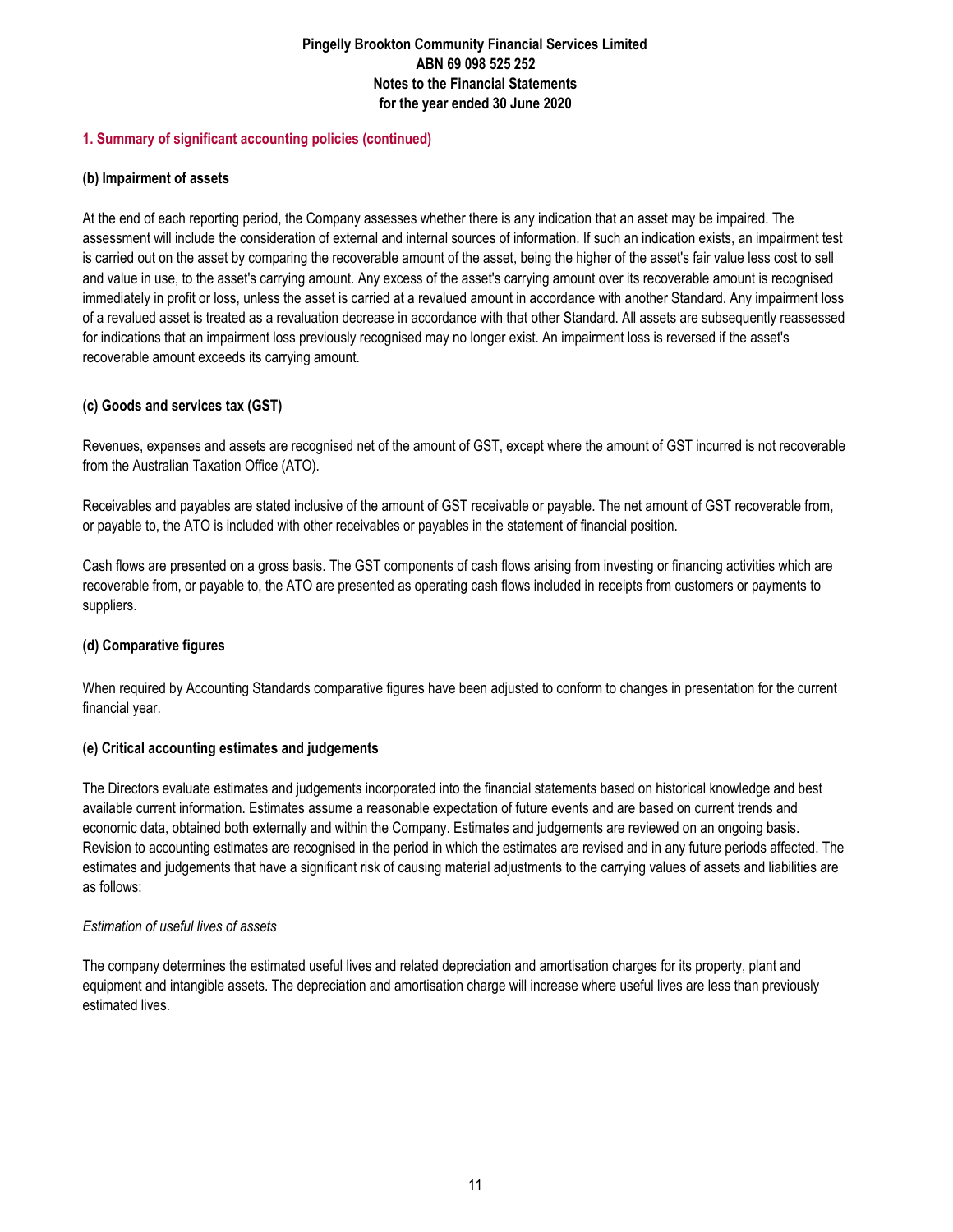# **1. Summary of significant accounting policies (continued)**

# **(e) Critical accounting estimates and judgements (continued)**

# *Fair value assessment of non-current physical assets*

The AASB 13 Fair Value standard requires fair value assessments that may involved both complex and significant judgement and experts. The value of land and buildings may be materially misstated and potential classification and disclosure risks may occur.

# *Employee benefits provision*

Assumptions are required for wage growth and CPI movements. The likelihood of employees reaching unconditional service is estimated. The timing of when employee benefit obligations are to be settled is also estimated.

# *Income tax*

The company is subject to income tax. Significant judgement is required in determining the deferred tax asset. Deferred tax assets are recognised only when it is considered sufficient future profits will be generated. The assumptions made regarding future profits is based on the company's assessment of future cash flows.

# *Impairment*

The company assesses impairment at the end of each reporting period by evaluating conditions and events specific to the company that may be indicative of impairment triggers. Recoverable amounts of relevant assets are reassessed using value in use calculations which incorporate various key assumptions.

# **(f) New and revised standards that are effective for these financial statements**

With the exception of the below, these financial statements have been prepared in accordance with the same accounting policies adopted in the entity's last annual financial statements for the year ended 30 June 2019. Note that the changes in accounting policies specified below **ONLY** apply to the current period. The accounting policies included in the company's last annual financial statements for the year ended 30 June 2019 are the relevant policies for the purposes of comparatives.

AASB 16 *Leases* became mandatorily effective on 1 January 2019. Accordingly, these standards apply for the first time to this set of annual financial statements. The nature and effect of changes arising from these standards are summarised in the section below.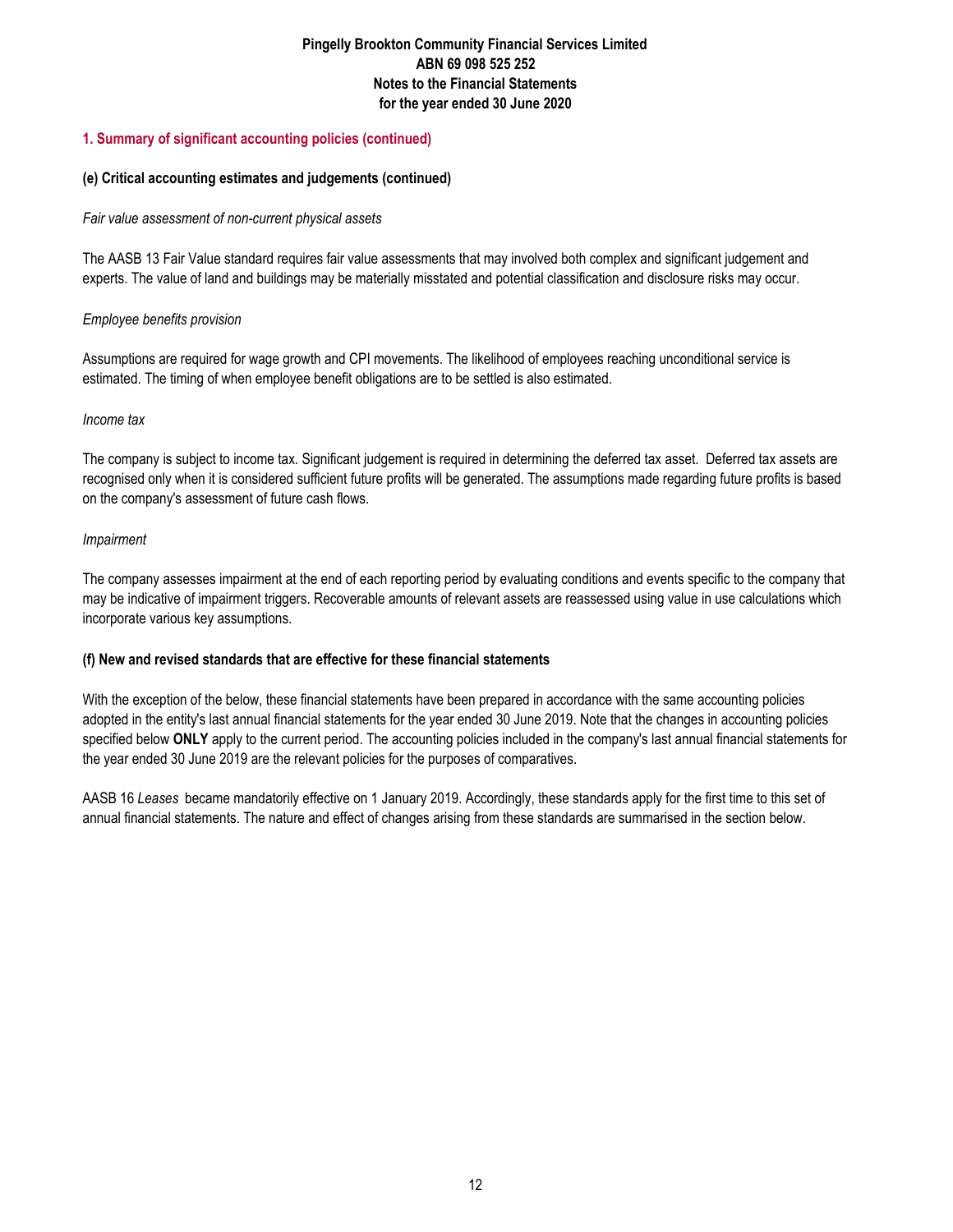# **1. Summary of significant accounting policies (continued)**

# **AASB 16** *Leases*

AASB 16 Leases replaces AASB 117 Leases and three associated Interpretations. The new standard has been applied using the modified retrospective approach, with the cumulative effect of adopting AASB 16 being recognised in equity as an adjustment to the opening balance of retained earnings for the current period. Prior periods have not been restated, as permitted under the specific transition provisions in the standard.

For contracts in place at the date of initial application, as permitted under the specific transition provisions in the standard, the Company has elected to apply the definition of a lease from AASB 117 and relevant associated interpretations, and has not applied AASB 16 to arrangements that were previously not identified as a lease under AASB 117 and associated interpretations. This means that any contracts that were deemed to not contain a lease under AASB 117 have not been reassessed under AASB 16.

The Company has also elected to not include initial direct costs in the measurement of the right-of-use asset for operating leases in existence at the date of initial application of AASB 16, being 1 July 2019. Furthermore, at this date, the Company has elected to measure the right-of-use assets at an amount equal to the lease liability adjusted for any prepaid or accrued lease payments that existed at the date of transition as allowed under the transition provisions.

Instead of performing an impairment review on the right-of-use assets at the date of initial application, the Company has relied on its historic assessment as to whether leases were onerous immediately before the date of initial application of AASB 16.

On transition, for leases previously accounted for as operating leases with a remaining lease term of less than 12 months and for leases of low-value-assets (less than \$10,000) the Company has applied the optional exemptions to not recognise right-of-use assets but to account for the lease expense on a straight-line basis over the remaining lease term.

For those leases previously classified as finance leases, the right-of-use asset and lease liability are measured at the date of initial application at the same amounts as under AASB 117 immediately before the date of initial application.

On transition to AASB 16 the weighted average incremental borrowing rate applied to lease liabilities recognised under AASB 16 was 2.69%.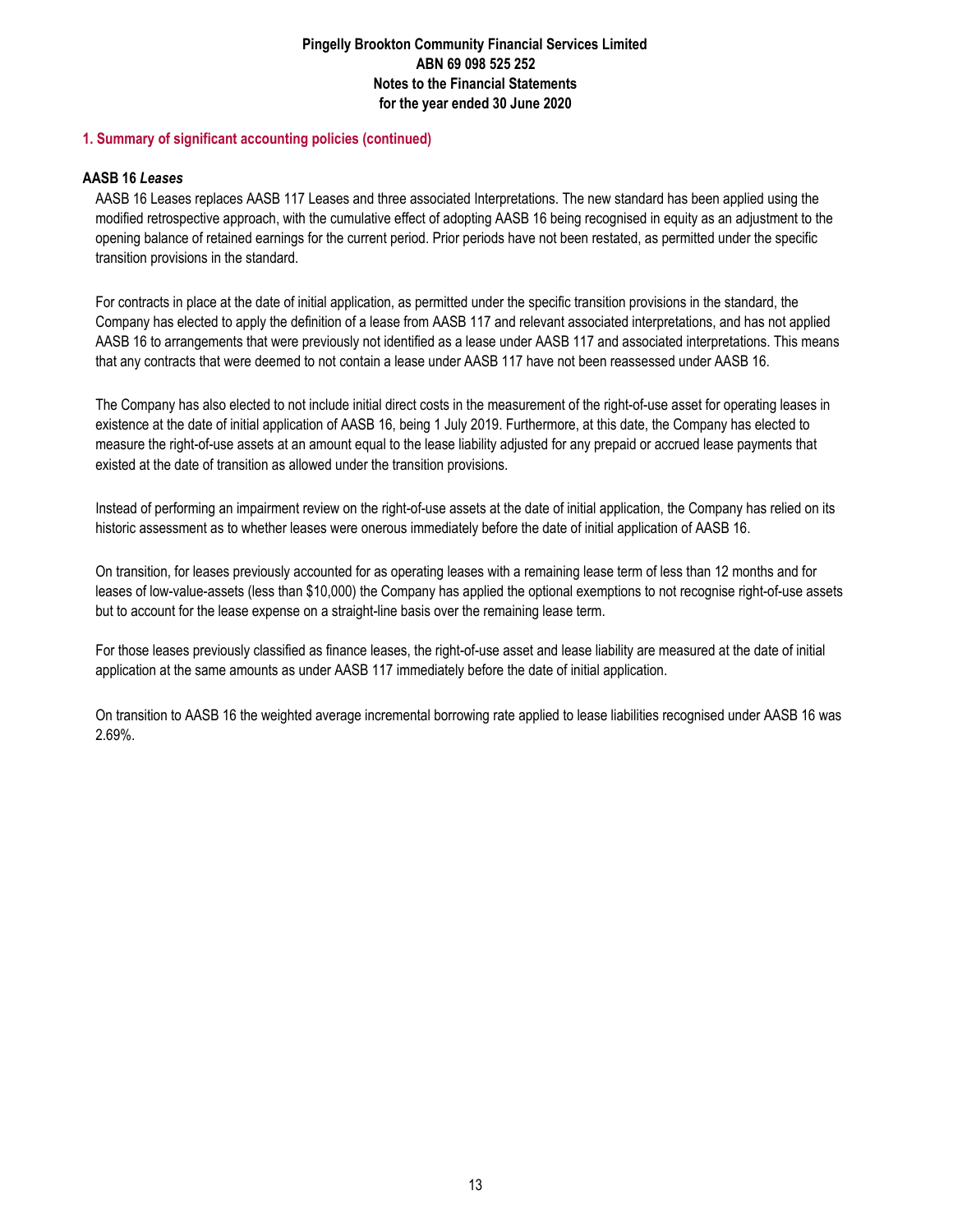# **1. Summary of significant accounting policies (continued)**

# **(f) New and revised standards that are effective for these financial statements (continued)**

The Company has benefited from the use of hindsight for determining lease term when considering options to extend and terminate leases.

The following is a reconciliation of total operating lease commitments at 30 June 2019 to the lease liabilities recognised at 1 July 2019.

|                                                                                                        | Amount  |
|--------------------------------------------------------------------------------------------------------|---------|
| Total operating lease commitments disclosed at 30 June 2019                                            | 39,896  |
| Variable lease payments not recognised                                                                 | 61,235  |
| Operating lease liabilities before discounting                                                         | 101,131 |
| Lease liability discounted using incremental borrowing rate at date of initial application (1 July 19) | 88,063  |
|                                                                                                        | \$      |
| Lease liability as at 1 July 2019                                                                      | 88,063  |
| Represented by:                                                                                        |         |
| Current lease liabilities                                                                              | 10,273  |
| Non-current lease liabilities                                                                          | 77,790  |
|                                                                                                        | 88,063  |

# *Adjustments recognised in the balance sheet on 1 July 2019*

The recognised right-of-use assets relate to the following types of assets:

|                           | 30 June 2020 | 1 July 2019 |
|---------------------------|--------------|-------------|
|                           |              |             |
| Properties                | 77,055       | 88,063      |
| Total right-of-use assets | 77.055       | 88,063      |
|                           |              |             |

The change in accounting policy affected the following items in the balance sheet on 1 July 2019:

| <b>Balance sheet item</b>     | <b>Effect</b> | Amount |
|-------------------------------|---------------|--------|
| Property, plant and equipment | Increase      | 88.063 |
| Lease liabilities             | Increase      | 88.063 |
|                               |               |        |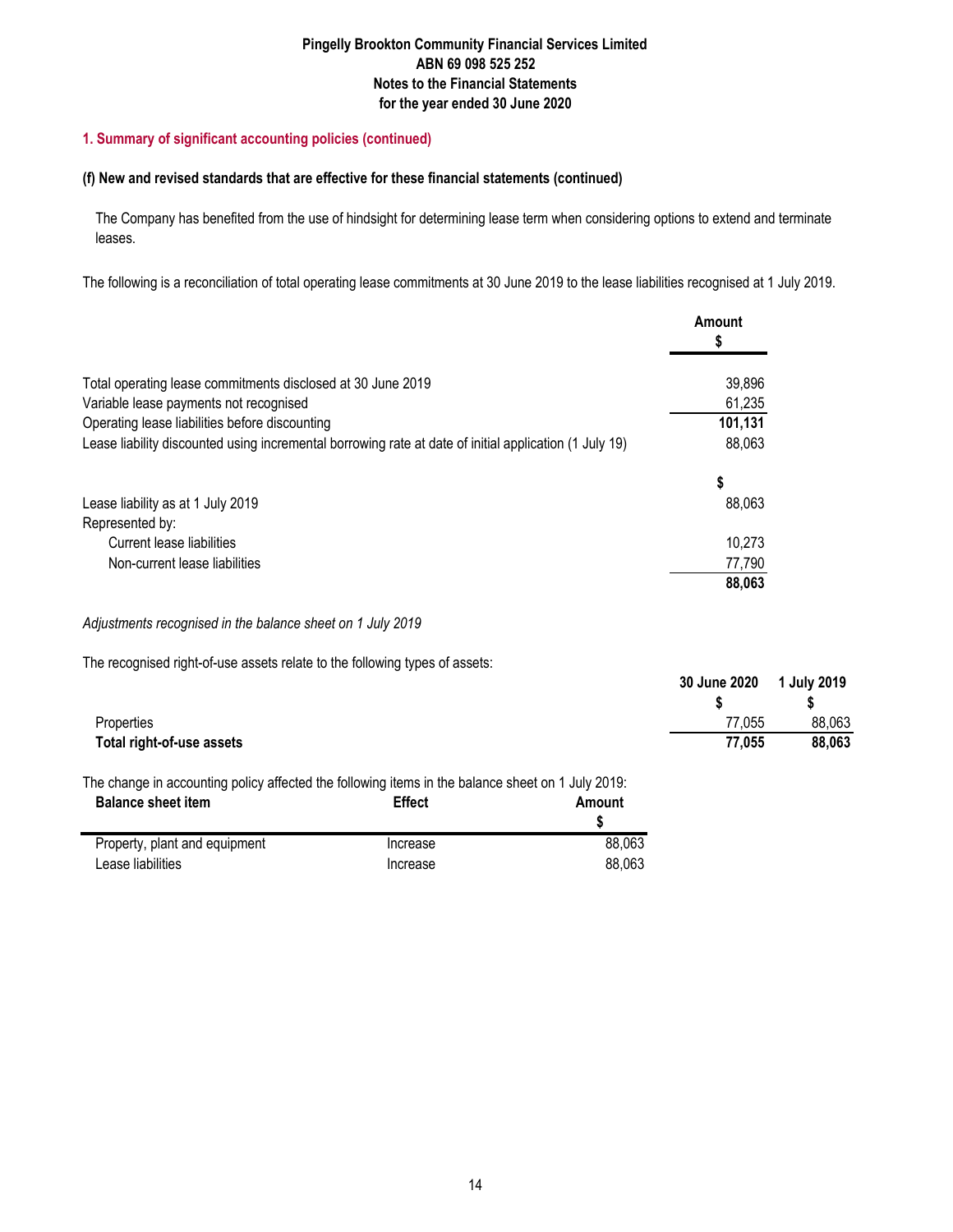# **1. Summary of significant accounting policies (continued)**

# **(h) Change in accounting policies**

# Accounting policy applicable from 1 July 2019

# *The Company as a lessee*

For any new contracts entered into on or after 1 July 2019, the Company considers whether a contract is, or contains a lease. A lease is defined as 'a contract, or part of a contract, that conveys the right to use an asset (the underlying asset) for a period of time in exchange for consideration'. To apply this definition the Company assesses whether the contract meets three key evaluations which are whether:

• the contract contains an identified asset, which is either explicitly identified in the contract or implicitly specified by being identified at the time the asset is made available to the Company

• the Company has the right to obtain substantially all of the economic benefits from the use of the identified asset throughout the period of use, considering its rights within the defined scope of the contract

• the Company has the right to direct the use of the identified asset throughout the period of use. The Company assess whether it has the right to direct 'how and for what purpose' the asset is used throughout the period of use.

# *Measurement and recognition of leases as a lessee*

At lease commencement date, the Company recognises a right-of-use asset and a lease liability on the balance sheet. The right-of-use asset is measured at cost, which is made up of the initial measurement of the lease liability, any initial direct costs incurred by the Company, an estimate of any costs to dismantle and remove the asset at the end of the lease, and any lease payments made in advance of the lease commencement date (net any incentives received).

The Company depreciates the right-of-use asset on a straight-line basis from the lease commencement date to the earlier of the end of the useful life of the right-of-use asset or to the end of the lease term. The Company also assesses the right-of-use asset for impairment when such indicators exist.

At the commencement date, the Company measures the lease liability at the present value of the lease payments unpaid at that date, discounted using the interest rate implicit in the lease if that rate is readily available or the Company's incremental borrowing rate.

Lease payments included in the measurement of the lease liability are made up of fixed payments (including in substance fixed), variable payments based on an index or rate, amounts expected to be payable under a residual value guarantee and payments arising from options reasonably certain to be exercised.

Subsequent to initial measurement, the liability will be reduced for payments made and increased for interest. It is remeasured to reflect any reassessment or modification, or if there are changes in in-substance fixed payments.

When the lease liability is remeasured, the corresponding adjustment is reflected in the right-of-use asset, or profit and loss if the right-ofuse asset is already reduced to zero.

The Company has elected to account for short-term leases and leases of low-value assets using the practical expedients. Instead of recognising a right-of-use asset and lease liability, the payments in relation to these are recognised as an expense in profit or loss on a straight-line basis over the lease term.

On the statement of financial position, the right-of-use assets have been included in property, plant and equipment (except those meeting the definition of investment property) and lease liabilities have been included in borrowings.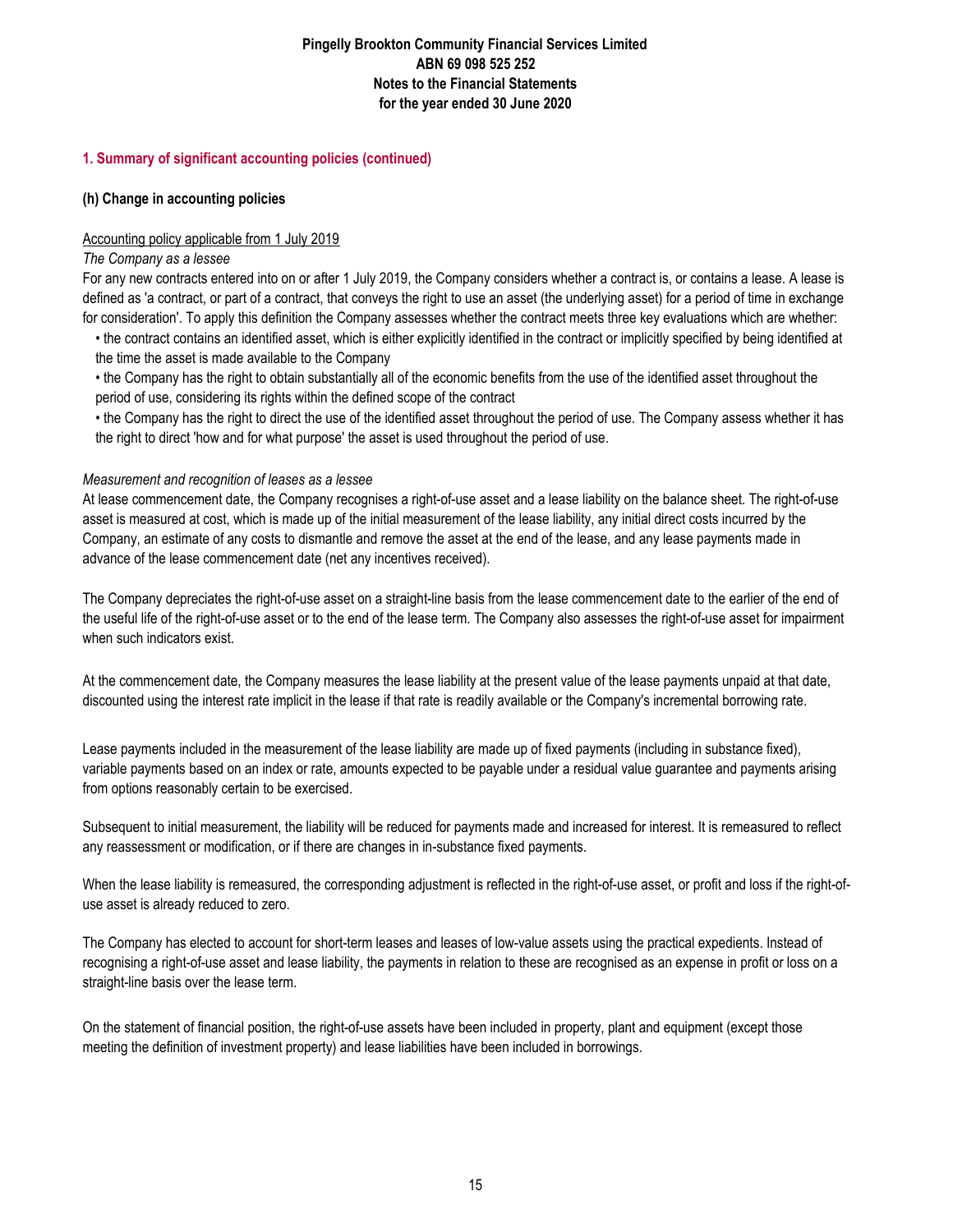# **1. Summary of significant accounting policies (continued)**

# **(h) Change in accounting policies (continued)**

# Accounting policy applicable before 1 July 2019

*The Company as a lessee*

# Finance leases

Management applies judgement in considering the substance of a lease agreement and whether it transfers substantially all the risks and rewards incidental to ownership of the leased asset. Key factors considered include the length of the lease term in relation to the economic life of the asset, the present value of the minimum lease payments in relation to the asset's fair value, and whether the Company obtains ownership of the asset at the end of the lease term.

For leases of land and buildings, the minimum lease payments are first allocated to each component based on the relative fair values of the respective lease interests. Each component is then evaluated separately for possible treatment as a finance lease, taking into consideration the fact that land normally has an indefinite economic life.

See the accounting policy note in the year-end financial statements for the depreciation methods and useful lives for assets held under finance leases. The interest element of lease payments is charged to profit or loss, as finance costs over the period of the lease.

# Operating leases

All other leases are treated as operating leases. Where the Company is a lessee, payments on operating lease agreements are recognised as an expense on a straight-line basis over the lease term. Associated costs, such as maintenance and insurance, are expensed as incurred.

# **Impact of standards issued but not yet applied by the entity**

# *AASB 17 Insurance Contracts*

AASB 17 was issued in July 2017 as replacement for AASB 4 Insurance Contracts. It requires a current measurement model where estimates are re-measured each reporting period. The standard allows a choice between recognising changes in discount rates either in the statement of profit or loss or directly in other comprehensive income. The choice is likely to reflect how insurers account for their

The new rules will affect the financial statements and key performance indicators of all entities that issue insurance contracts or investment contracts with discretionary participation features. As the company does not issue any insurance contracts or investment contracts with discretionary participation features, the directors have determined this standard will not affect the company when

The company does not intend to adopt the standard before its effective date.

# *AASB 1059 Service Concession Arrangements: Grantors*

The standard applies to both not-for-profit and for-profit public sector entities that are grantors in a service concession arrangement. These are arrangements that involve an operator providing public services related to a service concession asset on behalf of a public sector entity for a specified period of time and managing at least some of those services.

As the company is not a grantor in a service concession arrangement, the directors have determined this standard will not affect the company when adopted.

The company does not intend to adopt the standard before its effective date.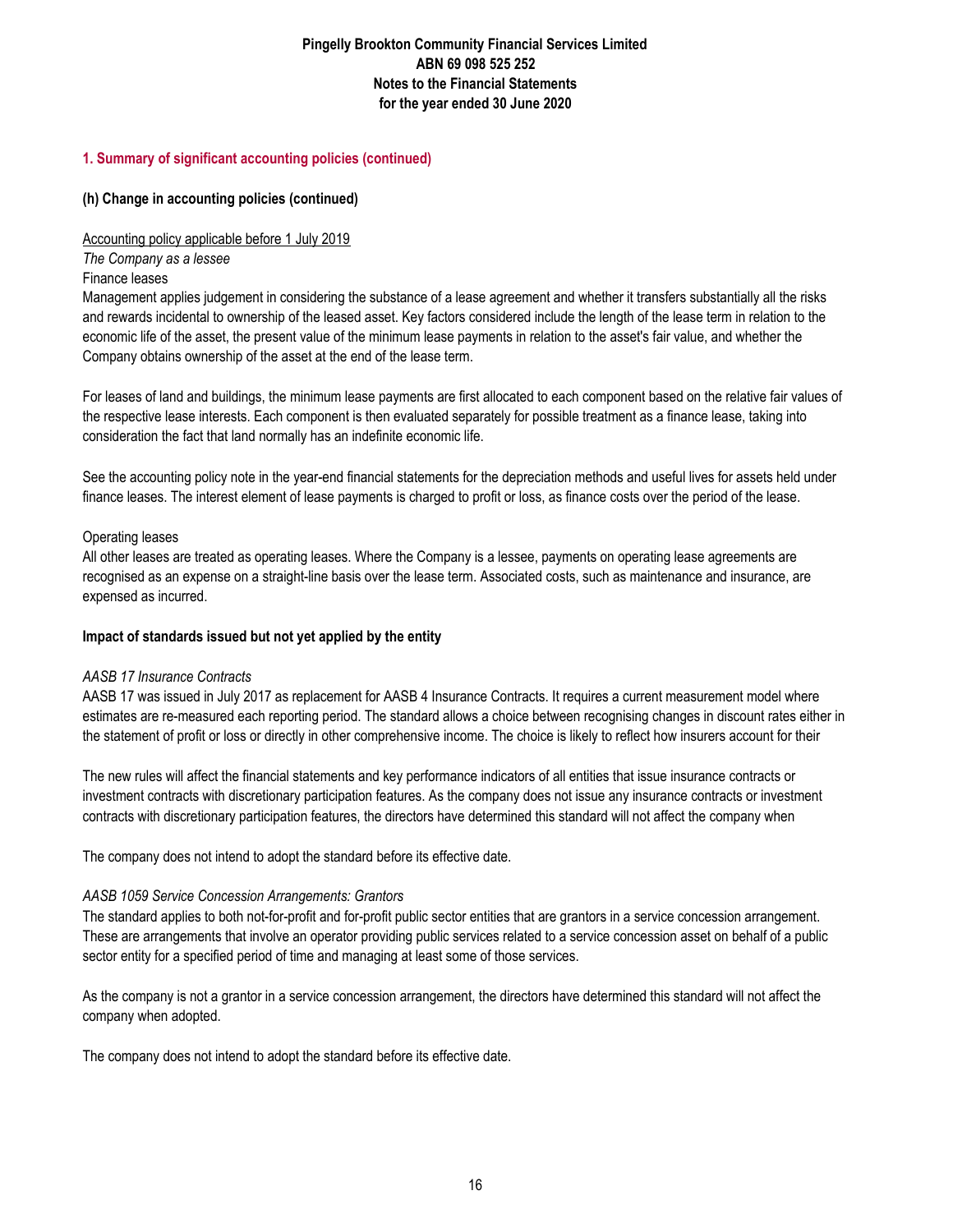#### **2. Revenue**

|                                                     | 2020<br>φ | 2019<br>\$ |
|-----------------------------------------------------|-----------|------------|
| Revenue                                             |           |            |
| - service commissions                               | 813,320   | 859,441    |
|                                                     | 813,320   | 859,441    |
| Other revenue                                       |           |            |
| - interest received                                 | 2.878     |            |
| - other revenue                                     | 77,643    | 20,704     |
| - gain on disposal of property, plant and equipment | 273       |            |
|                                                     | 80,794    | 20,704     |
| Total revenue                                       | 894,114   | 880,145    |

Revenue arises from the rendering of services through its franchise agreement with the Bendigo and Adelaide Bank Limited. The revenue recognised is measured by reference to the fair value of consideration received or receivable, excluding sales taxes, rebates, and trade discounts.

The entity applies the revenue recognition criteria set out below to each separately identifiable sales transaction in order to reflect the substance of the transaction.

#### **Interest and other income**

Interest income is recognised on an accrual basis using the effective interest rate method.

All revenue is stated net of the amount of goods and services tax (GST).

#### **Rendering of services**

As detailed in the franchise agreement, companies earn three types of revenue - margin, commission and fee income. Bendigo and Adelaide Bank Limited decide the method of calculation of revenue the company earns on different types of products and services and this is dependent on the type of business the company generates also taking into account other factors including economic conditions, including interest rates.

#### *Core Banking Products*

Bendigo and Adelaide Bank Limited identify specific products and services as 'core banking products', however it also reserves the right to change the products and services identified as 'core banking products', providing 30 days notice is given.

#### *Margin*

Margin is earned on all core banking products. A Funds Transfer Pricing (FTP) model is used for the method of calculation of the cost of funds, deposit return and margin. Margin is determined by taking the interest paid by customers on loans less interest paid to customers on deposits, plus any deposit returns, i.e. interest return applied by Bendigo and Adelaide Bank Limited for a deposit, minus any costs of funds i.e. interest applied by Bendigo and Adelaide Bank Limited to fund a loan.

#### *Commission*

Commission is a fee earned on products and services sold. Depending on the product or services, it may be paid on the initial sale or on an ongoing basis.

#### **Fee Income**

Fee income is a share of 'bank fees and charges' charged to customers by Bendigo and Adelaide Bank Limited, including fees for loan applications and account transactions.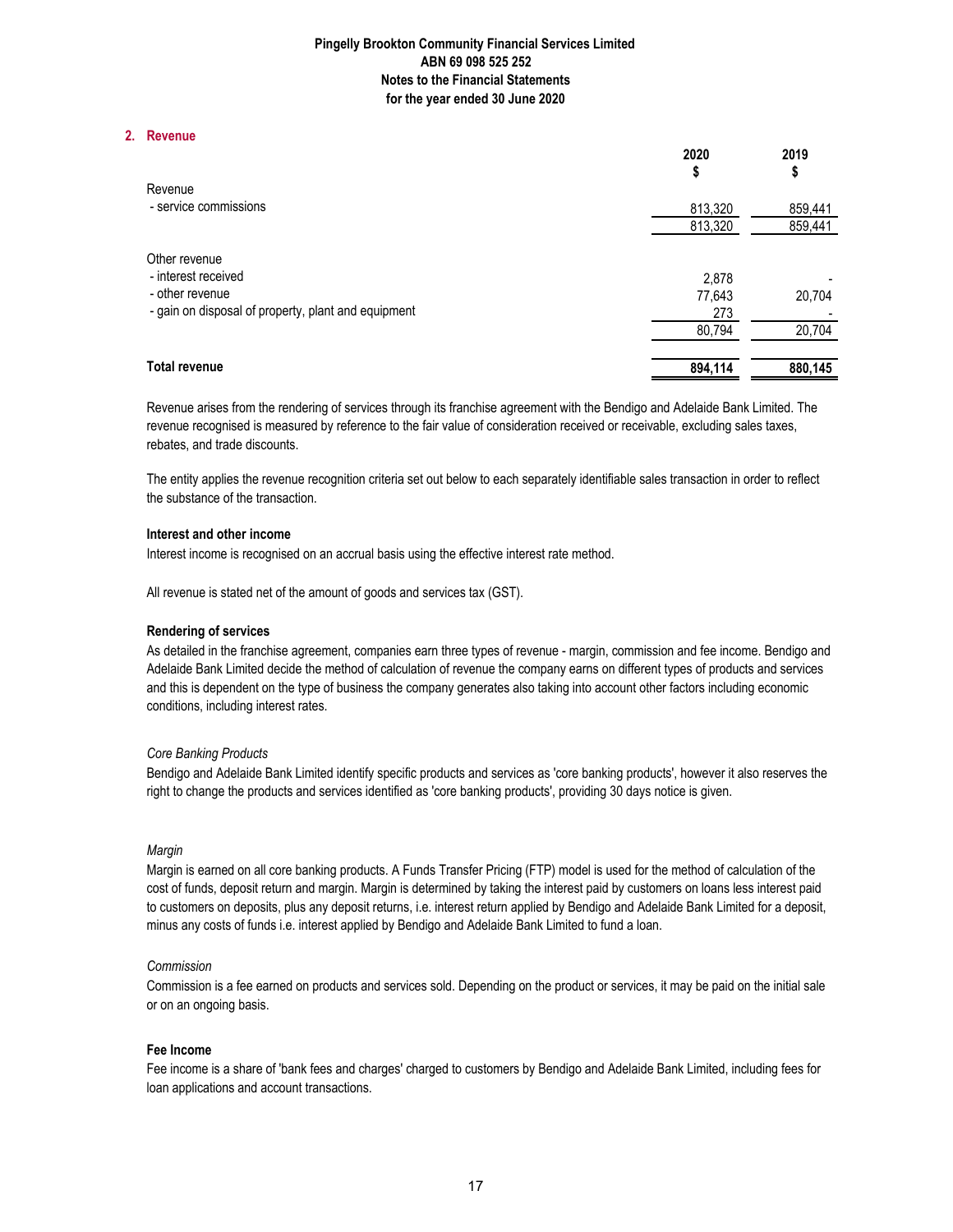## **2. Revenue (continued)**

## *Discretionary Financial Contributions*

Bendigo and Adelaide Bank Limited has made discretionary financial payments to the company, outside of the franchise agreement and in addition to margin, commission and fee income. This income received by the company is classified as "Market Development Fund" (MDF) income. The purpose of these payments is to assist the company with local market development activities, however, it is for the board to decide how to use the MDF. Due to their discretionary nature, Bendigo and Adelaide Bank Limited may change or stop these payments at any time.

## **Form and Amount of Financial Return**

The franchise agreement stipulates that Bendigo and Adelaide Bank Limited may change the form, method of calculation or amount of financial return the company receives. The reasons behind making a change may include, but not limited to, changes in Bendigo and Adelaide Bank Limited's revenue streams/processes; economic factors or industry changes.

Bendigo and Adelaide Bank Limited may make any of the following changes to form, method of calculation or amount of financial returns:

- A change to the products and services identified as 'core banking products and services'
- A change as to whether it pays the company margin, commission or fee income on any product or service.
- A change to the method of calculation of costs of funds, deposit return and margin and a change to the amount of any margin, commission and fee income.

These abovementioned changes, may impact the revenue received by the company on a particular product or service, or a range of products and services.

However, if Bendigo and Adelaide Bank Limited make any of the above changes, per the franchise agreement, it must comply with the following constraints in doing so.

a) If margin or commission is paid on a core banking product or service, Bendigo and Adelaide Bank Limited cannot change it to fee income;

b) In changing a margin to a commission or a commission to a margin on a core banking product or service, *OR* changing the method of calculation of a cost of funds, deposit return or margin or amount of margin or commission on a core product or service, Bendigo and Adelaide Bank Limited must not reduce the company's share of Bendigo and Adelaide Bank Limited's margin on core banking product and services when aggregated to less than 50% of Bendigo and Adelaide Bank Limited's margin on core banking products attributed to the company's retail branch operation; and

c) Bendigo and Adelaide Bank Limited must publish the change at least 30 days before making the change.

# **3. Expenses**

|                                                                    | 2020    | 2019    |
|--------------------------------------------------------------------|---------|---------|
|                                                                    | \$      | \$      |
| Profit before income tax includes the following specific expenses: |         |         |
| Employee benefits expense                                          |         |         |
| - wages and salaries                                               | 395,978 | 376,011 |
| - superannuation costs                                             | 43,936  | 36,229  |
| - other costs                                                      | 21,624  | 24,885  |
|                                                                    | 461,538 | 437,125 |
| Depreciation and amortisation                                      |         |         |
| Depreciation                                                       |         |         |
| - buildings                                                        | 10,332  | 10,332  |
| - leasehold improvements                                           | 859     | 1,763   |
| - furniture and fittings                                           | 5,880   | 5,672   |
| - motor vehicles                                                   | 5,550   | 6,856   |
| - right of use asset                                               | 11,008  |         |
|                                                                    | 33,629  | 24,623  |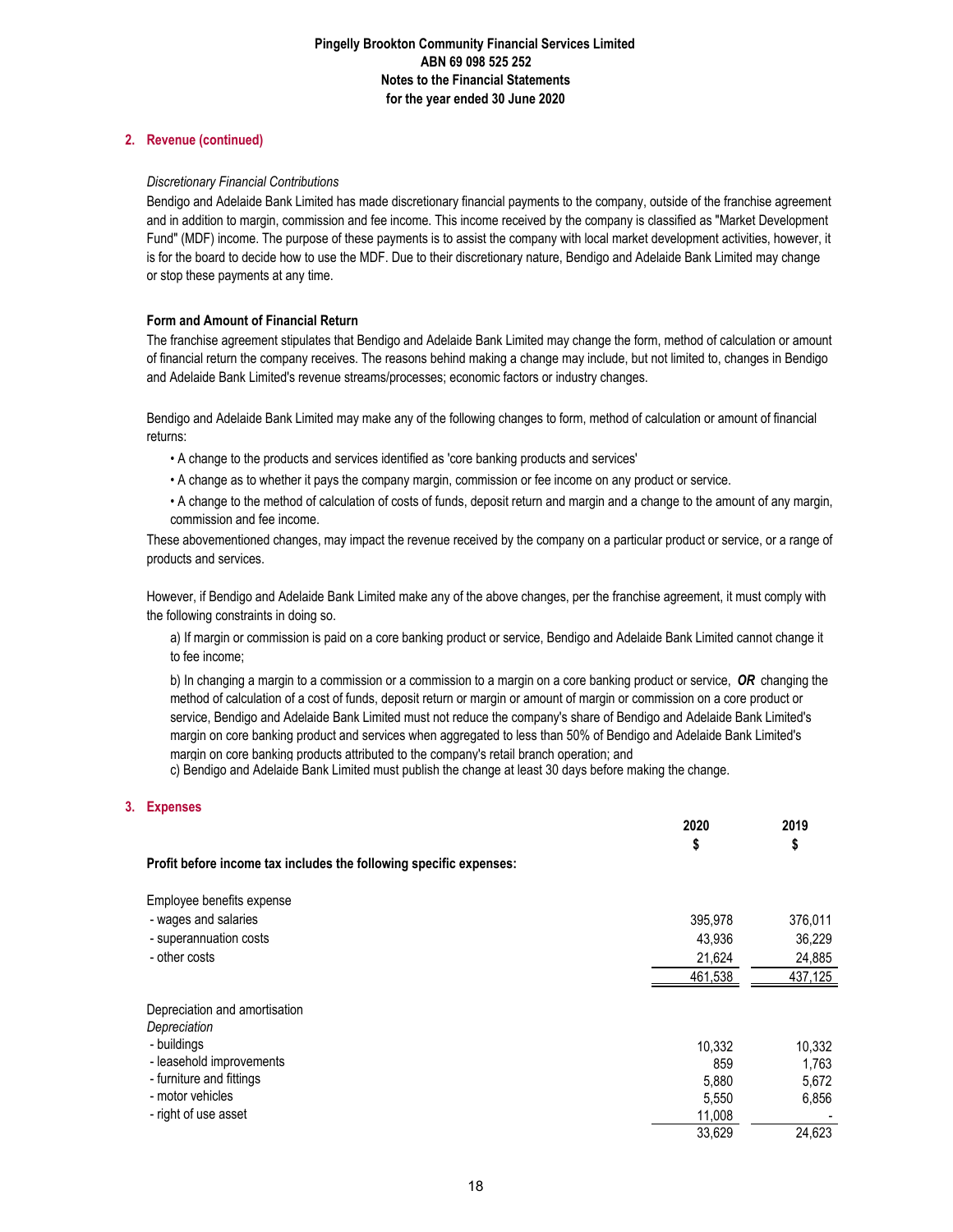## **3. Expenses (continued)**

|                                              | 2020<br>\$ | 2019<br>\$ |
|----------------------------------------------|------------|------------|
| Amortisation                                 |            |            |
| - franchise fees                             | 11,192     | 11,191     |
| Total depreciation and amortisation          | 44,821     | 35,814     |
| Finance costs                                |            |            |
| - Interest paid                              | 12         | 13         |
| Bad and doubtful debts expenses              | 602        | 535        |
| Auditors' remuneration                       |            |            |
| Remuneration of the Auditor, RSD Audit, for: |            |            |
| - Audit or review of the financial report    | 9,100      | 6,650      |
|                                              | 9.100      | 6,650      |

### *Operating expenses*

Operating expenses are recognised in profit or loss on an accruals basis, which is typically upon utilisation of the service or at the date upon which the entity becomes liable.

### *Borrowing costs*

Borrowing costs directly attributable to the acquisition, construction or production of a qualifying asset are capitalised during the period of time that is necessary to complete and prepare the asset for its intended use or sale. Other borrowing costs are expensed in the period in which they are incurred and reported in finance costs.

## *Depreciation*

The depreciable amount of all fixed assets, including buildings and capitalised leased assets, but excluding freehold land, are depreciated over the asset's useful life to the company commencing from the time the asset is held ready for use. Leasehold improvements are depreciated over the shorter of either the unexpired period of the lease or the estimated useful lives of the improvements.

The depreciation rates used for each class of depreciable asset are:

| Class of asset         | Rate | Method               |
|------------------------|------|----------------------|
| <b>Buildings</b>       | 2.5% | <b>Straight line</b> |
| Leasehold improvements | 20%  | <b>Straight line</b> |
| Furniture & fittings   | 20%  | <b>Straight line</b> |
| Motor vehicles         | 25%  | Diminishing value    |
| Right of use assets    | 20%  | <b>Straight line</b> |
| Franchise fees         | 20%  | <b>Straight line</b> |

The asset's residual values and useful lives are reviewed, and adjusted if appropriate, at the end of each reporting period.

### *Gains/losses upon disposal of non-current assets*

Gains and losses on disposals are determined by comparing proceeds with the carrying amount. These gains and losses are recognised in profit or loss in the period in which they arise. When revalued assets are sold, amounts included in the revaluation surplus relating to that asset are transferred to retained earnings.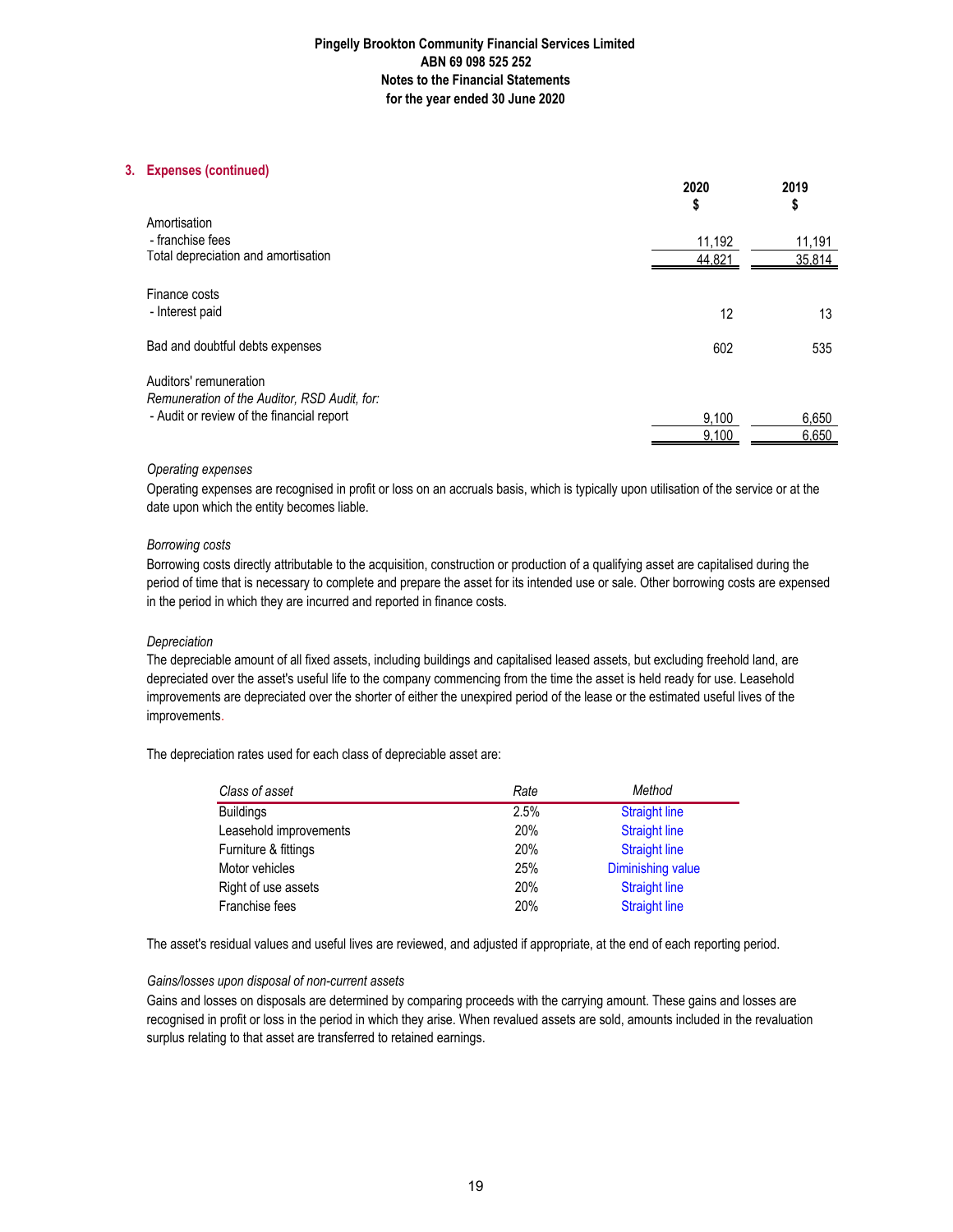### **4. Income tax**

|                                                                                      | 2020            | 2019             |
|--------------------------------------------------------------------------------------|-----------------|------------------|
|                                                                                      | \$              | \$               |
| a. The components of tax expense comprise:                                           |                 |                  |
| Current tax expense<br>Deferred tax expense                                          | 69,016          | 47,223           |
| Under / (over) provision of prior years                                              | (2,969)         | (2, 215)         |
|                                                                                      | (360)<br>65,687 | (564)<br>44.444  |
|                                                                                      |                 |                  |
| b. Prima facie tax payable                                                           |                 |                  |
| The prima facie tax on profit from ordinary activities                               |                 |                  |
| before income tax is reconciled to the income tax expense as follows:                |                 |                  |
| Prima facie tax on profit before income tax at 27.5% (2019: 27.5%)                   | 54,254          | 45,008           |
| Add tax effect of:                                                                   |                 |                  |
| - Under / (over) provision of prior years                                            | (360)           | (564)            |
| - ATO COVID-19 Cashflow Boost                                                        | 11,793          |                  |
| Income tax attributable to the entity                                                | 65,687          | 44,444           |
|                                                                                      |                 |                  |
| The applicable weighted average effective tax rate is:                               | 33.30%          | 27.16%           |
| c. Current tax liability                                                             |                 |                  |
| Current tax relates to the following:                                                |                 |                  |
| Current tax liabilities / (assets)                                                   |                 |                  |
| Opening balance                                                                      | 14,154          | (1,205)          |
| Income tax paid                                                                      | (36, 335)       | (31, 864)        |
| Current tax                                                                          | 69,016          | 47,223           |
| Under / (over) provision prior years                                                 | 865             |                  |
|                                                                                      | 47,700          | 14.154           |
| d. Deferred tax asset                                                                |                 |                  |
| Deferred tax relates to the following:                                               |                 |                  |
| Deferred tax assets comprise:                                                        |                 |                  |
| Accruals                                                                             | 1,588           |                  |
| Employee provisions                                                                  | 15,659          | 13,330           |
| RoU assets and lease liabilities from AASB16                                         | 277             |                  |
|                                                                                      | 17,524          | 13,330           |
| Net deferred tax asset                                                               | 17,524          | 13,330           |
|                                                                                      |                 |                  |
| e. Deferred income tax included in income tax expense comprises:                     | (1,744)         | (2, 215)         |
| Decrease / (increase) in deferred tax assets<br>Under / (over) provision prior years | (1, 225)        |                  |
|                                                                                      | (2,969)         | (565)<br>(2,780) |
|                                                                                      |                 |                  |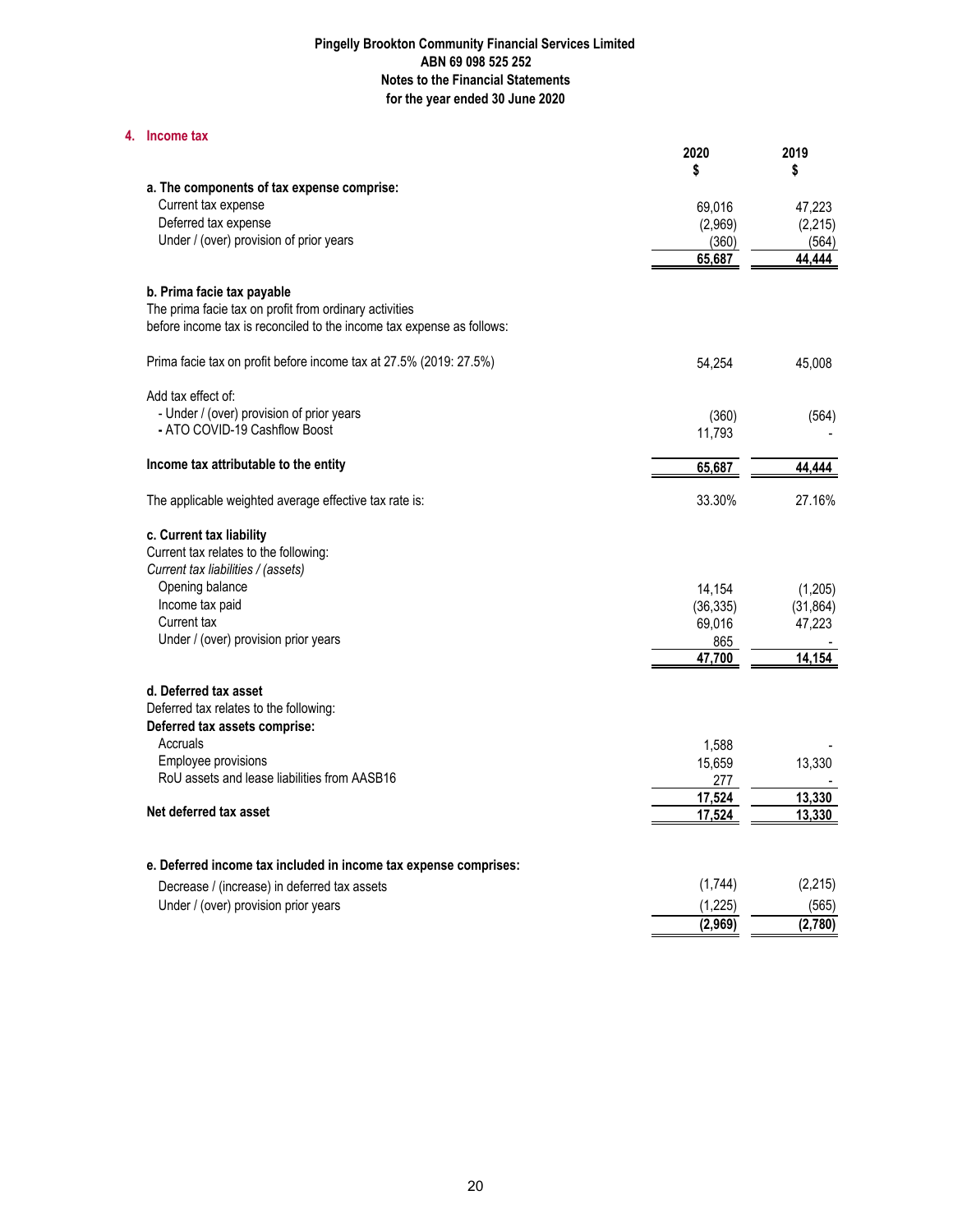## **4. Income tax (continued)**

The income tax expense for the year comprises current income tax expense and deferred tax expense.

Current income tax expense charged to profit or loss is the tax payable on taxable income for the current period. Current tax liabilities/assets are measured at the amounts expected to be paid to/recovered from the relevant taxation authority.

Deferred income tax expense reflects movements in deferred tax asset and deferred tax liability balances during the year as well as unused tax losses.

A deferred tax liability shall be recognised for all taxable temporary differences, except to the extent that the deferred tax liability arises from:

- the initial recognition of goodwill; and
- the initial recognition of an asset or liability in a transaction which:
	- is not a business combination; and
	- at the time of the transaction, affects nether accounting profit nor taxable profit (tax loss).

Deferred tax assets relating to temporary differences and unused tax losses are recognised only to the extent that it is probable that future taxable profit will be available against which the benefits of the deferred tax asset can be utilised.

Deferred income tax assets and liabilities are calculated at the tax rates that are expected to apply to the period when the asset is realised or the liability is settled, and their measurement also reflects the manner in which management expects to recover or settle the carrying amount of the related asset or liability.

Current tax assets and liabilities are offset where a legally enforceable right of off-set exists and it is intended that net settlement or simultaneous realisation and settlement of the respective asset and liability will occur. Deferred tax assets and liabilities are offset where: (i) a legally enforceable right of set-off exists; and (ii) the deferred tax assets and liabilities relate to income taxes levied by the same taxation authority on either the same taxable entity.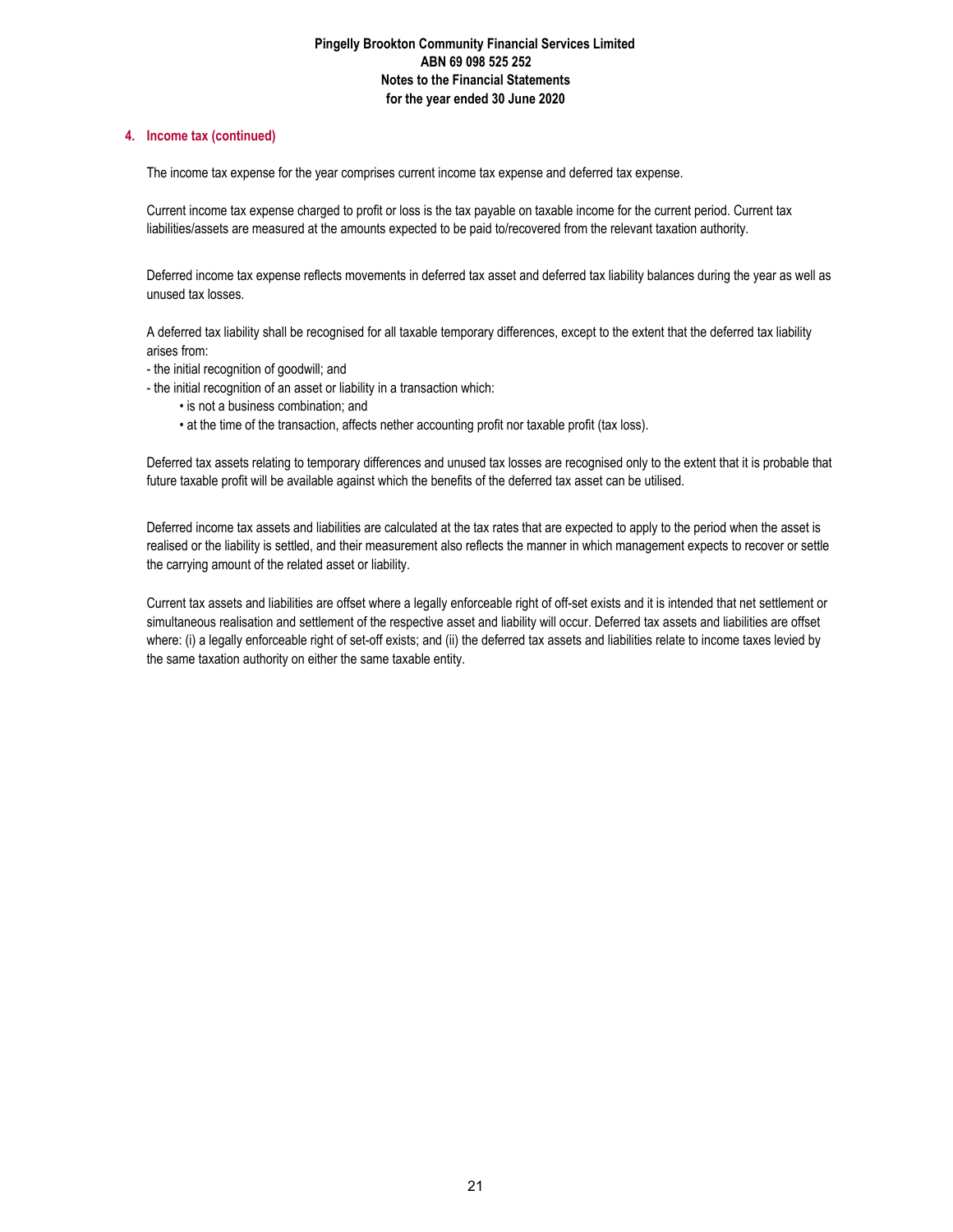## **5. Cash and cash equivalents**

|                          | 2020    | 2019    |
|--------------------------|---------|---------|
|                          |         |         |
| Cash at bank and on hand | 152,892 | 192,759 |
|                          | 152,892 | 192.759 |

Cash and cash equivalents include cash on hand, deposits available on demand with banks, other short-term highly liquid investments with original maturities of three months or less.

## **6. Trade and other receivables**

|                   | 2020   | 2019                     |  |
|-------------------|--------|--------------------------|--|
|                   |        | \$                       |  |
| Current           |        |                          |  |
| Trade receivables | 51,675 | 60,899                   |  |
| Other receivables | 13,787 | $\overline{\phantom{0}}$ |  |
|                   | 65,462 | 60,899                   |  |

Trade and other receivables are initially measured at the transaction price. Trade and other receivables are due for settlement usually no more than 30 days from the date of recognition.

The Company's main debtor relates to the Bendigo & Adelaide Bank monthly profit share distribution, which is deposited 14 days post month end, there is no items that require the application of the lifetime expected credit loss model.

### **Credit risk**

The main source of credit risk relates to a concentration of trade receivables owing by Bendigo and Adelaide Bank Limited, which is the source of the majority of the company's income.

The Company always measures the loss allowance for trade receivables at an amount equal to lifetime expected credit loss. The expected credit losses on trade receivables are estimated using a provision matrix by reference to past default experience of the debtor and an analysis of the debtor's current financial position, adjusted for factors that are specific to the debtors, general economic conditions of the industry in which the debtors operate and an assessment of both the current and forecast directions of conditions at the reporting date.

There has been change in the estimation techniques or significant assumptions made during the current reporting period.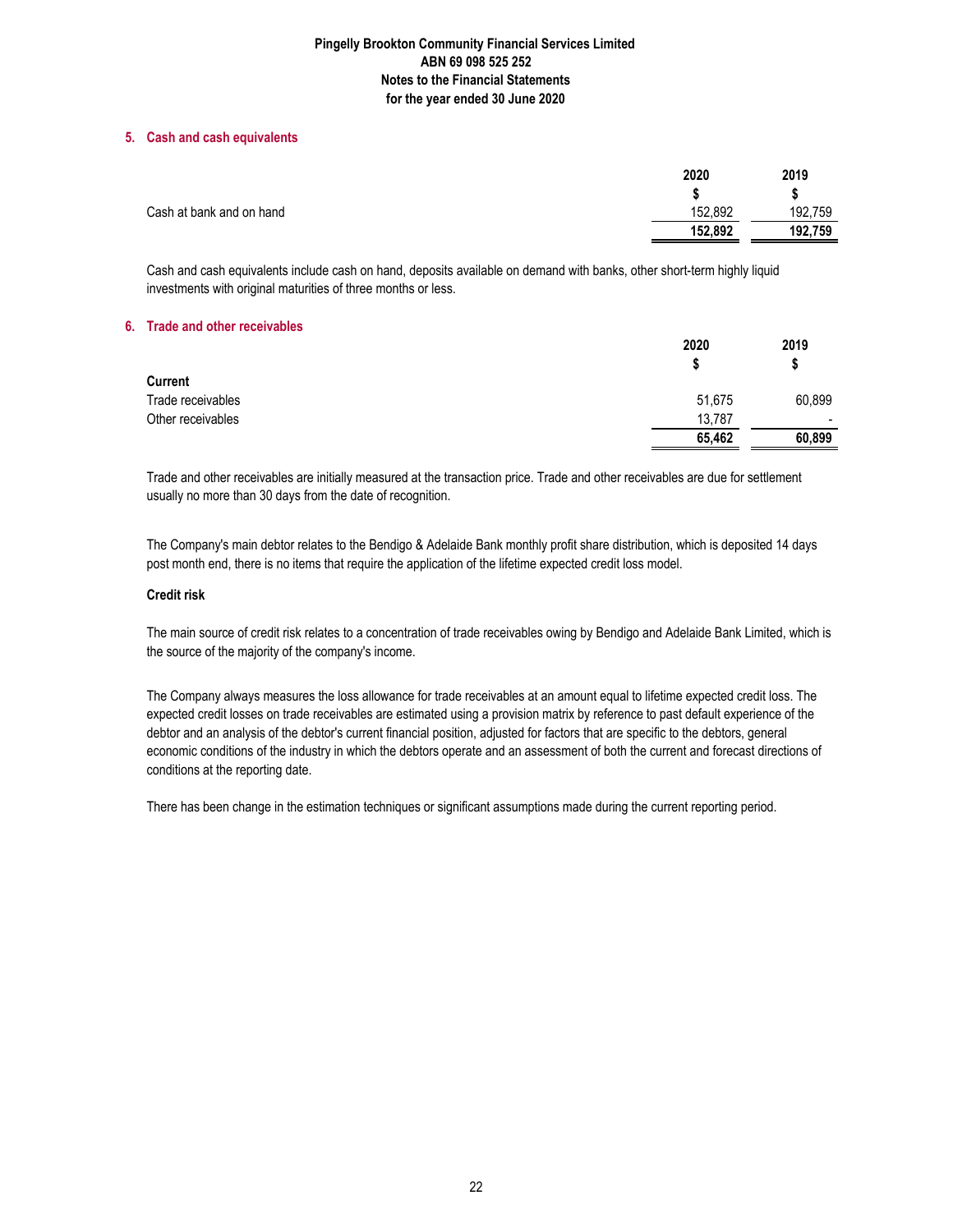# **6. Trade and other receivables (continued)**

The balances of receivables that remain within initial trade terms (as detailed in the table below) are considered to be high credit quality.

|    |                         | Not past<br><b>Gross</b> |        | Past due but not impaired | Past due   |            |              |
|----|-------------------------|--------------------------|--------|---------------------------|------------|------------|--------------|
|    |                         | amount                   | due    | $<$ 30 days               | 31-60 days | $>60$ days | and impaired |
|    | 2020                    |                          | S      | \$                        | 5          | S          | Φ            |
|    | Trade receivables       | 51,675                   | 51,675 |                           |            |            |              |
|    | Other receivables       | 13,787                   | 13,787 | $\overline{a}$            |            |            |              |
|    | <b>Total</b>            | 65,462                   | 65,462 |                           |            |            |              |
|    | 2019                    |                          |        |                           |            |            |              |
|    | Trade receivables       | 60,899                   | 60,899 |                           |            |            |              |
|    | <b>Total</b>            | 60,899                   | 60,899 |                           |            |            |              |
| 7. | <b>Financial assets</b> |                          |        |                           |            |            |              |
|    |                         |                          |        |                           |            | 2020       | 2019         |
|    |                         |                          |        |                           |            | \$         | \$           |
|    | Amortised cost          |                          |        |                           |            |            |              |
|    | Term deposits           |                          |        |                           |            | 250.913    | 100.000      |

250,913 100,000

The effective interest rate on the bank deposit was 1.7% (2019: 2.5%). This deposit has a term of 6 months, maturing on 7 September 2020.

## **(a) Classification of financial assets**

The company classifies its financial assets at amortised cost.

Classifications are determined by both:

- The entities business model for managing the financial asset
- The contractual cash flow characteristics of the financial assets.

# **(b) Measurement of financial assets**

### *Financial assets at amortised cost*

Financial assets are measured at amortised cost if the assets meet the following conditions (and are not designated as FVTPL):

• they are held within a business model whose objective is to hold the financial assets and collect its contractual cash flows • the contractual terms of the financial assets give rise to cash flows that are solely payments of principal and interest on the principal amount outstanding

After initial recognition, these are measured at amortised cost using the effective interest method. Discounting is omitted where the effect of discounting is immaterial. Cash and cash equivalents, trade and other receivables fall into this category of financial instruments as well as government bonds that were previously classified as held-to-maturity under AASB 139.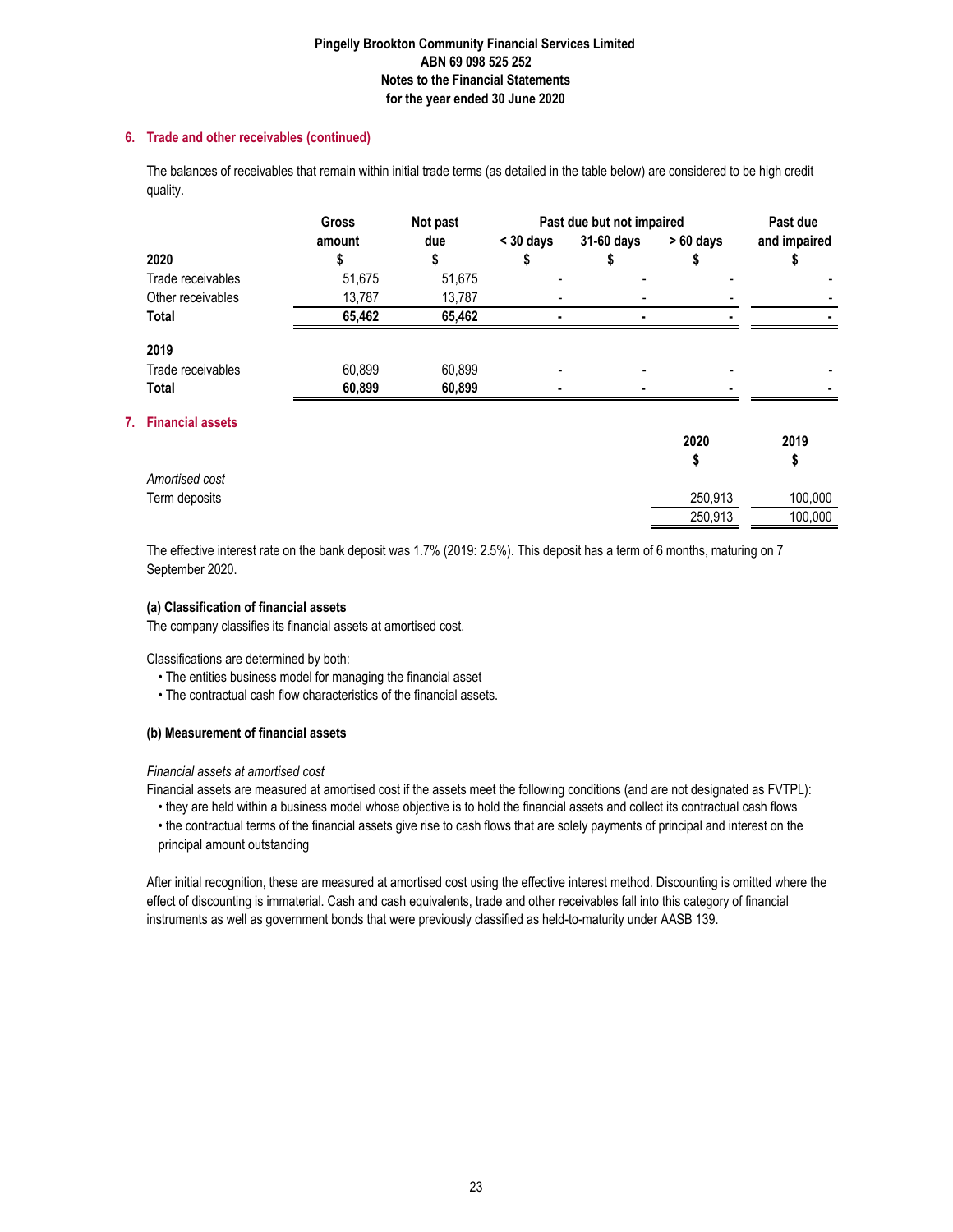## **7. Financial assets (continued)**

## **(c) Impairment of financial assets**

AASB 9's impairment requirements use more forward looking information to recognise expected credit losses - the 'expected credit losses (ECL) model'. Instruments within the scope of the new requirements included loans and other debt-type financial assets measured at amortised cost and FVTOCI, trade receivables, contract assets recognised and measured under AASB 15 and loan commitments and some financial guarantee contracts (for the issuer) that are not measured at fair value through profit or loss.

The company considers a broader range of information when assessing credit risk and measuring expected credit losses, including past events, current conditions, reasonable and supportable forecasts that affect the expected collectability of the future cash flows of the instrument.

In applying this forward-looking approach, a distinction is made between:

- financial instruments that have not deteriorated significantly in credit quality since initial recognition or that have low credit risk ('Stage 1') and
- financial instruments that have deteriorated significantly in credit quality since initial recognition and whose credit risk is not low ('Stage 2').

Stage 3' would cover financial assets that have objective evidence of impairment at the reporting date.

12-month expected credit losses' are recognised for the first category while 'lifetime expected credit losses' are recognised for the second category.

Measurement of the expected credit losses is determined by a probability-weighted estimate of credit losses over the expected life of the financial instrument.

# **(d) Derecognition**

Financial assets are derecognised when the contractual rights to receipt of cash flows expire or the asset is transferred to another party whereby the entity no longer has any significant continuing involvement in the risks and benefits associated with the asset. Financial liabilities are derecognised when the related obligations are discharged, cancelled or have expired. The difference between the carrying amount of the financial liability extinguished or transferred to another party and the fair value of consideration paid, including the transfer of non-cash assets or liabilities assumed, is recognised in profit or loss.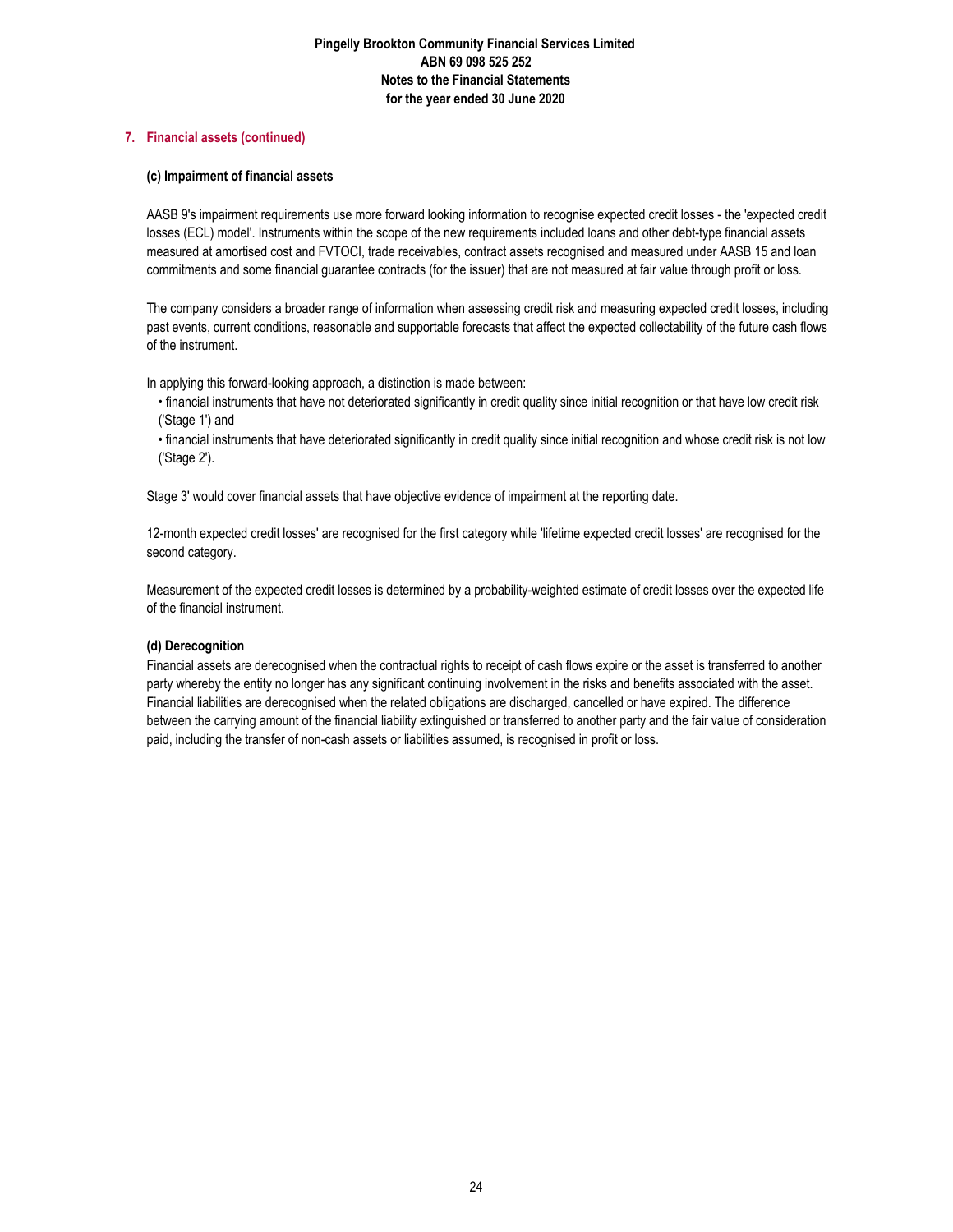#### **9. Property, plant and equipment**

|                                     | 2020    |              |              | 2019    |              |              |  |
|-------------------------------------|---------|--------------|--------------|---------|--------------|--------------|--|
|                                     |         |              |              |         |              |              |  |
|                                     |         | Accumulated  | Written down |         | Accumulated  | Written down |  |
|                                     | At cost | depreciation | value        | At cost | depreciation | value        |  |
| Land - at cost                      | 103.385 |              | 103,385      | 103,385 |              | 103.385      |  |
| Buildings - at cost                 | 413,249 | (111, 625)   | 301,624      | 413,249 | (101,293)    | 311,956      |  |
| Leasehold improvements - at cost    | 267,587 | (266, 750)   | 837          | 267,587 | (265, 891)   | 1,696        |  |
| Furniture and fittings - at cost    | 85,234  | (70, 850)    | 14,384       | 84,462  | (64, 970)    | 19,492       |  |
| Motor vehicles - at cost            | 37,817  | (540)        | 37,277       | 36,069  | (14, 877)    | 21,192       |  |
| Total property, plant and equipment | 907,272 | (449, 765)   | 457,507      | 904,752 | (447, 031)   | 457,721      |  |

#### *Land and buildings*

Freehold land and buildings are measured at cost less accumulated depreciation and any accumulated impairment. In the event the carrying amount of land and buildings is greater than the estimated recoverable amount, the carrying amount is written down immediately to the estimated recoverable amount and impairment losses are recognised in profit or loss. A formal assessment of recoverable amount is made when impairment indicators are present.

The carrying amount of land and buildings is reviewed annually by Directors to ensure it is not in excess of the recoverable amount from these assets. The recoverable amount is assessed on the basis of the expected net cash flows that will be received from the asset's employment and subsequent disposal.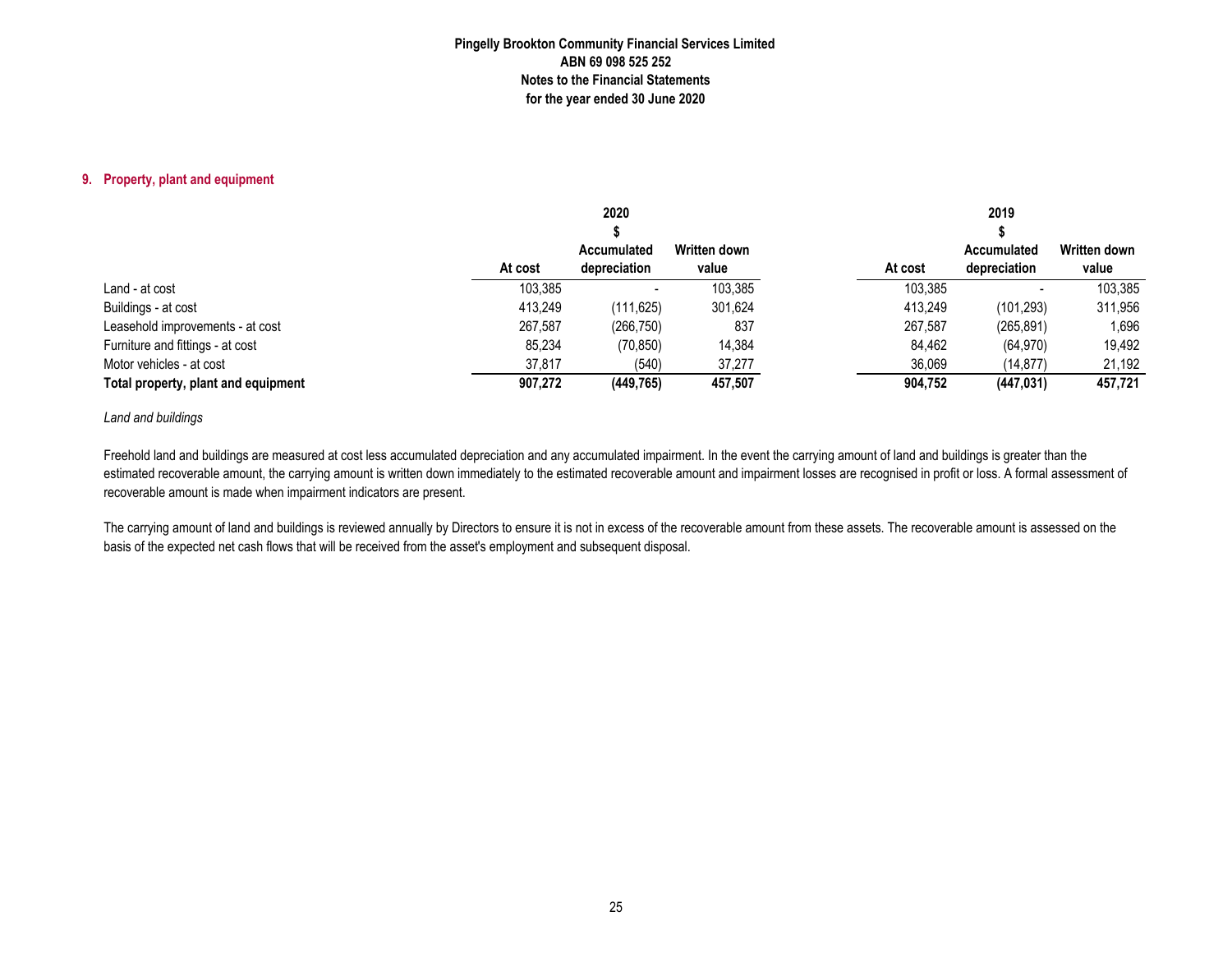#### **9. Property, plant and equipment (continued)**

#### *Plant and equipment*

Plant and equipment are measured on the cost basis and are therefore carried at cost less accumulated depreciation and any accumulated impairment. In the event the carrying amount of plant and equipment is greater than the estimated recoverable amount, the carrying amount is written down immediately to the estimated recoverable amount and impairment losses are recognised in profit or loss. A formal assessment of recoverable amount is made when impairment indicators are present.

The carrying amount of plant and equipment is reviewed annually by Directors to ensure it is not in excess of the recoverable amount of these assets. The recoverable amount is assessed on the basis of the expected net cash flows that will be received from the asset's employment and subsequent disposal. The expected net cash flows have been discounted to their present values in determining recoverable amounts.

Subsequent costs are included in the assets carrying amount or recognised as a separate asset, as appropriate, only when it is probable that future economic benefits associated with the item will flow to the company and the cost of the item can be measured reliably. All other repairs and maintenance are recognised as expenses in profit or loss during the financial period in which they are incurred.

#### *Leased assets*

As described in Note 1(h), the Company has applied AASB 16 using the modified retrospective approach and therefore comparative information has not been restated. This means comparative information is still reported under AASB 17.

The assets' residual values and useful lives are reviewed, and adjusted if appropriate, at the end of each reporting period.

An asset's carrying amount is written down immediately to its recoverable amount if the asset's carrying amount is greater than its estimated recoverable amount.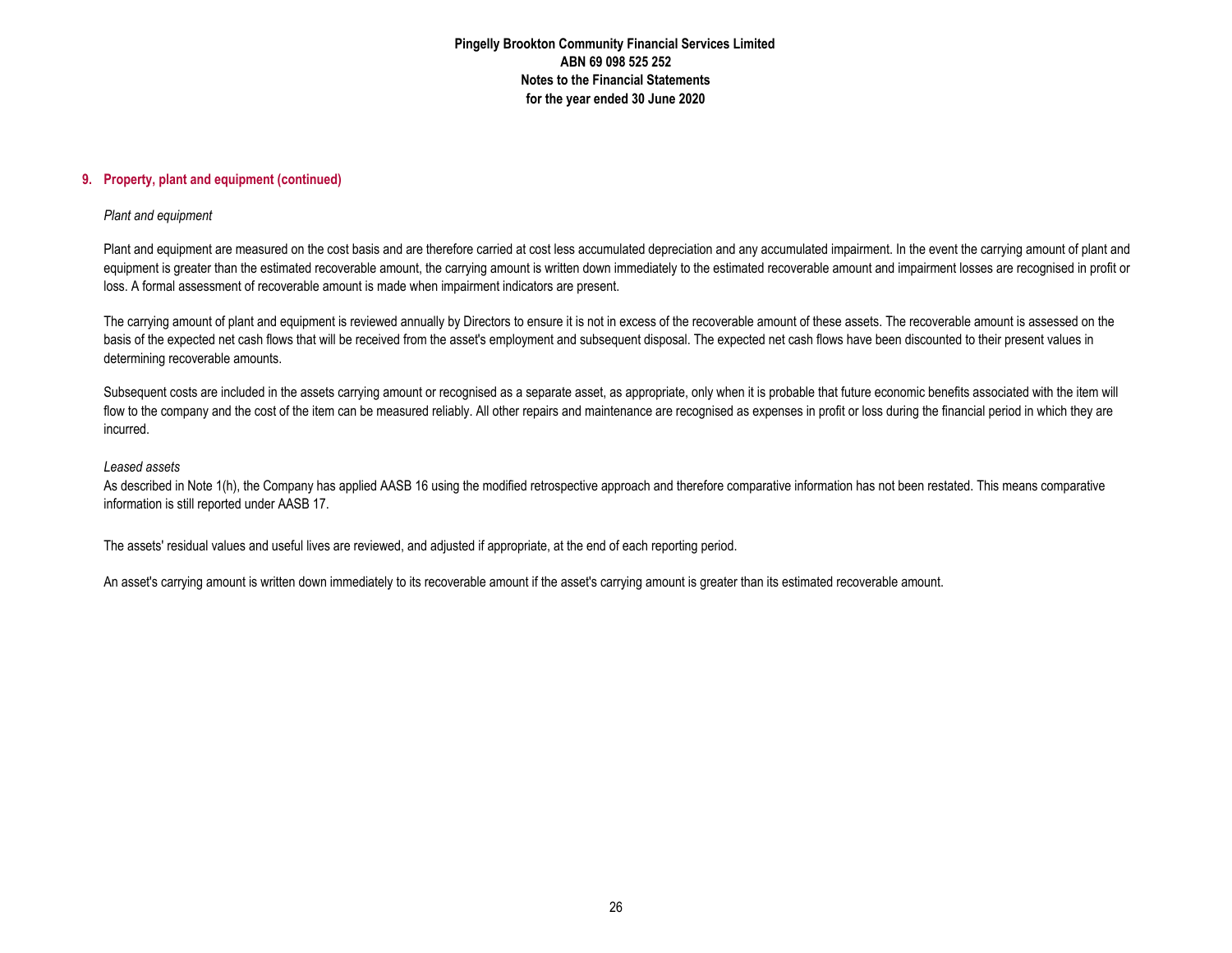# **9. Property, plant and equipment (continued)**

# **(b) Movements in carrying amounts of PP&E**

| 2020                   | Land    | <b>Buildings</b> | Leasehold<br>Improvements | <b>Furniture &amp;</b><br><b>Fittings</b> | <b>Motor Vehicles</b> | Total     |
|------------------------|---------|------------------|---------------------------|-------------------------------------------|-----------------------|-----------|
| Opening carrying value | 103.385 | 311.956          | 1,696                     | 19,492                                    | 21,192                | 457.721   |
| Additions              |         |                  |                           | 772                                       | 37.816                | 38,588    |
| Disposals              |         |                  |                           |                                           | (16, 181)             | (16, 181) |
| Transfers              |         |                  |                           |                                           |                       |           |
| <b>Revaluations</b>    |         |                  |                           |                                           |                       |           |
| Depreciation           |         | (10, 332)        | (859)                     | (5,880)                                   | (5, 550)              | (22,621)  |
| Closing carrying value | 103.385 | 301,624          | 837                       | 14,384                                    | 37.277                | 457,507   |

|                        |         |                  | Leasehold                | <b>Furniture &amp;</b> |                       |           |
|------------------------|---------|------------------|--------------------------|------------------------|-----------------------|-----------|
|                        | Land    | <b>Buildings</b> | <b>Improvements</b>      | <b>Fittings</b>        | <b>Motor Vehicles</b> | Total     |
| 2019                   |         |                  |                          |                        |                       |           |
| Opening carrying value | 103.385 | 322.288          | 3,459                    | 17.540                 | 27.366                | 474.038   |
| Additions              |         |                  | $\overline{\phantom{0}}$ | 7,624                  | 682                   | 8,306     |
| <b>Disposals</b>       |         |                  |                          |                        |                       |           |
| Transfers              |         |                  |                          |                        |                       |           |
| <b>Revaluations</b>    |         |                  |                          |                        |                       |           |
| Depreciation           |         | (10, 332)        | (1,763)                  | (5,672)                | (6, 856)              | (24, 623) |
| Closing carrying value | 103,385 | 311,956          | 1,696                    | 19,492                 | 21,192                | 457,721   |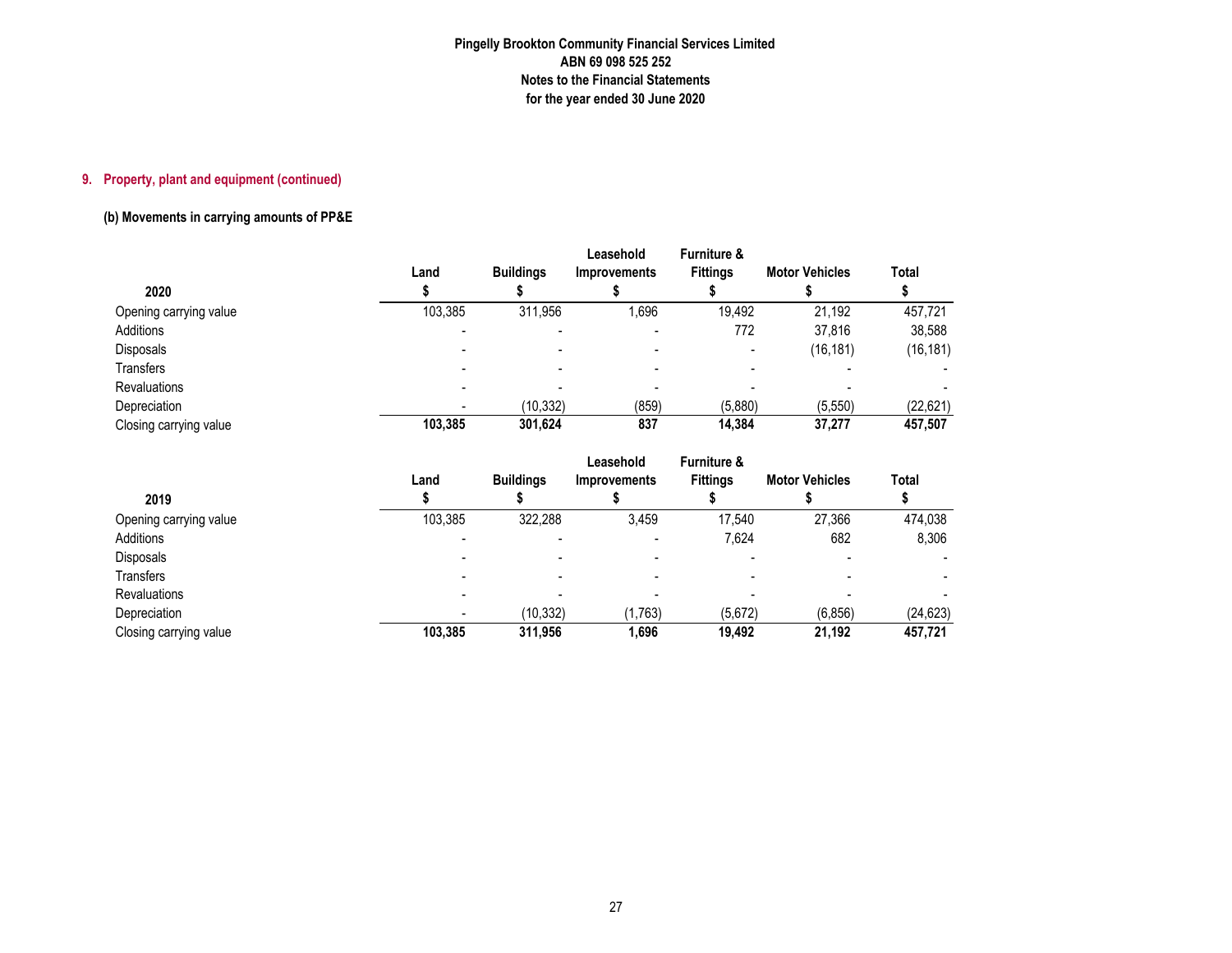## **9. Property, plant and equipment (continued)**

## **(d) Right of use assets**

The Company's lease portfolio includes buildings, plant and equipment.

#### *Options to extend or terminate*

 The option to extend or terminate are contained in the property lease of the Company. All extension or termination options are only exercisable by the Company. The extension options or termination options which were probable to be exercised have been included in the calculation of the Right of use asset.

(i) AASB 16 related amounts recognised in the statement of financial position

|                                                | <b>Leased Building</b> | <b>Total Right of use asset</b> |
|------------------------------------------------|------------------------|---------------------------------|
|                                                |                        |                                 |
| Leased Asset                                   | 88.063                 | 88.063                          |
| Accumulated depreciation                       | (11,008)               | (11,008)                        |
|                                                | 77,055                 | 77,055                          |
| Movements in carrying amounts:                 |                        |                                 |
|                                                | <b>Leased Building</b> | <b>Total Right of use asset</b> |
| Recognised on initial application of AASB 16   |                        |                                 |
| - previously classified as operating leases    | 88,063                 | 88,063                          |
| - transferred from property, plant & equipment |                        |                                 |
| Additions                                      |                        |                                 |
| Depreciation expense                           | (11,008)               | (11,008)                        |
| Net carrying amount                            | 77.055                 | 77,055                          |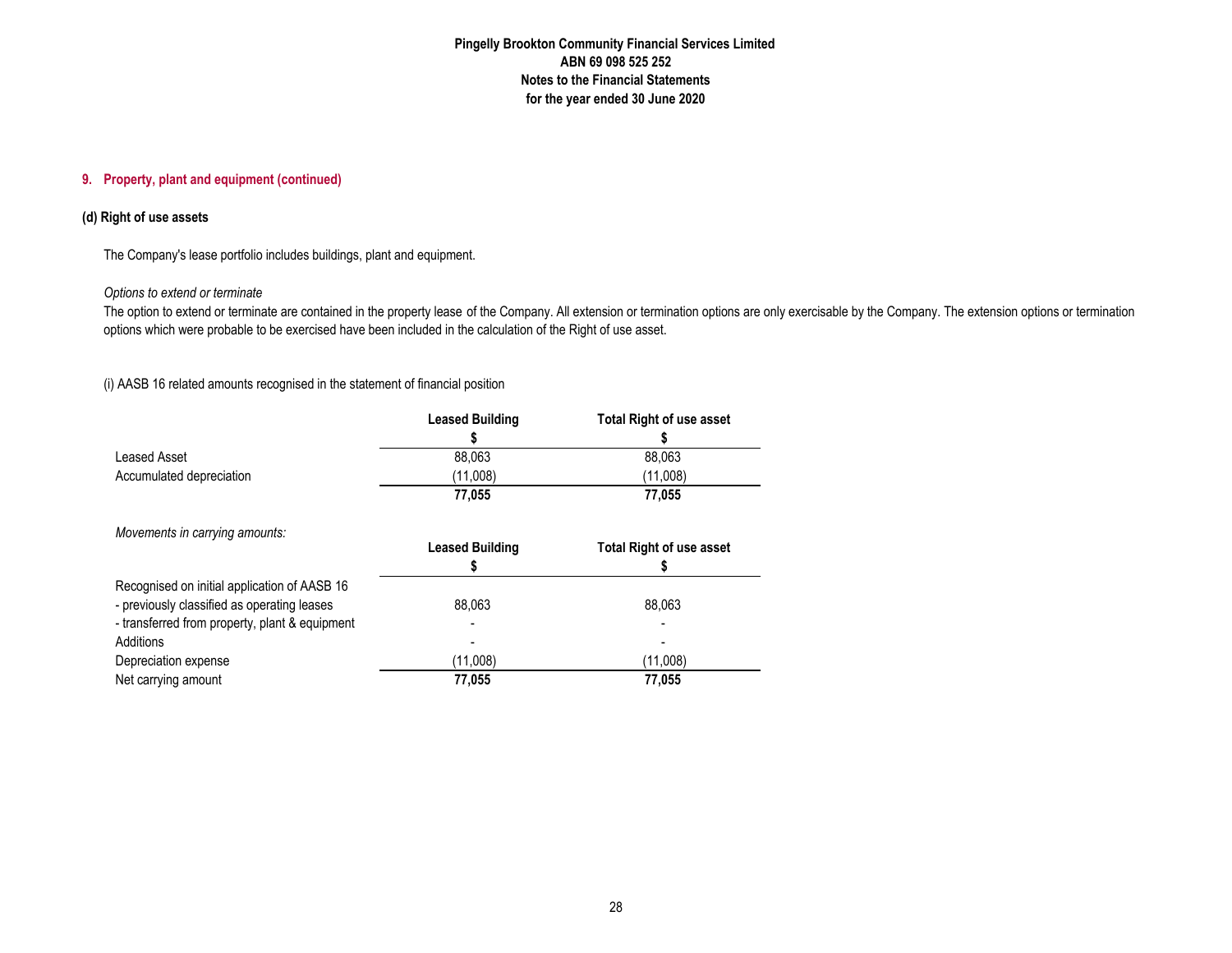#### **9. Property, plant and equipment (continued)**

## **(d) Right of use assets (continued)**

|  |  | (ii) AASB 16 related amounts recognised in the statement of profit or loss |  |  |  |
|--|--|----------------------------------------------------------------------------|--|--|--|
|  |  |                                                                            |  |  |  |

|                                                    | 2020   |
|----------------------------------------------------|--------|
|                                                    |        |
| Depreciation charge related to right-of-use assets | 11,008 |
| Interest expense on lease liabilities              | 2,246  |
|                                                    |        |
| Total cash outflows for leases                     | 13.254 |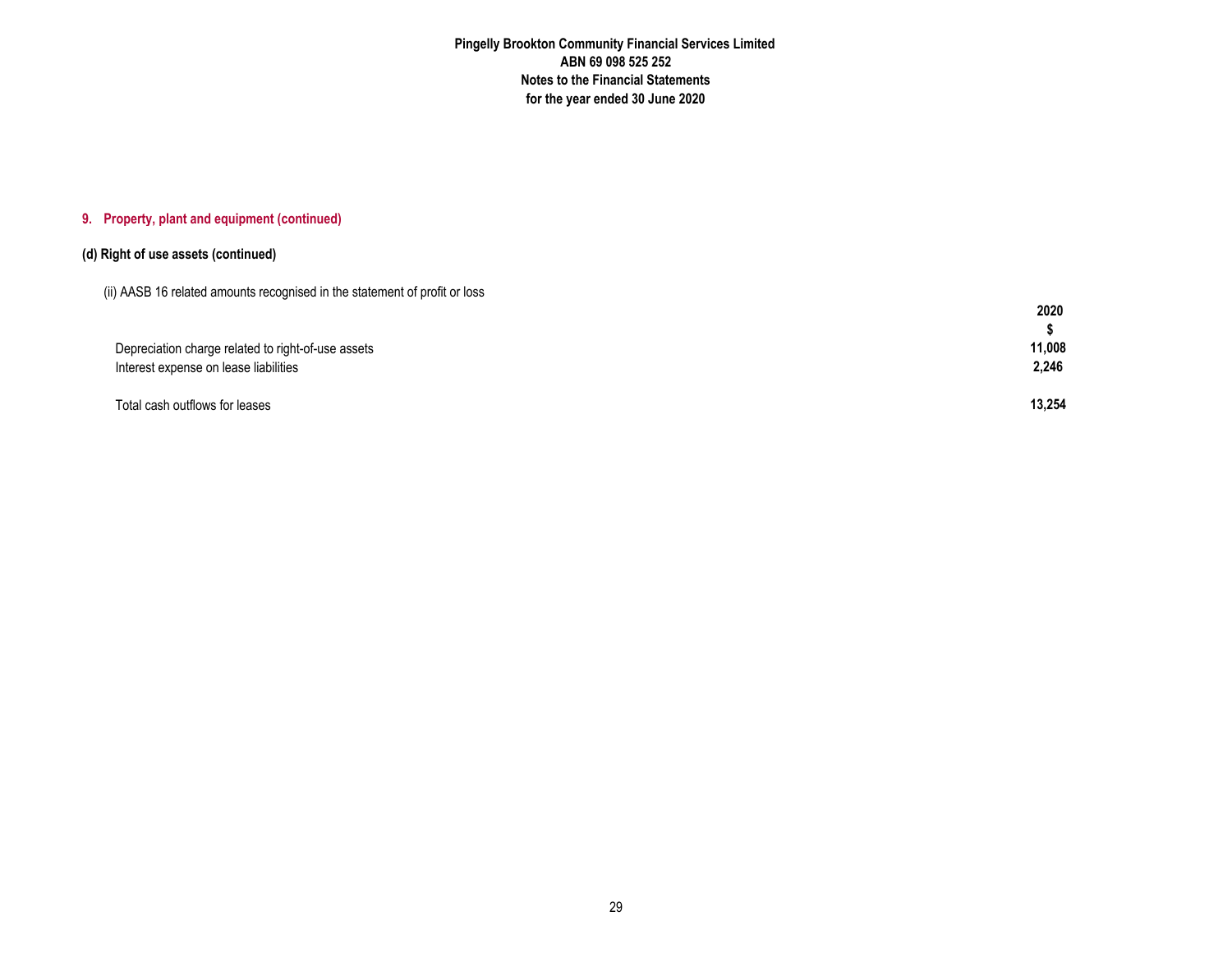## **10. Intangible assets**

|                         |         | 2020               |              |         | 2019         |                     |
|-------------------------|---------|--------------------|--------------|---------|--------------|---------------------|
|                         |         |                    |              |         |              |                     |
|                         |         | <b>Accumulated</b> | Written down |         | Accumulated  | <b>Written down</b> |
|                         | At cost | amortisation       | value        | At cost | amortisation | value               |
| Franchise fees          | 55.961  | (34,006)           | 21,955       | 55.961  | (22, 814)    | 33,147              |
| Total intangible assets | 55,961  | (34,006)           | 21,955       | 55,961  | (22, 814)    | 33,147              |

Franchise fees have been initially recorded at cost and amortised on a straight line basis at a rate of 20% per annum. The current amortisation charges for intangible assets are included under depreciation and amortisation in the Statement of Profit or Loss and Other Comprehensive Income.

## **Movements in carrying amounts**

| 2020                           | <b>Opening written</b><br>down value | <b>Additions</b> | Amortisation | <b>Closing written</b><br>down value |
|--------------------------------|--------------------------------------|------------------|--------------|--------------------------------------|
| Franchise fees                 | 33,147                               |                  | (11, 192)    | 21,955                               |
| <b>Total intangible assets</b> | 33,147                               | $\blacksquare$   | (11, 192)    | 21,955                               |
|                                | <b>Opening written</b><br>down value | <b>Additions</b> | Amortisation | <b>Closing written</b><br>down value |
| 2019                           |                                      |                  |              |                                      |
| Franchise fees                 | 44,338                               |                  | (11, 191)    | 33,147                               |
| Total intangible assets        | 44,338                               | ۰                | (11, 191)    | 33,147                               |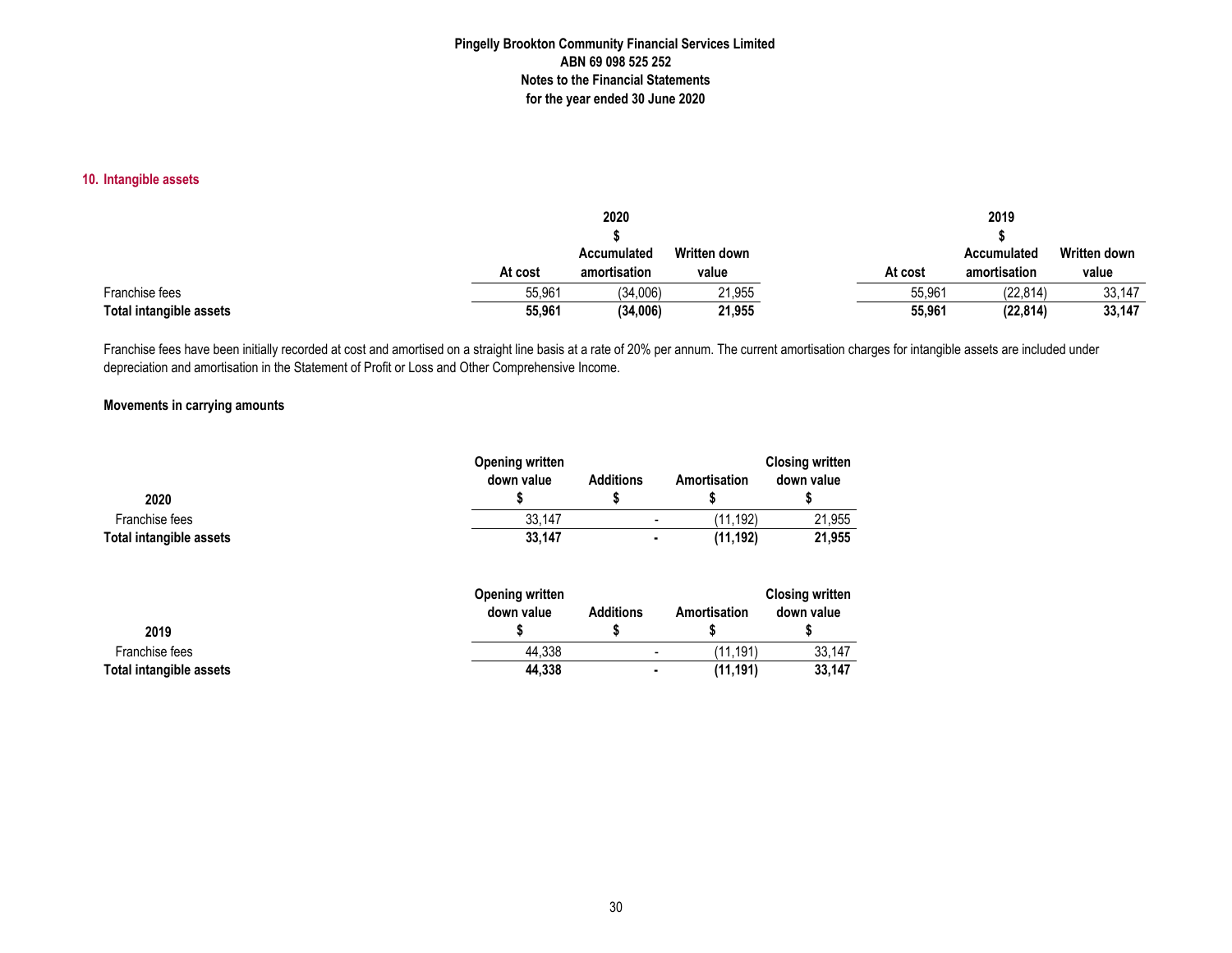### **11. Financial liabilities**

Financial liabilities include trade payables, other creditors, loans from third parties and loans from or other amounts due to related entities. Financial liabilities are classified as current liabilities unless the company has an unconditional right to defer settlement of the liability for at least 12 months after the reporting period.

Financial liabilities are initially measured at fair value plus transaction costs, except where the instrument is classified as "fair value through profit or loss", in which case transaction costs are expensed to profit or loss immediately. Where available, quoted prices in an active market are used to determine fair value. Non-derivative financial liabilities other than financial guarantees are subsequently measured at amortised cost. Gains or losses are recognised in profit or loss through the amortisation process and when the financial liability is derecognised.

A liability is derecognised when it is extinguished (i.e. when the obligation in the contract is discharged, cancelled or expires). An exchange of an existing financial liability for a new one with substantially modified terms, or a substantial modification to the terms of a financial liability, is treated as an extinguishment of the existing liability and recognition of a new financial liability.

#### **12. Trade and other payables**

|                              | 2020   | 2019   |
|------------------------------|--------|--------|
|                              | Φ      | \$     |
| Current                      |        |        |
| Unsecured liabilities:       |        |        |
| Trade creditors              | 30,395 | 28,939 |
| Other creditors and accruals | 5,775  | 4,455  |
| Franchise fee payable        | 11,192 | 11,192 |
|                              | 47,362 | 44,586 |
| Current                      |        |        |
| Unsecured liabilities:       |        |        |
| Franchise fee payable        |        | 11,192 |
|                              |        | 11,192 |

Trade and other payables represent the liabilities for goods and services received by the entity that remain unpaid at the end of the reporting period. The balance is recognised as a current liability with the amounts normally paid within 30 days of recognition of the liability.

Trade and other payables are initially measured at fair value and subsequently measured at amortised cost using the effective interest method.

The average credit period on trade and other payables is one month.

#### **13. Borrowings**

|                         | 2020<br>\$ | 2019<br>\$ |
|-------------------------|------------|------------|
| Current                 |            |            |
| Secured liabilities     |            |            |
| Bank loan               | 315        | 183        |
|                         | 315        | 183        |
| <b>Total borrowings</b> | 315        | 183        |
|                         |            |            |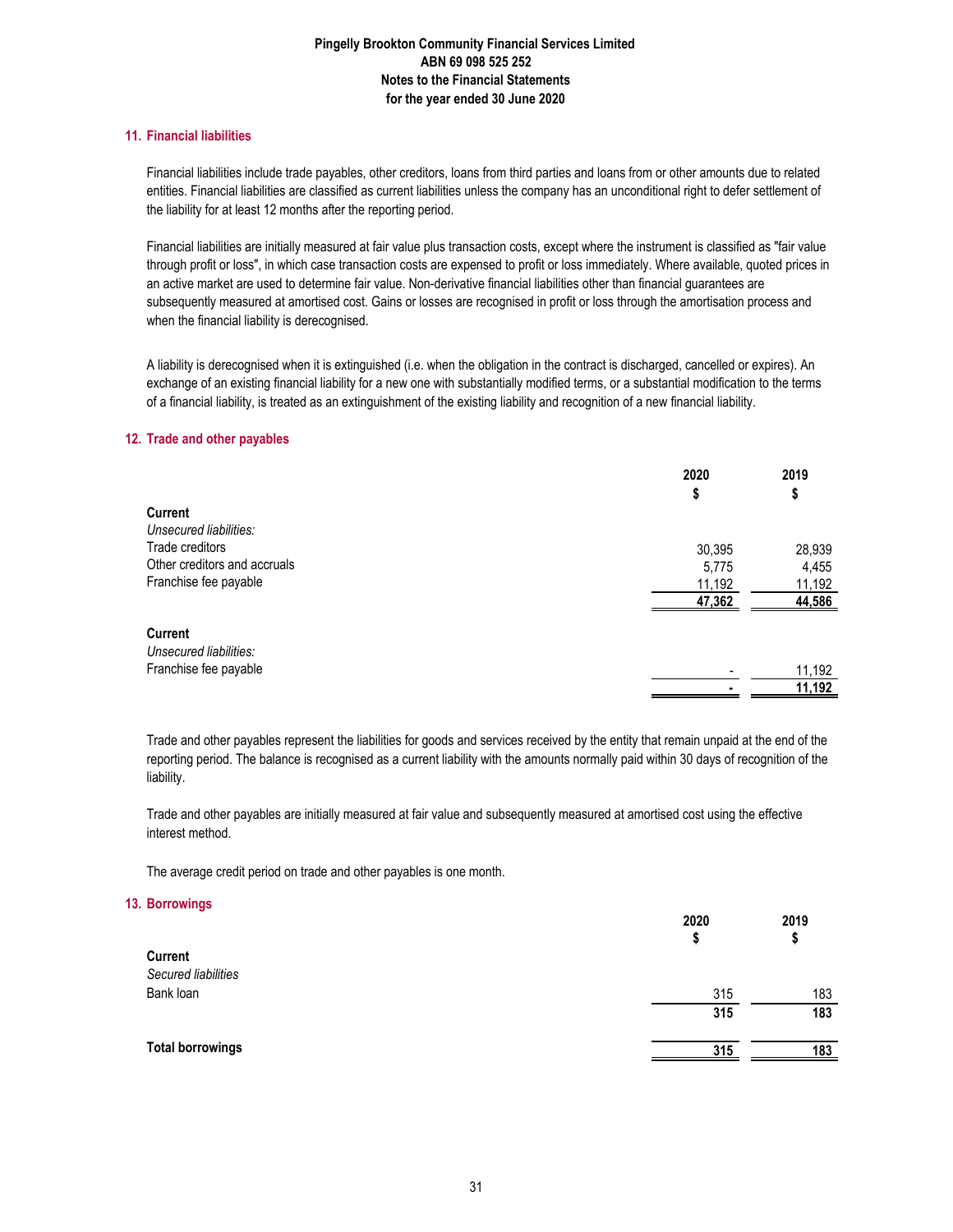## **13. Borrowings (continued)**

#### *Loans*

Borrowings are initially recognised at fair value, net of transaction costs incurred. Borrowings are subsequently measures at amortised cost. Any difference between the proceeds (net of transaction costs) and the redemption amount is recognised in profit or loss over the period of the borrowings using the effective interest method.

Borrowings as classified as current liabilities unless the company has an unconditional right to defer settlement of the liability for at least 12 months after the reporting period.

To weighted average effective interest rate on the bank loans is 4.66% per annnum (2019: 5.21% per annum).

#### **14. Leases**

|                     | 2020<br>φ | 2019<br>\$               |
|---------------------|-----------|--------------------------|
| Current             |           |                          |
| Property Leases     | 10,273    | $\overline{\phantom{0}}$ |
|                     | 10,273    |                          |
| Non-current         |           |                          |
| Property Leases     | 67,789    |                          |
|                     | 67,789    | ٠                        |
| <b>Total leases</b> | 78,062    | ٠                        |
|                     |           |                          |

The Company has a lease for a building located at 6 Great Southern Highway, Brookton. With the exception of short-term leases and leases of low-value underlying assets, each lease is reflected on the balance sheet as a right-of-use asset and a lease liability. Variable lease payments which do not depend on an index or a rate (such as a lease payments based on a percentage of Group sales) are excluded from the initial measurement of the lease liability and asset. The Company classifies its right-of-use assets in a consistent manner to its property, plant and equipment (see Note 9)

Each lease generally imposes a restriction that, unless there is a contractual right for the Company to sublet the asset to another party, the right-of-use asset can only be used by the Company. Leases are either non-cancellable or may only be cancelled by incurring a substantive termination fee. Some leases contain an option to purchase the underlying asset outright at the end of the lease, or to extend the lease for a further term. The Company is prohibited from selling or pledging the underlying leased assets as security. For leases over office buildings and factory premises the Company must keep those properties in a good state of repair and return the properties in their original condition at the end of the lease. Further, the Company must insure items of property, plant & equipment and incur maintenance fees on such items in accordance with the lease contracts.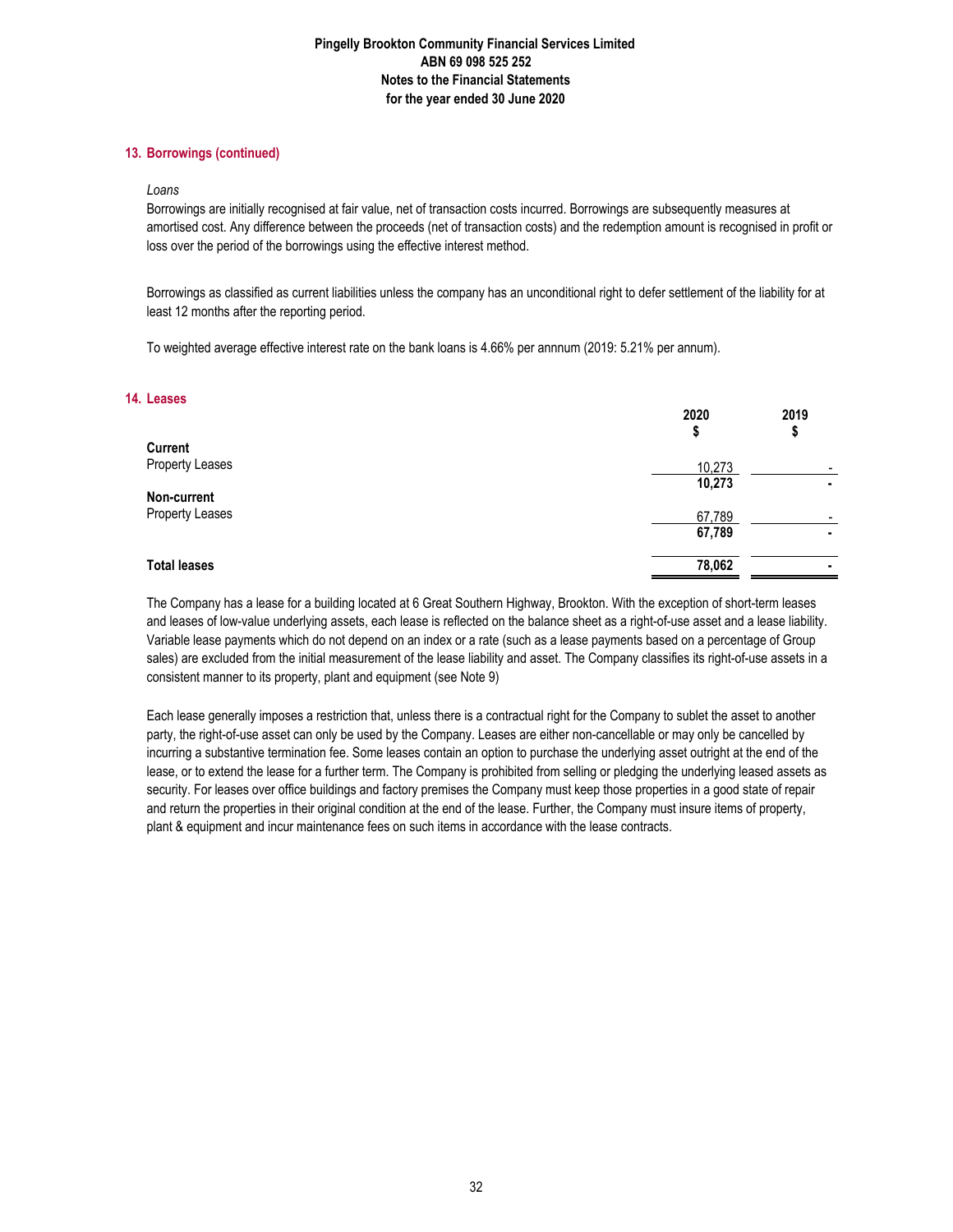## **14. Leases (continued)**

|                    |               | Minimum lease payments due |           |               |          |  |
|--------------------|---------------|----------------------------|-----------|---------------|----------|--|
|                    | Within 1 year | 1-2 Years                  | 3-5 years | After 5 years | Total    |  |
| 30 June 2020       |               |                            |           |               |          |  |
| Lease payments     | 12.247        | 12.247                     | 24.494    | 48.498        | 97,486   |  |
| Finance charges    | (2, 246)      | (2, 246)                   | (4, 492)  | (10.440)      | (19,424) |  |
| Net present values | 10,001        | 10.001                     | 20,002    | 38,058        | 78,062   |  |
| 30 June 2019       |               |                            |           |               |          |  |
| Lease payments     |               |                            |           |               |          |  |
| Finance charges    |               |                            |           |               |          |  |
| Net present values |               |                            |           |               |          |  |

The lease liabilities are secured by the related underlying assets. Future minimum lease payments at 30 June 2020 were as

## **Lease payments not recognised as a liability**

The Company has elected not to recognise a lease liability for short term leases (leases with an expected term of 12 months or less) or for leases of low value assets. Payments made under such leases are expensed on a straight-line basis. In addition, certain variable lease payments are not permitted to be recognised as lease liabilities and are expensed as incurred.

At 30 June 2020, the Company was not committed to any short-term leases.

Additional information on the right-of-use assets by class of assets is as follows:

|                        | Carrying<br>amount | <b>Depreciation</b> |                          |
|------------------------|--------------------|---------------------|--------------------------|
|                        | (Note 9)           | <b>Expense</b>      | Impairment               |
|                        |                    |                     |                          |
| <b>Property Leases</b> | 77,055             | (11,008)            | $\overline{\phantom{0}}$ |
|                        | 77,055             | (11,008)            | ٠                        |

## **15. Provisions**

|                                     | 2020<br>\$ | 2019<br>\$ |
|-------------------------------------|------------|------------|
| <b>Current</b><br>Employee benefits | 55,123     | 47,763     |
| Non-current<br>Employee benefits    | 1,817      | 708        |
| <b>Total provisions</b>             | 56,940     | 48,471     |

Provision for employee benefits represents amounts accrued for annual leave and long service leave.

### *Short-term employee benefits*

Provision is made for the Company's obligation for short-term employee benefits. Short-term employee benefits are benefits (other than termination benefits) that are expected to be settled wholly before 12 months after the end of the annual reporting period in which the employees render the related service, including wages, salaries and sick leave. Short-term employee benefits are measured at the (undiscounted) amounts expected to be paid when the obligation is settled.

The liability for annual leave is recognised in the provision for employee benefits. All other short term employee benefit obligations are presented as payables.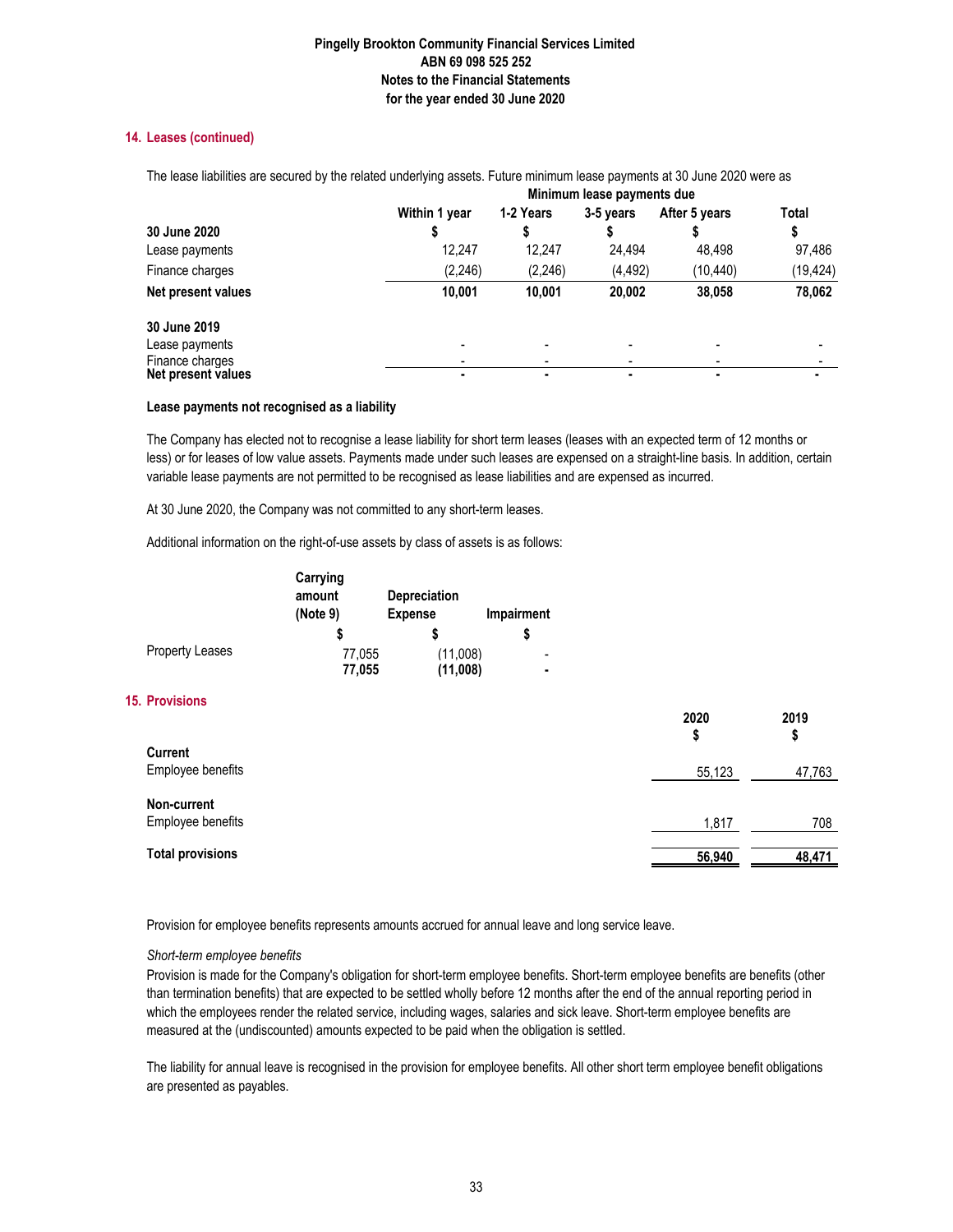#### **15. Provisions (continued)**

#### *Other long-term employee benefits*

Provision is made for employees' long service leave and annual leave entitlements not expected to be settled wholly within 12 months after the end of the annual reporting period in which the employees render the related service. Other long-term employee benefits are measured at the present value of the expected future payments to be made to employees. Expected future payments incorporate anticipated future wage and salary levels, durations of service and employee departures and are discounted at rates determined by reference to market yields at the end of the reporting period on government bonds that have maturity dates that approximate the terms of the obligations. Any remeasurement for changes in assumptions of obligations for other long-term employee benefits are recognised in profit or loss in the periods in which the changes occur.

The company's obligations for long-term employee benefits are presented as non-current provisions in its statement of financial position, except where the company does not have an unconditional right to defer settlement for at least 12 months after the end of the reporting period, in which case the obligations are presented as current provisions.

#### **16. Share capital**

|                                    | 2020    | 2019<br>\$ |
|------------------------------------|---------|------------|
| 579,410 Ordinary shares fully paid | 579.410 | 579,410    |
|                                    | 579,410 | 579,410    |
|                                    |         |            |

Ordinary shares are classified as equity.

Incremental costs directly attributable to the issue of new shares are shown in equity as a deduction from the proceeds.

#### **(a) Movements in share capital**

| Fully paid ordinary shares:              |         |         |
|------------------------------------------|---------|---------|
| At the beginning of the reporting period | 579.410 | 579.410 |
| At the end of the reporting period       | 579.410 | 579.410 |

Ordinary shares participate in dividends and the proceeds on winding up of the company in proportion to the number of shares held. At the shareholders' meetings each shareholder is entitled to one vote when a poll is called, or on a show of hands. The company does not have authorised capital or par value in respect of its issued shares. All issued shares are fully paid. All shares rank equally with regard to the company's residual assets.

#### **(b) Capital management**

The Board's policy is to maintain a strong capital base so as to sustain future development of the company. The Board of Directors monitor the return on capital and the level of dividends to shareholders. Capital is represented by total equity as recorded in the Statement of Financial Position.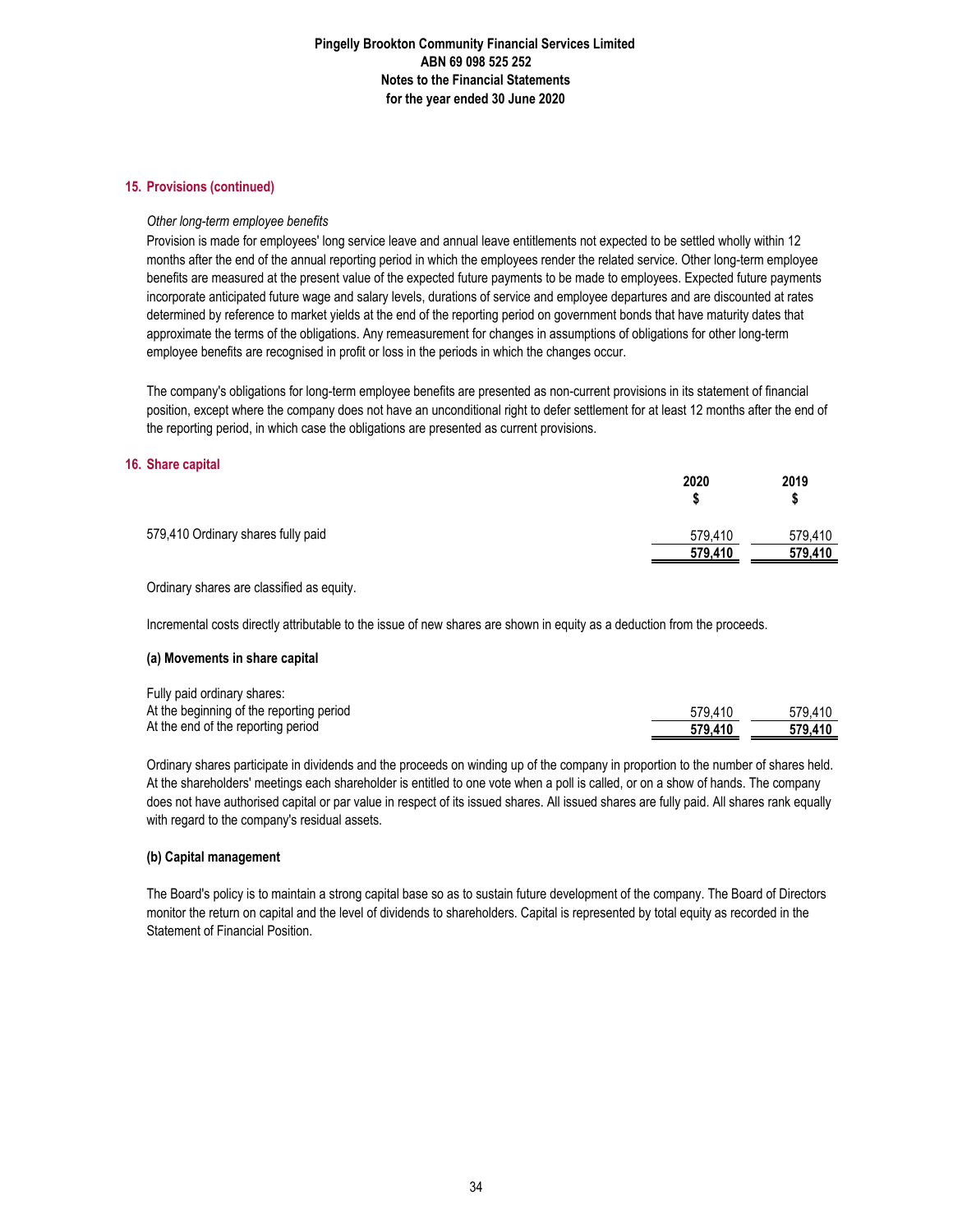### **16. Share capital (continued)**

In accordance with the franchise agreement, in any 12 month period, the funds distributed to shareholders shall not exceed the Distribution Limit.

- (i) the Distribution Limit is the greater of:
	- (a) 20% of the profit or funds of the company otherwise available for distribution to shareholders in that 12 month period; and
	- (b) subject to the availability of distributable profits, the Relevant Rate of Return multiplied by the average level of share capital of the Franchisee over that 12 month period; and
- (ii) the Relevant Rate of Return is equal to the weighted average interest rate on 90 day bank bills over that 12 month period plus 5%.

The Board is managing the growth of the business in line with this requirement. There are no other externally imposed capital requirements, although the nature of the company is such that amounts will be paid in the form of charitable donations and sponsorship. Charitable donations and sponsorship paid can be seen in the Statement of Profit or Loss and Comprehensive Income.

There were no changes in the company's approach to capital management during the year.

## **17. Retained earnings**

|                                                                                                                                         | 2020      | 2019    |
|-----------------------------------------------------------------------------------------------------------------------------------------|-----------|---------|
|                                                                                                                                         |           | \$      |
| Balance at the beginning of the reporting period                                                                                        | 159.860   | 40.637  |
| Profit for the year after income tax                                                                                                    | 131.600   | 119.223 |
| Dividends paid                                                                                                                          | (57, 941) |         |
| Balance at the end of the reporting period                                                                                              | 233,519   | 159,860 |
| 18. Dividends paid or provided for on ordinary shares                                                                                   |           |         |
|                                                                                                                                         | 2020      | 2019    |
|                                                                                                                                         |           | \$      |
| Dividends paid or provided for during the year                                                                                          |           |         |
| Final franked ordinary dividend of 10 cents per share (2019: No dividend<br>declared or paid in 2019) franked at the tax rate of 27.5%. | 57.941    |         |

A provision is made for the amount of any dividends declared, authorised and no longer payable at the discretion of the entity on or before the end of the financial year, but not distributed at balance date.

### **19. Earnings per share**

|                                                                                         | 2020    | 2019    |
|-----------------------------------------------------------------------------------------|---------|---------|
| Basic earnings per share (cents)                                                        | 22.71   | 20.58   |
| Earnings used in calculating basic earnings per share                                   | 131.600 | 119.223 |
| Weighted average number of ordinary shares used in calculating basic earnings per share | 579.410 | 579.410 |

#### *Basic earnings per share*

Basic earnings per share is calculated by dividing the profit or loss attributable to owners of the company, excluding any costs of servicing equity other than ordinary shares, by the weighted average number of ordinary shares outstanding during the year, adjusted for bonus elements in ordinary shares issues during the year.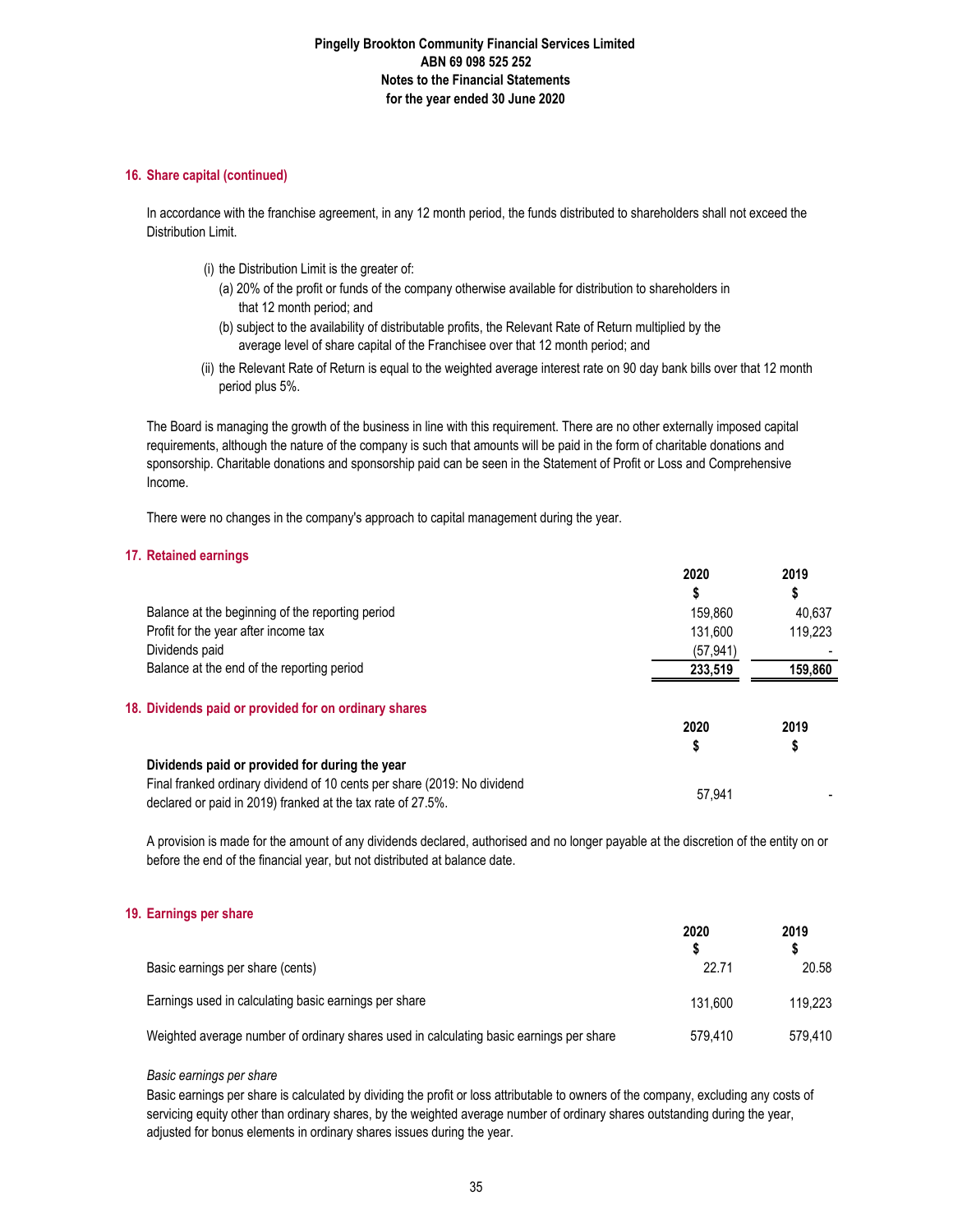## **20. Statement of cash flows**

| 2020    | 2019 |
|---------|------|
| æ<br>-0 |      |

**(a) Cash and cash equivalents balances as shown in the Statement of Financial Position can be reconciled to that shown in the Statement of Cash Flows as follows:**

| Cash and cash equivalents (Note 5)<br>As per the Statement of Cash Flow      | 152,892<br>152,892 | 192,759<br>192,759 |
|------------------------------------------------------------------------------|--------------------|--------------------|
| (b) Reconciliation of cash flow from operations with profit after income tax |                    |                    |
| Profit for the year after income tax                                         | 131,600            | 119,223            |
| Non-cash flows in profit                                                     |                    |                    |
| - Depreciation and amortisation                                              | 44.821             | 35.814             |
| - Net (profit) / loss on disposal of property, plant & equipment             | (273)              |                    |
| Changes in assets and liabilities                                            |                    |                    |
| - (Increase) / decrease in trade and other receivables                       | (4, 563)           | (2,250)            |
| - (Increase) / decrease in deferred tax asset                                | (4.194)            | (2,780)            |
| - Increase / (decrease) in trade and other payables                          | 2.776              | (1,480)            |
| - Increase / (decrease) in current tax liability                             | 33.546             | 15.359             |
| - Increase / (decrease) in provisions                                        | 8.469              | 10,107             |
| Net cash flows from operating activities                                     | 212.182            | 173.993            |

### **21. Key management personnel and related party disclosures**

### **(a) Key management personnel**

Key management personnel includes any person having authority or responsibility for planning, directing or controlling the activities of the entity, directly or indirectly including any Director (whether executive or otherwise) of that company.

No remuneration was paid to key management personnel of the company during the year.

### **(b) Other related parties**

Other related parties include close family members of key management personnel and entities that are controlled or jointly controlled by those key management personnel, individually or collectively with their close family members.

### **(c) Transactions with key management personnel and related parties**

Other than detailed below, no key management personnel or related party has entered into any contracts with the company. No Director fees have been paid as the positions are held on a voluntary basis.

During the year, the company purchased goods and services under normal terms and conditions, from related parties as follows:

| Name of related party | Description of goods / services provided | Value |
|-----------------------|------------------------------------------|-------|
| <b>Bruce Sewell</b>   | Accounting Services                      | 6.000 |

Pingelly Brookton Community Financial Services Limited have not accepted the Bendigo and Adelaide Bank Limited's Community Bank Directors Privileges package. The package is available to all Directors who can elect to avail themselves of the benefits based on their personal banking with the branch.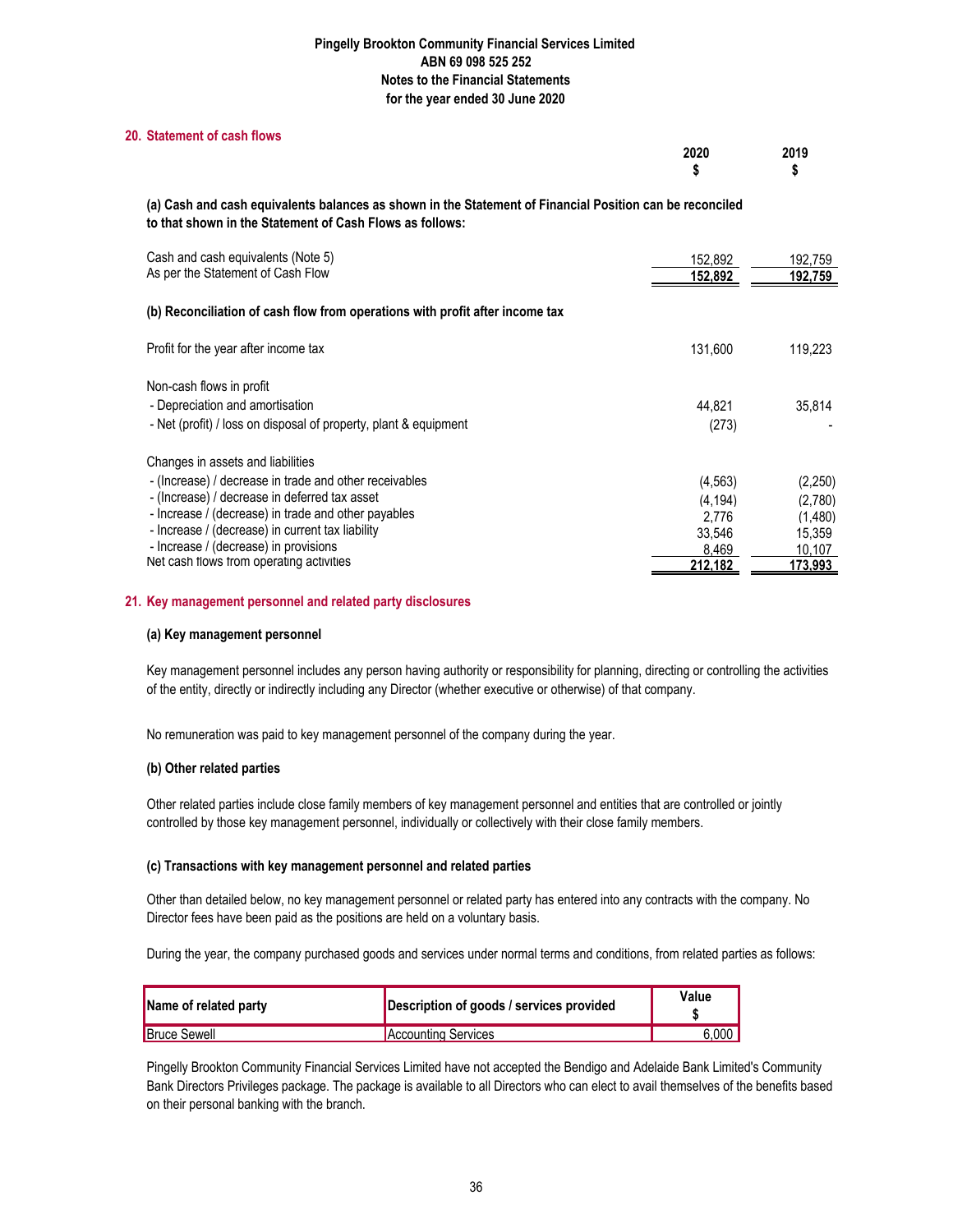## **21. Key management personnel and related party disclosures (continued)**

### **(c) Key management personnel shareholdings**

The number of ordinary shares in Pingelly Community Financial Services Limited held by each key management personnel of the company during the financial year is as follows:

|                     | 2020   | 2019   |
|---------------------|--------|--------|
| Evan Hodges         | 10,000 | 10,000 |
| Leslie Eyre         | 13,000 | 13,000 |
| Colin Mills         | 1,500  | 1,500  |
| <b>Bruce Sewell</b> | 10,550 | 10,350 |
| Victor Lee          | 5,000  | 5,000  |
| Gregory Carter      | 2,350  | 1,850  |
| Lee Steel           | 5,500  | 1,500  |
| Dannielle Keatley   | 1,000  |        |
|                     | 48,900 | 43,200 |

There were 3 movements in key management personnel shareholdings during the year. Each share held has a paid up value of \$1 and is fully paid.

#### **(e) Other key management transactions**

There has been no other transactions key management or related parties other than those described above.

### **22. Events after the reporting period**

There have been no events after the end of the financial year that would materially affect the financial statements.

#### **23. Contingent liabilities and contingent assets**

There were no contingent liabilities or assets at the date of this report to affect the financial statements.

### **24. Commitments**

#### **(a) Operating lease commitments**

|                                    | 2020 | 2019   |
|------------------------------------|------|--------|
|                                    |      |        |
| Payable:                           |      |        |
| - no later than 12 months          |      | 13.036 |
| - between 12 months and five years |      | 26.860 |
| Minimum lease payments             |      | 39.896 |

Non-cancellable operating leases contracted for are not capitalised in the Statement of Financial Position

#### **25. Company details**

The registered office and principal place of business is 23 Parade Street, Pingelly WA.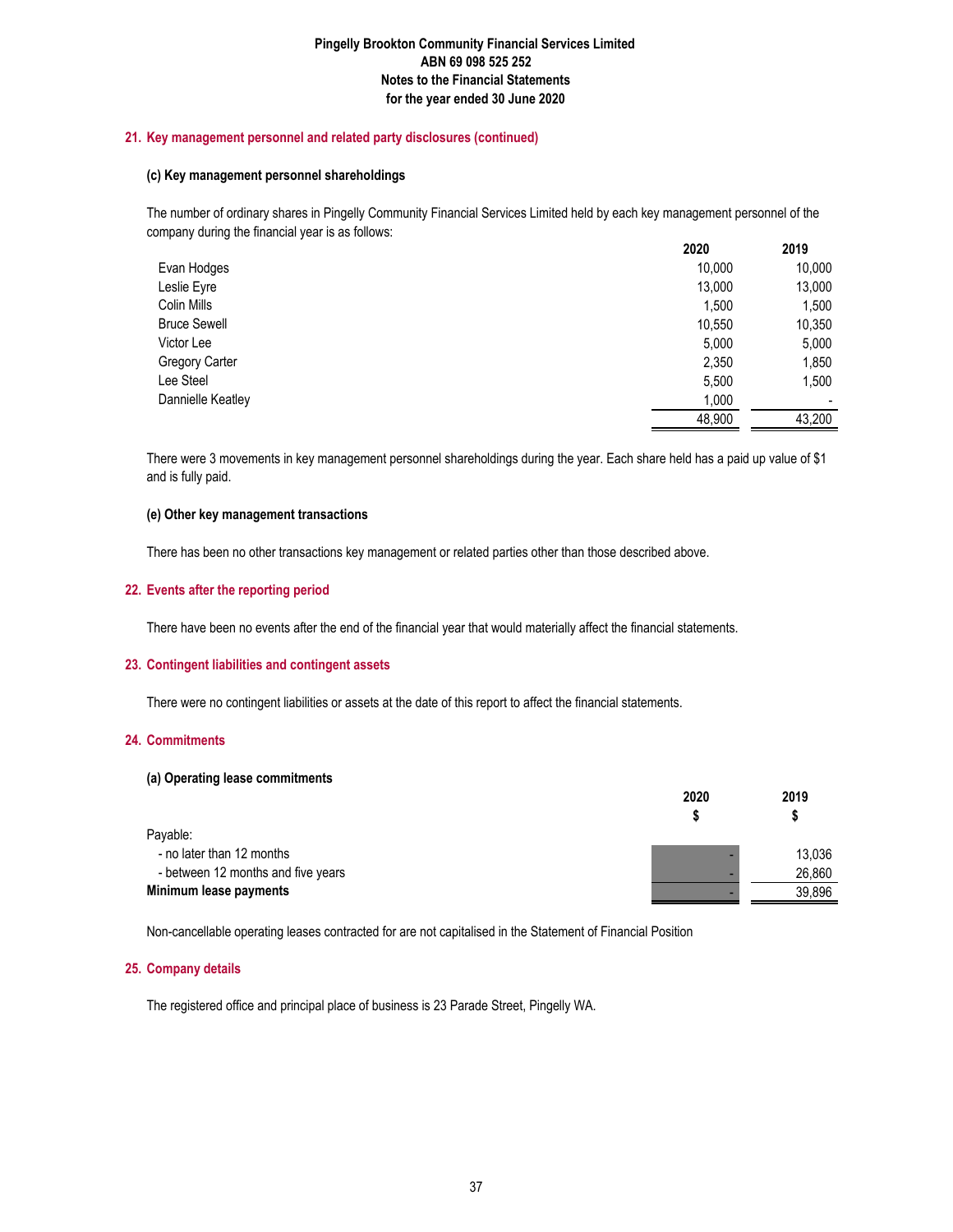#### **26. Financial instrument risk**

#### *Financial risk management policies*

The Board of Directors has overall responsibility for the establishment and oversight of the risk management framework.

#### *Specific financial risk exposure and management*

The main risks the company is exposed to through its financial instruments are credit risk, liquidity risk and market risk consisting of interest rate risk and other price risk. There have been no substantial changes in the types of risks the company is exposed to, how the risks arise, or the Board's objectives, policies and processes for managing or measuring the risks from the previous period.

The company's financial instruments consist mainly of deposits with banks, short term investments, account receivables and payables, bank overdraft and loans. The totals for each category of financial instruments measured in accordance with AASB 9 *Financial Instruments* as detailed in the accounting policies are as follows:

|                                          |             | 2020    | 2019    |
|------------------------------------------|-------------|---------|---------|
|                                          | <b>Note</b> | \$      | \$      |
| <b>Financial assets</b>                  |             |         |         |
| Financial assets at amortised cost:      |             |         |         |
| - Cash and cash equivalents              | 5           | 152.892 | 192,759 |
| - Trade and other receivables            | 6           | 65.462  | 60.899  |
| - Financial assets                       | 7           | 250,913 | 100,000 |
| <b>Total financial assets</b>            |             | 469,267 | 353,658 |
|                                          |             |         |         |
| <b>Financial liabilities</b>             |             |         |         |
| Financial liabilities at amortised cost: |             |         |         |
| - Trade and other payables               | 12          | 47,362  | 55,778  |
| - Borrowings                             | 13          | 315     | 183     |
| - Lease Liabilities                      | 14          | 78,062  |         |
| <b>Total financial liabilities</b>       |             | 125,739 | 55,961  |
|                                          |             |         |         |

#### **(a) Credit risk**

Exposure to credit risk relating to financial assets arises from the potential non-performance by counterparties of contract obligations that could lead to a financial loss to the company.

Credit risk is managed through maintaining procedures ensuring, to the extent possible, that clients and counterparties to transactions are of sound credit worthiness. Such monitoring is used in assessing receivables for impairment. Credit terms for normal fee income are generally 30 days from the date of invoice. For fees with longer settlements, terms are specified in the individual client contracts. In the case of loans advanced, the terms are specific to each loan.

#### *Credit risk exposures*

The maximum exposure to credit risk by class of recognised financial assets at the end of the reporting period is equivalent to the carrying amount and classification of those financial assets as presented in the table above.

The company has significant concentrations of credit risk with Bendigo and Adelaide Bank Limited. The company's exposure to credit risk is limited to Australia by geographic area.

Trade and other receivables that are neither past due nor impaired are considered to be of high credit quality. Aggregates of such amounts are detailed at Note 6.

The company limits its exposure to credit risk by only investing in liquid securities with Bendigo and Adelaide Bank Limited and therefore credit risk is considered minimal.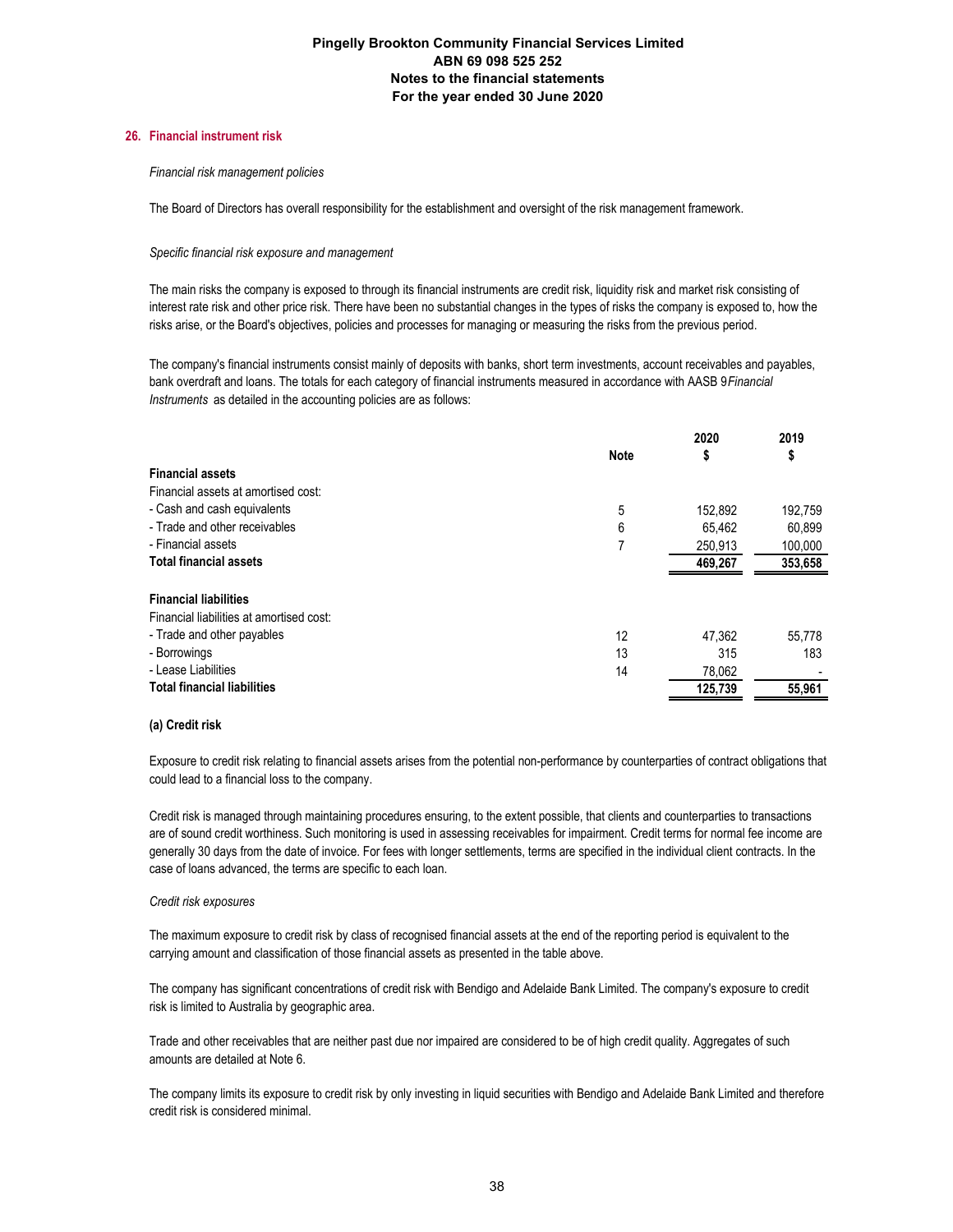### **26. Financial instrument risk (continued)**

#### **(b) Liquidity risk**

Liquidity risk is the risk that the Company will not be able to meet its financial obligations as they fall due. The Company ensures it will have enough liquidity to meet its liabilities when due under both normal and stressed conditions. Liquidity management is carried out within the guidelines set by the Board.

Typically, the company maintains sufficient cash on hand to meet expected operational expenses, including the servicing of financial

The table below reflects an undiscounted contractual maturity analysis for financial liabilities.

Cash flows realised from financial assets reflect management's expectation as to the timing of realisation. Actual timing may therefore differ from that disclosed. The timing of cash flows presented in the table to settle financial liabilities reflects the earliest contractual settlement dates and does not reflect management's expectations that banking facilities will be rolled forward.

Financial liability and financial asset maturity analysis:

|                                                 | Weighted<br>average |         | Within  | 1 to     | Over      |
|-------------------------------------------------|---------------------|---------|---------|----------|-----------|
| 30 June 2020                                    | interest rate       | Total   | 1 year  | 5 years  | 5 years   |
|                                                 | $\%$                | \$      | \$      | ¢        | \$        |
| <b>Financial assets</b>                         |                     |         |         |          |           |
| - Cash and cash equivalents                     | 0.10%               | 152.892 | 152,892 |          |           |
| - Trade and other receivables                   |                     | 65.462  | 65.462  |          |           |
| - Financial assets                              | 1.70%               | 250,913 | 250,913 |          |           |
| <b>Total anticipated inflows</b>                |                     | 469.267 | 469.267 |          |           |
| <b>Financial liabilities</b>                    |                     |         |         |          |           |
| - Trade and other payables                      |                     | 47,362  | 47,362  |          |           |
| - Borrowings                                    | 4.66%               | 315     | 315     |          |           |
| - Lease Liabilities                             | 2.69%               | 78,062  | 10,273  | 41,092   | 26,697    |
| <b>Total expected outflows</b>                  |                     | 125,739 | 57.950  | 41.092   | 26.697    |
| Net inflow / (outflow) on financial instruments |                     | 343.528 | 411,317 | (41,092) | (26, 697) |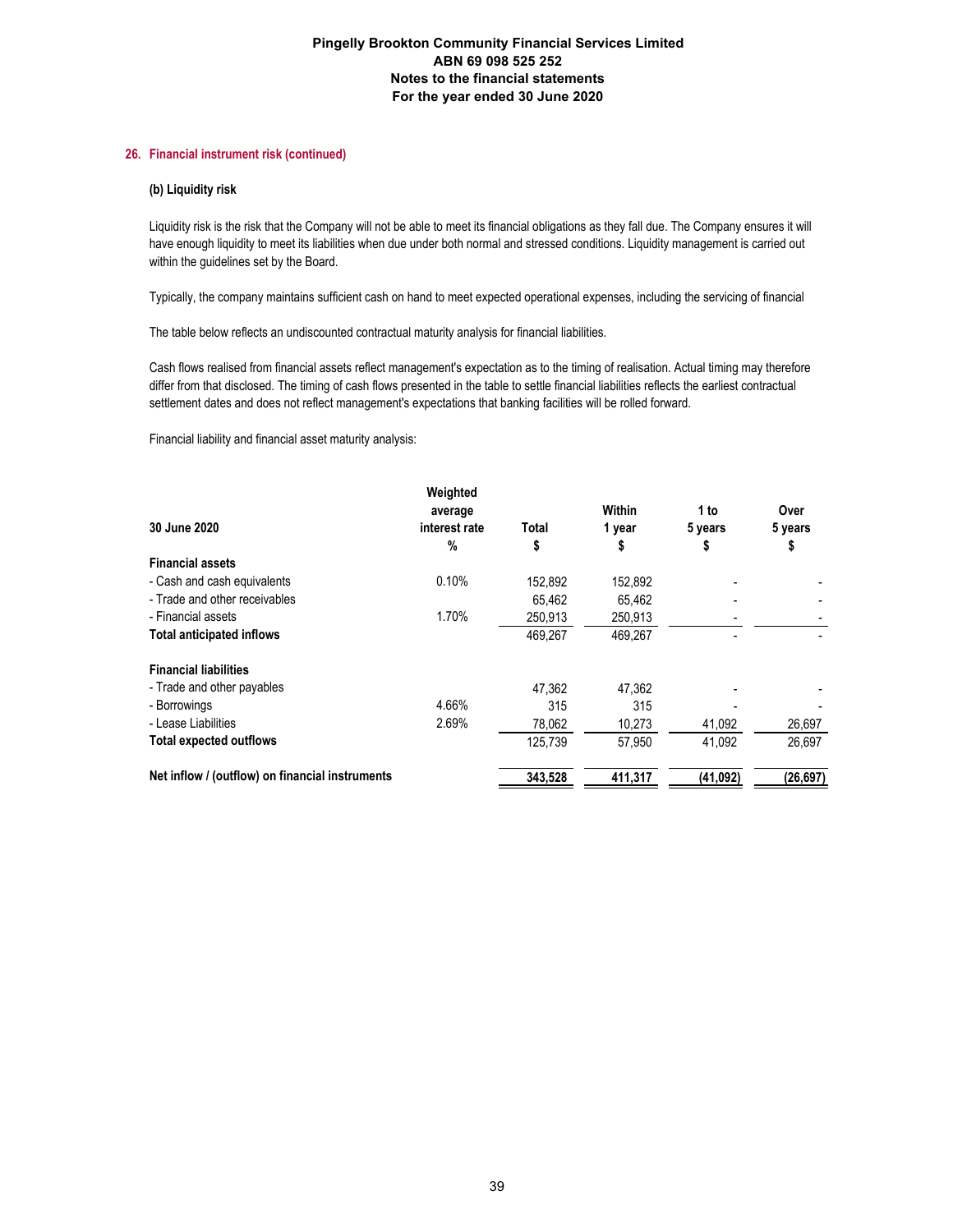#### **26. Financial instrument risk (continued)**

#### **(b) Liquidity risk (continued)**

|                                                 | Weighted<br>average |         | Within  | 1 to     | Over    |
|-------------------------------------------------|---------------------|---------|---------|----------|---------|
| 30 June 2019                                    | interest rate       | Total   | 1 year  | 5 years  | 5 years |
|                                                 | $\%$                | \$      | \$      | Φ        | \$      |
| <b>Financial assets</b>                         |                     |         |         |          |         |
| - Cash and cash equivalents                     | 0.01%               | 192.759 | 192.759 |          |         |
| - Trade and other receivables                   |                     | 60.899  | 60.899  |          |         |
| - Financial assets                              | 2.05%               | 100,000 | 100,000 |          |         |
| <b>Total anticipated inflows</b>                |                     | 353,658 | 353,658 |          |         |
| <b>Financial liabilities</b>                    |                     |         |         |          |         |
| - Trade and other payables                      |                     | 55.778  | 44.586  | 11,192   |         |
| - Borrowings                                    | 5.21%               | 183     | 183     |          |         |
| <b>Total expected outflows</b>                  |                     | 55.961  | 44.769  | 11.192   |         |
| Net inflow / (outflow) on financial instruments |                     | 297,697 | 308,889 | (11,192) |         |

#### **(c) Market risk**

Market risk is the risk that changes in market prices, such as interest rates, will affect the company's income or the value of its holdings of financial instruments. The objective of market risk management is to manage and control market risk exposures within acceptable parameters.

The primary risks the company is exposed to is interest rate risk and other price risk. The company has no exposure to fluctuations in foreign currency.

#### *Interest rate risk*

Exposure to interest rate risk arises on financial assets and financial liabilities recognised at the end of the reporting period whereby a future change in interest rates will affect future cash flows or the fair value of fixed rate financial instruments.

The financial instruments that primarily expose the company to interest rate risk are borrowings,fixed interest securities, and cash and cash equivalents.

 - A parallel shift of +/- 0.5% in market interest rates from year-end rates. Taking into account past performance, future expectations, economic forecasts, and management's knowledge and experience of the financial markets, management believes the following movements are 'reasonably possible' over the next 12 months:

These movements will not have a material impact on the valuation of the company's financial assets and liabilities, nor will they have a material impact on the results of the company's operations.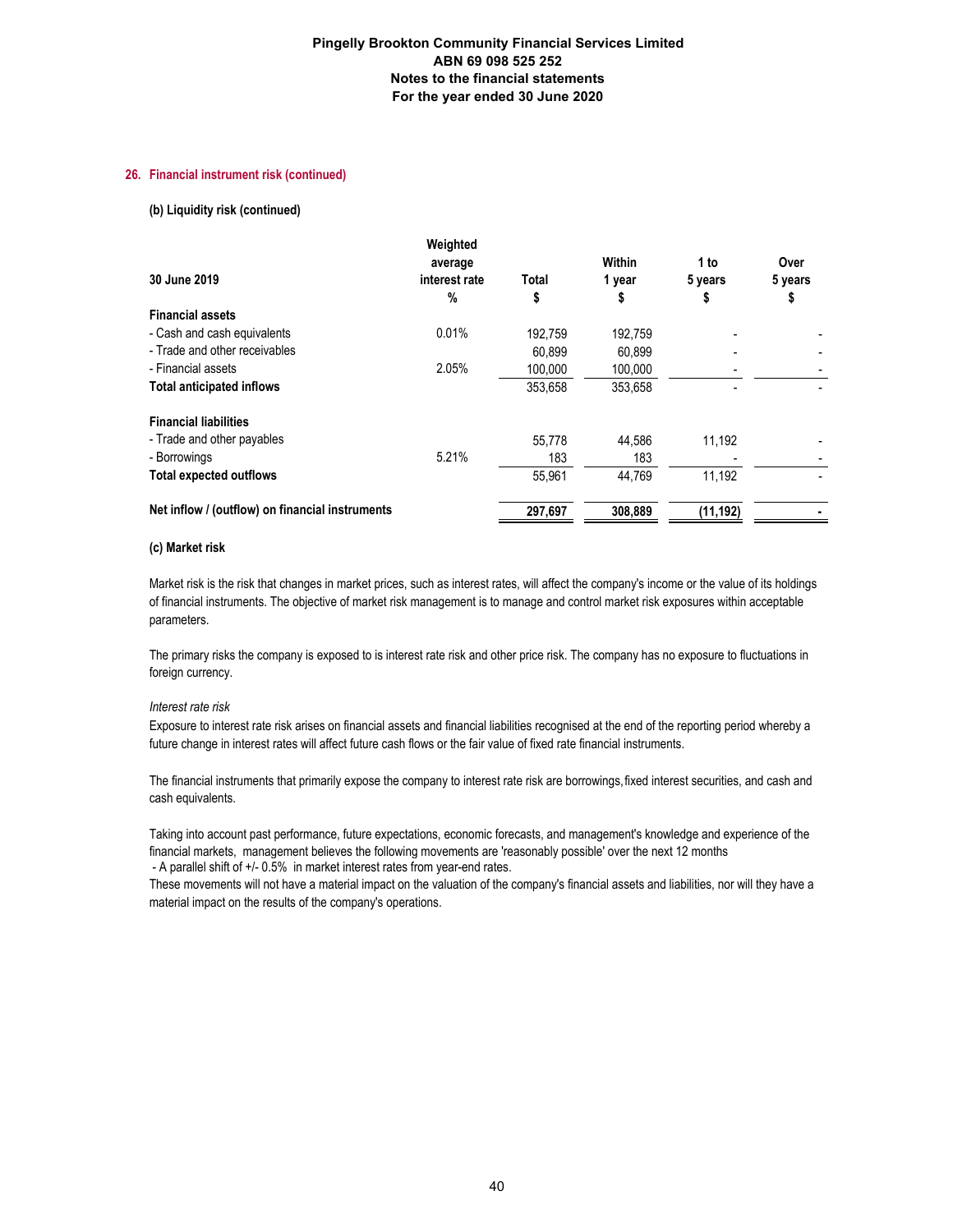In accordance with a resolution of the Directors of Pingelly Brookton Community Financial Services Limited, the Directors of the company declare that:

- 1. The financial statements and notes, as set out on pages 6 to 40 are in accordance with the *Corporations Act 2001* and:
	- (i) comply with Australian Accounting Standards which, as stated in accounting policy Note 1 to the financial statements, constitutes compliance with International Financial Reporting Standards (IFRS); and
	- (ii) give a true and fair view of the company's financial position as at 30 June 2020 and of the performance for the year ended on that date;
- 2. In the Directors' opinion there are reasonable grounds to believe that the company will be able to pay its debts as and when they become due and payable.

This resolution is made in accordance with a resolution of the Board of Directors.

**Evan Hodges Director** 

Signed at Pingelly on 22 September 2020.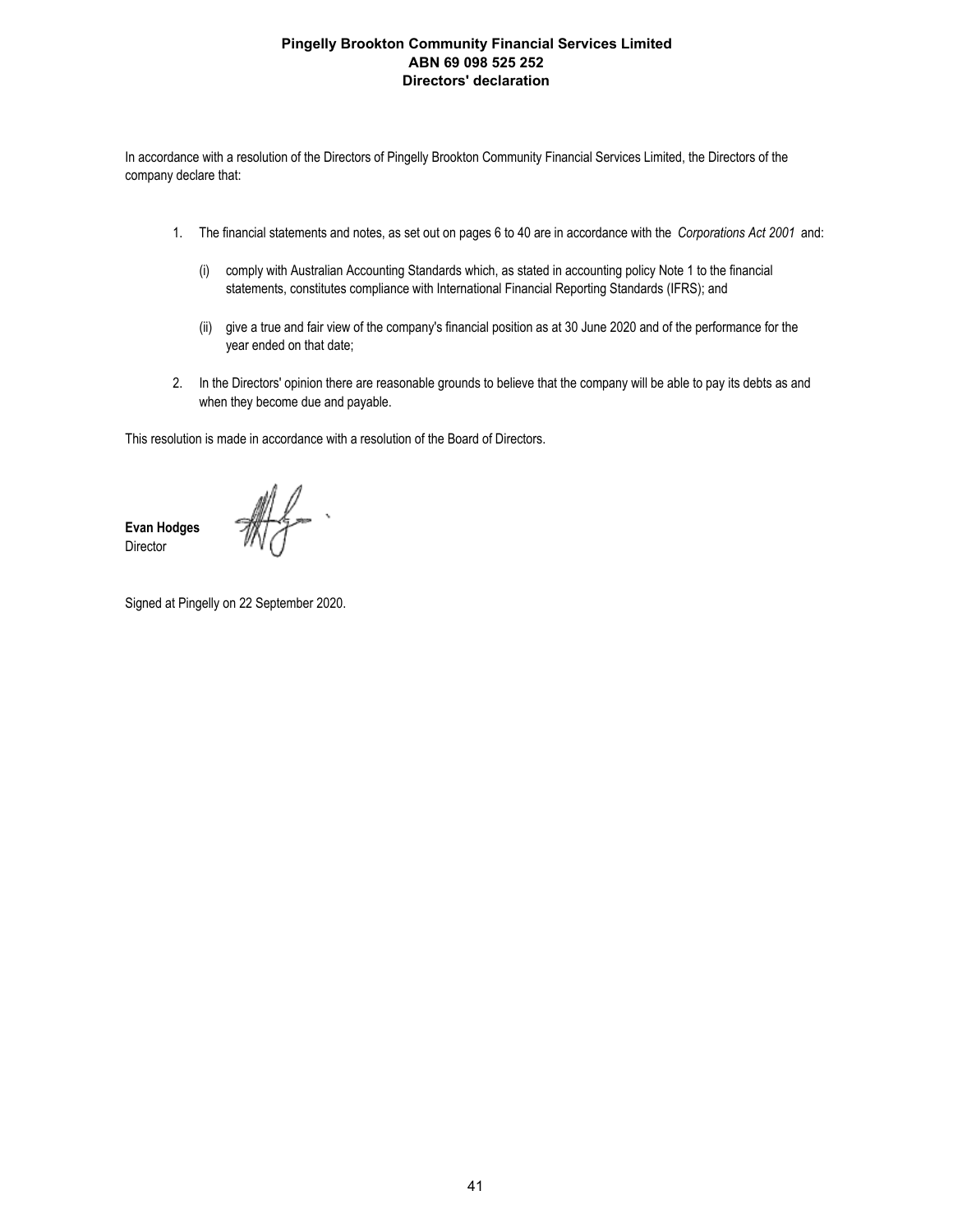

Ph: (03) 4435 3550 admin@rsdaudit.com.au www.rsdaudit.com.au

## **INDEPENDENT AUDITOR'S REPORT TO THE MEMBERS OF PINGELLY AND BROOKTON COMMUNITY FINANCIAL SERVICES LIMITED**

# **REPORT ON THE AUDIT OF THE FINANCIAL REPORT**

### **Opinion**

We have audited the financial report of Pingelly and Brookton Community Financial Services Limited (the Company), which comprises the statement of financial position as at 30 June 2020, the statement of profit or loss and other comprehensive income, the statement of changes in equity and the statement of cash flows for the year then ended, and notes to the financial statements, including a summary of significant accounting policies and other explanatory information, and the directors' declaration.

In our opinion the accompanying financial report of Pingelly and Brookton Community Financial Services Limited is in accordance with the *Corporations Act 2001*, including:

- (i) giving a true and fair view of the Company's financial position as at 30 June 2020 and of its performance for the year then ended; and
- (ii) complying with Australian Accounting Standards and the *Corporations Regulations 2001;* and

## **Basis for Opinion**

We conducted our audit in accordance with Australian Auditing Standards. Those standards require that we comply with relevant ethical requirements related to audit engagements and plan and perform the audit to obtain reasonable assurance about whether the financial report is free from material misstatement. Our responsibilities under those standards are further described in the *Auditor's Responsibilities for the Audit of the Financial Report* section of our report.

We believe that the audit evidence we have obtained is sufficient and appropriate to provide a basis for our opinion.

### **Independence**

We are independent of the Company in accordance with the auditor independence requirements of the *Corporations Act 2001* and the ethical requirements of the Accounting Professional and Ethical Standards Board's APES 110: *Code of Ethics for Professional Accountants* (the Code) that are relevant to our audit of the financial report in Australia. We have also fulfilled our other ethical responsibilities in accordance with the Code.

We confirm that the independence declaration required by the *Corporations Act 2001*, which has been given to the directors of the Company, would be in the same terms if given to the directors as at the time of this auditor's report.

### **Director's Responsibility for the Financial Report**

The directors of the Company are responsible for the preparation of the financial report that gives a true and fair view in accordance with Australian Accounting Standards and the *Corporations Act 2001,* and for such internal control as the directors determine is necessary to enable the preparation of the financial report that gives a true and fair view and is free from material misstatement, whether due to fraud or error.

In preparing the financial report, the directors are responsible for assessing the ability of the Company to continue as a going concern, disclosing, as applicable, matters related to going concern and using the going concern basis of accounting unless the directors either intend to liquidate the Company or to cease operations, or have no realistic alternative but to do so.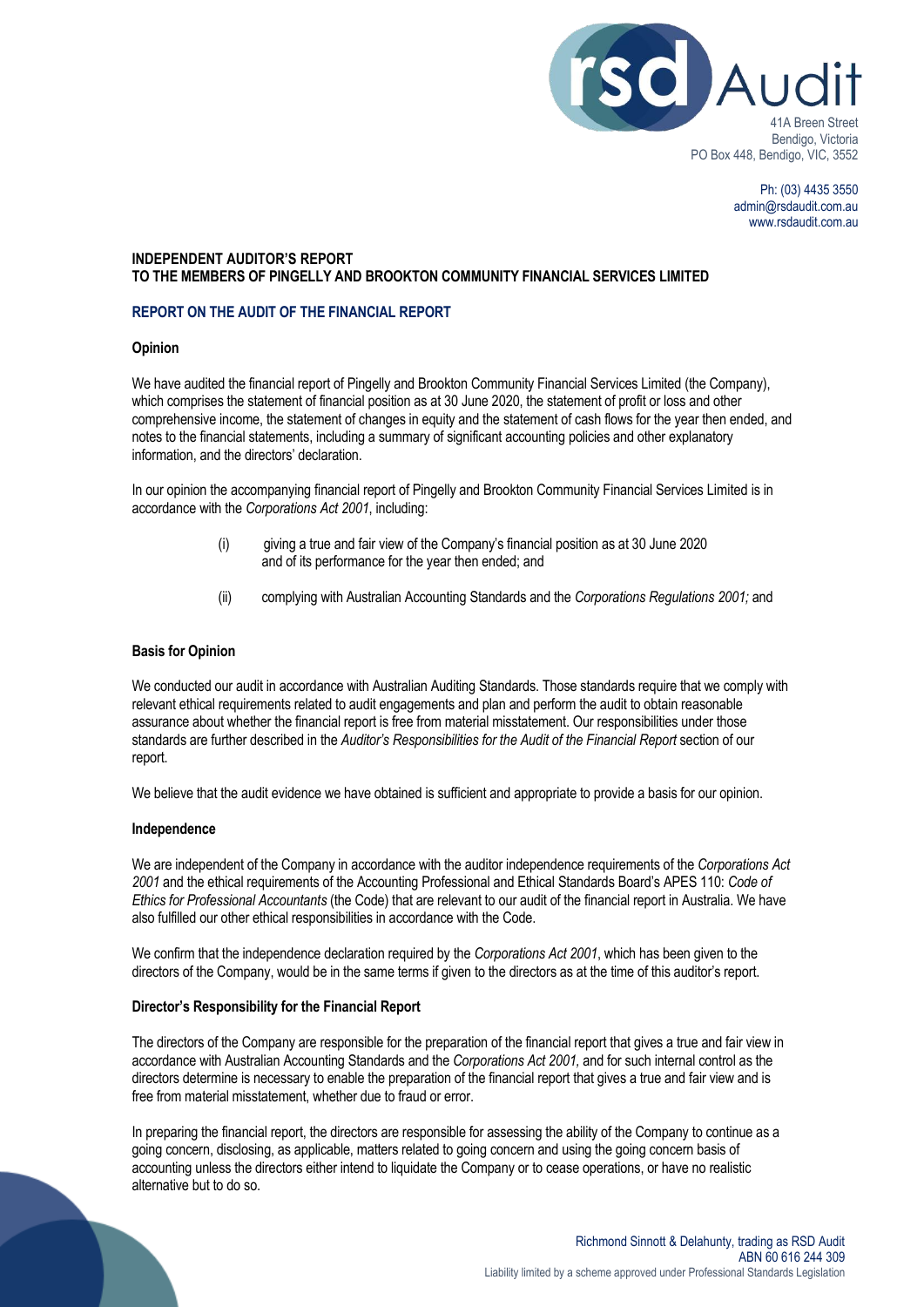

## **Auditor's Responsibility for the Audit of the Financial Report**

Our responsibility is to express an opinion on the financial report based on our audit. Our objectives are to obtain reasonable assurance about whether the financial report as a whole is free from material misstatement, whether due to fraud or error, and to issue an auditor's report that includes our opinion. Reasonable assurance is a high level of assurance, but is not a guarantee that an audit conducted in accordance with the Australian Auditing Standards will always detect a material misstatement when it exists. Misstatements can arise from fraud or error and are considered material if, individually or in aggregate, they could reasonably be expected to influence the economic decisions of users taken on the basis of this financial report.

As part of an audit in accordance with Australian Auditing Standards, we exercise professional judgement and maintain professional scepticism throughout the audit.

An audit involves performing procedures to obtain audit evidence about the amounts and disclosures in the financial report.

The procedures selected depend on the auditor's judgement, including the assessment of the risks of material misstatement of the financial report, whether due to fraud or error. In making those risk assessments, the auditor considers internal control relevant to the entity's preparation of the financial report that gives a true and fair view in order to design audit procedures that are appropriate in the circumstances, but not for the purpose of expressing an opinion on the effectiveness of the entity's internal control.

We identify and assess the risks of material misstatement of the financial report, whether due to fraud or error, design and perform audit procedures responsive to those risks, and obtain audit evidence that is sufficient and appropriate to provide a basis for our opinion. The risk of not detecting a material misstatement resulting from fraud is higher than for one resulting from error, as fraud may involve collusion, forgery, intentional omissions, misrepresentations, or the override of internal control.

An audit also includes evaluating the appropriateness of accounting policies used and the reasonableness of accounting estimates made by the Directors, as well as evaluating the overall presentation of the financial report.

We conclude on the appropriateness of the Directors' use of the going concern basis of accounting and, based on the audit evidence obtained, whether a material uncertainty exists related to events or conditions that may cast significant doubt on the Company's ability to continue as a going concern. If we conclude that a material uncertainty exists, we are required to draw attention in our auditor's report to the related disclosures in the financial report or, if such disclosures are inadequate, to modify our opinion. Our conclusions are based on the audit evidence obtained up to the date of our auditor's report. However, future events or conditions may cause the Company to cease to continue as a going concern.

We evaluate the overall presentation, structure and content of the financial report, including the disclosures, and whether the financial report represents the underlying transactions and events in a manner that achieves fair presentation.

We obtain sufficient appropriate audit evidence regarding the financial information of the entity to express an opinion on the financial report. We are responsible for the direction, supervision and performance of the audit. We remain solely responsible for our audit opinion.

We communicate with the Directors regarding, among other matters, the planned scope and timing of the audit and significant audit findings, including any significant deficiencies in internal control that we identify during our audit.

The Auditing Standards require that we comply with relevant ethical requirements relating to audit engagements. We also provide the Directors with a statement that we have complied with relevant ethical requirements regarding independence, and to communicate with them all relationships and other matters that may reasonably be thought to bear on our independence, and where applicable, related safeguards.